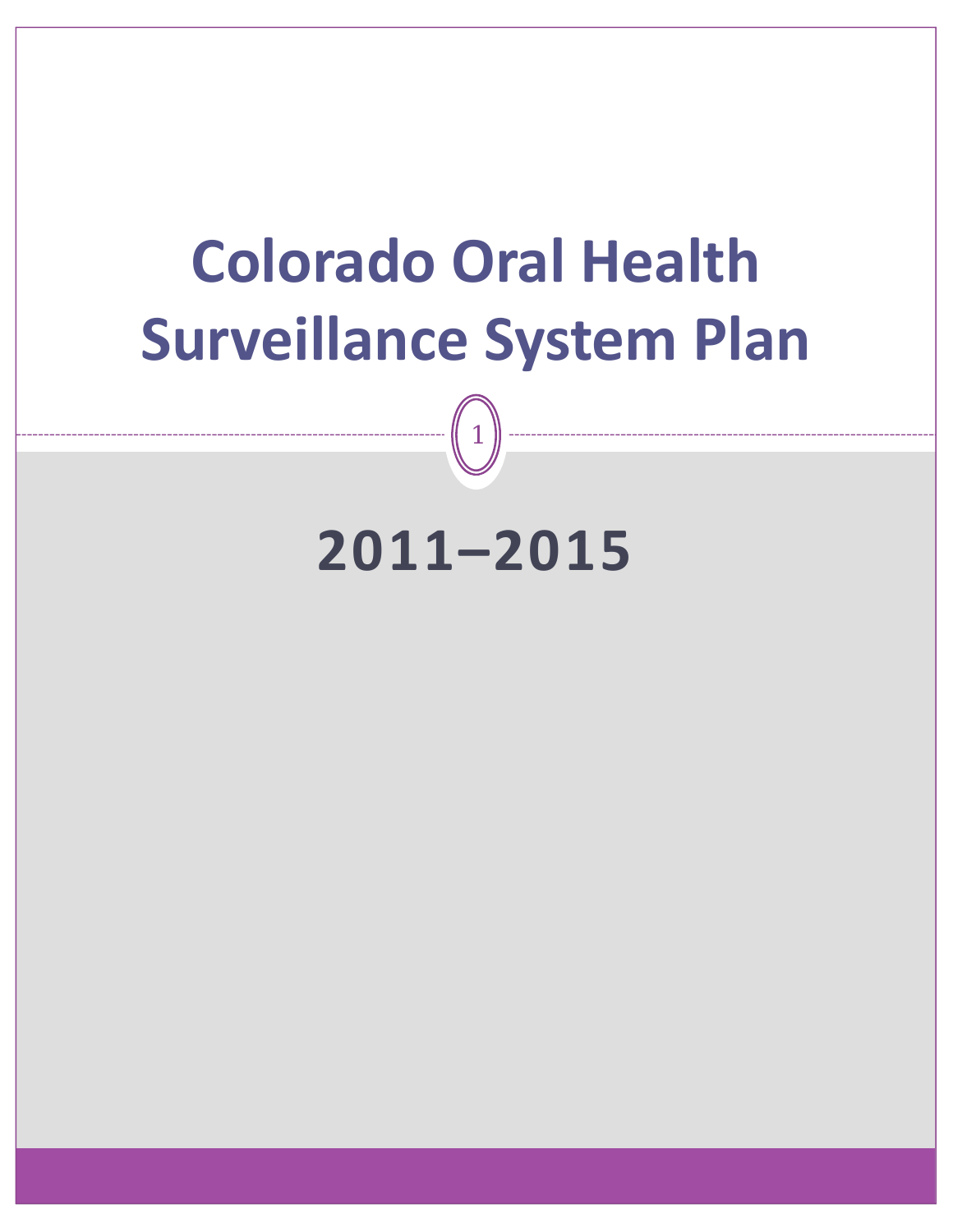# <span id="page-1-0"></span>**Table of Contents**

2

#### **[ACRONYM](#page-2-0) LIST**

**[INTRODUCTION](#page-3-0)**

**COHSS AND THE 10 [ESSENTIAL](#page-4-0) PUBLIC HEALTH [SERVICES](#page-4-0)**

**PURPOSE, GOALS, AND [OBJECTIVES](#page-5-0)**

**COHSS LOGIC [MODEL](#page-6-0) AND DATA FLOW CHART [DESCRIPTION](#page-6-0)**

**COHSS LOGIC [MODEL](#page-7-0)**

**COHSS DATA FLOW [CHART](#page-8-0)**

**COHSS [INDICATORS](#page-10-0) AND DATA SOURCES**

**[PRIORITIZATION](#page-11-0) OF COHSS INDICATORS**

**LIST OF [INDICATORS](#page-12-0) IN COHSS AND NOHSS**

#### **COHSS INDICATORS — METADATA SUBSET:**

ORAL HEALTH [STATUS/GENERAL](#page-13-0) ORAL HEALTH [STATUS/DENTAL](#page-14-0) CARIES ORAL HEALTH [STATUS/CANCER](#page-15-0) ORAL HEALTH [STATUS/CLEFT](#page-16-0) LIP AND PALATE RISK [REDUCTION/FLUORIDES](#page-17-0) RISK [REDUCTION/SEALANTS](#page-18-0) DENTAL CARE [WORKFORCE/ACCESS](#page-19-0) TO DENTAL CARE ACCESS TO [DENTAL](#page-22-0) CARE DENTAL CARE [NEEDS/DENTAL](#page-23-0) CARE UTILIZATION DENTAL CARE [UTILIZATION](#page-24-0) ORAL HEALTH [PROMOTION](#page-26-0) SUPPORT OF DENTAL CARE SERVICES IN [SCHOOLS](#page-26-0) POPULATION [DEMOGRAPHICS](#page-27-0) OTHER [INDICATORS](#page-31-0) AND DATA GAPS

**LIST OF TARGET [POPULATIONS](#page-32-0) WITH KEY DATA SOURCES DATA [DISSEMINATION](#page-34-0) PLAN [SURVEILLANCE](#page-35-0) ACTIVITIES (2011–2015) [DESCRIPTIONS](#page-36-0) OF DATA SOURCES [GLOSSARY](#page-38-0) OF TERMS**

**[APPENDIX](#page-39-0) 1: LIST OF COHSS INDICATORS BY CATEGORY [APPENDIX](#page-46-0) 2: LIST OF COHSS INDICATORS BY AGE GROUP**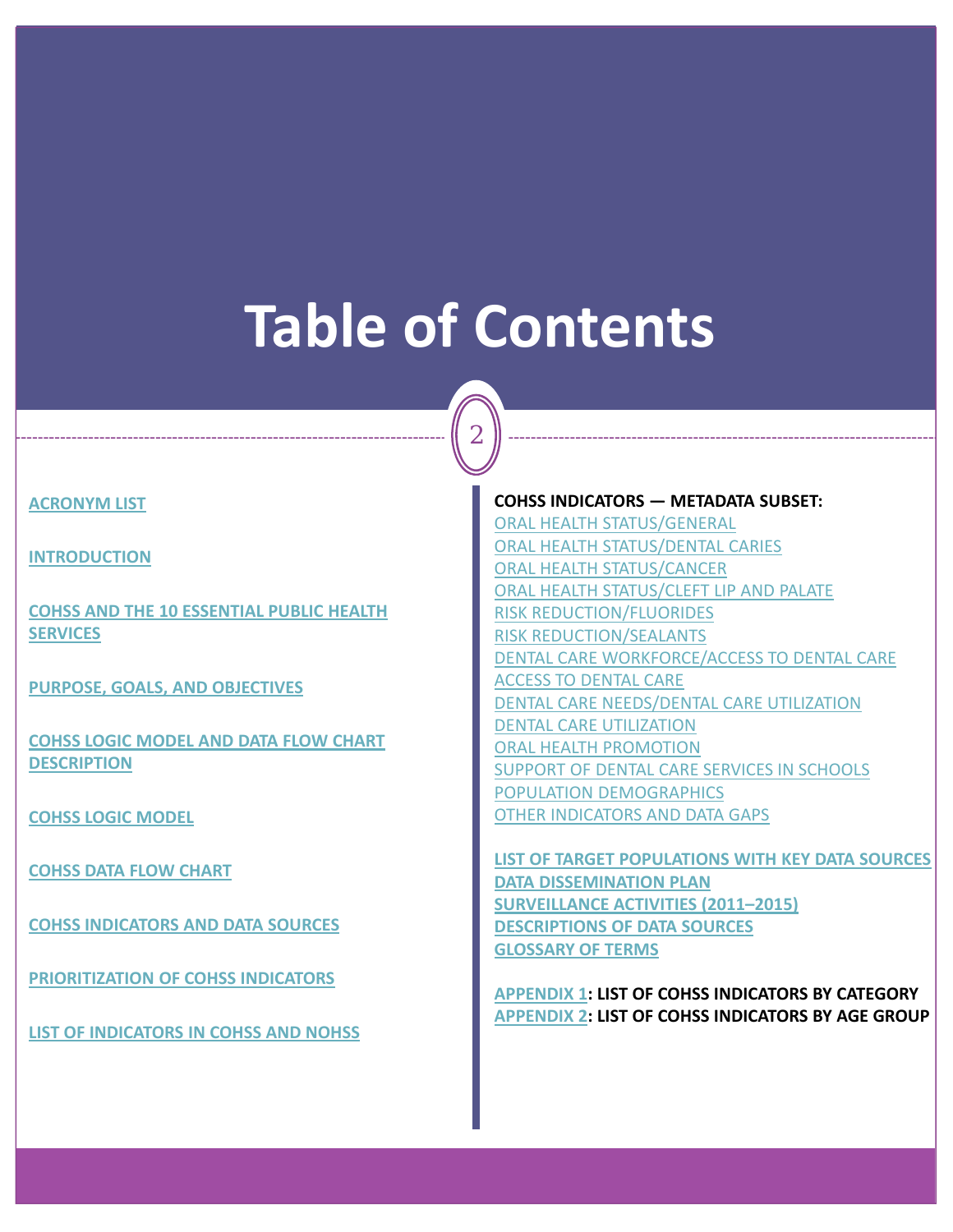### **Acronym List**

3

<span id="page-2-0"></span>

| Acronym        |                                                                            |
|----------------|----------------------------------------------------------------------------|
| <b>ACF</b>     | Administration for Children and Families                                   |
| <b>ACS</b>     | American Communities Survey (U.S. Census)                                  |
| <b>AHRQ</b>    | Agency for Healthcare Research and Quality                                 |
| <b>ASTDD</b>   | Association of State and Territorial Dental Directors                      |
| <b>BRFSS</b>   | Behavioral Risk Factor Surveillance System                                 |
| <b>BSS</b>     | <b>Basic Screening Survey</b>                                              |
| <b>CCCR</b>    | <b>Central Cancer Registry</b>                                             |
| <b>CDC</b>     | <b>Centers for Disease Control and Prevention</b>                          |
| <b>CDPHE</b>   | Colorado Department of Public Health and Environment                       |
| <b>CHFC</b>    | Center for Healthy Families and Communities at CDPHE                       |
| <b>CHLCDP</b>  | Center for Healthy Living and Chronic Disease Prevention at CDPHE          |
| <b>CHS</b>     | Colorado's Child Health Survey                                             |
| <b>COHSS</b>   | Colorado Oral Health Surveillance System                                   |
| <b>CRCSN</b>   | Colorado Responds to Children with Special Needs (birth defects registry)  |
| EPE            | Epidemiology, Planning, and Evaluation Branch at CDPHE                     |
| <b>FPL</b>     | Federal poverty level                                                      |
| <b>FRL</b>     | Free and reduced lunch                                                     |
| <b>HCPF</b>    | Colorado's Department of Health Care Policy and Finance                    |
| <b>HPSA</b>    | <b>Health Professional Shortage Areas</b>                                  |
| <b>HSS</b>     | <b>Health Statistics Section at CDPHE</b>                                  |
| <b>MCH</b>     | <b>Maternal and Child Health</b>                                           |
| <b>MEPS</b>    | Medical Expenditure Panel Survey                                           |
| <b>NCCDPHP</b> | National Center for Chronic Disease Prevention and Health Promotion at CDC |
| <b>NHANES</b>  | National Health and Nutrition Examination Survey                           |
| <b>NOHSS</b>   | National Oral Health Surveillance System                                   |
| OHAC!          | Oral Health Awareness Colorado! (oral health coalition)                    |
| OHU            | Oral Health Unit at CDPHE                                                  |
| <b>PRAMS</b>   | Pregnancy Risk Assessment Monitoring System                                |
| <b>PSD</b>     | <b>Prevention Services Division at CDPHE</b>                               |
| <b>SEALS</b>   | Sealant Efficiency Assessment for Locals and States                        |
| <b>TABS</b>    | Colorado's Tobacco Attitudes and Behaviors Survey (adolescent and adult)   |
| <b>WFRS</b>    | <b>Water Fluoridation Reporting System</b>                                 |
| <b>YRBS</b>    | Youth Risk Behavior Survey                                                 |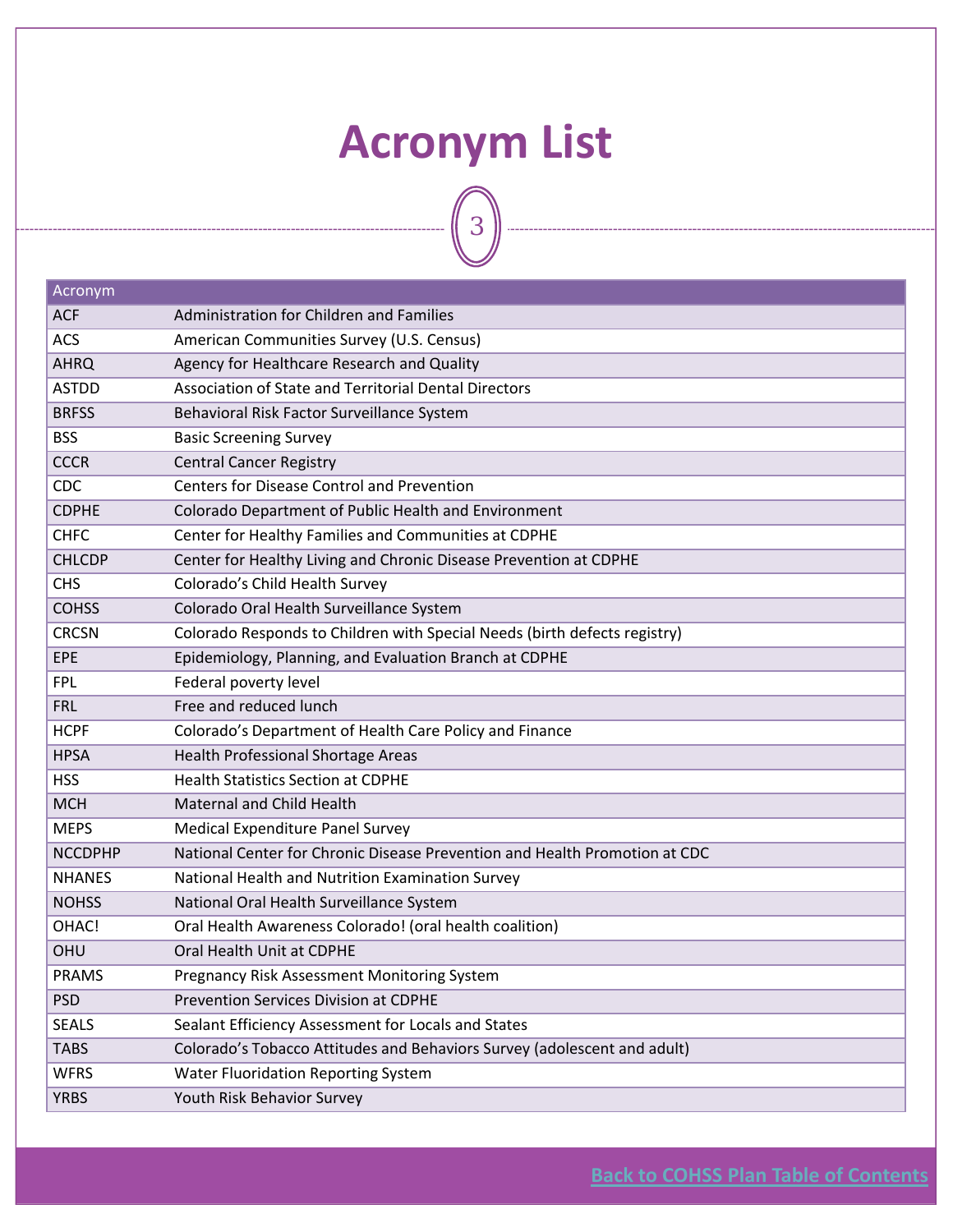### **Introduction**

4

<span id="page-3-0"></span>The U.S. Surgeon General's framework for action to promote oral health forms the basis of the Colorado Oral Health Surveillance System (COHSS). The Colorado Department of Public Health and Environment (CDPHE) has had this surveillance system since 2003. The surveillance system focuses on data collection, timely dissemination of findings, and putting data to action. Data are used for program planning and implementation, evaluating program effectiveness, and guiding policy planning and advocacy.

In the past several years, COHSS has expanded to include a number of state indicators beyond the nine indicators monitored nationally through the National Oral Health Surveillance System (NOHSS). COHSS has also expanded to include additional data sources: kindergarten and third grade BSS data, Head Start data, and Colorado Child Health Survey (CHS) data. The chronic disease epidemiologist has attended the Medical Expenditure Panel Survey (MEPS) user training, and MEPS data will be evaluated for future inclusion in the surveillance system.

Data have been disseminated through a variety of mechanisms. For example: 1) data on the incidence of cancer of the oral cavity and pharynx are displayed in Colorado's regional health profiles [<http://www.cdphe.state.co.us/hs/regionaldata/regionaldata.html>]; 2) data on caries experience, dental sealants, Medicaid dental services, and untreated decay have been included in Colorado's maternal and child health county data sets annually [<http://www.cdphe.state.co.us/hs/mchdata/mchdata.html>]; and 3) five oral health indicators have been included in the Colorado CHS select indicators report annually [[http://www.cdphe.state.co.us/hs/mchdata/CHS2009PUB.pdf\]](http://www.cdphe.state.co.us/hs/mchdata/CHS2009PUB.pdf). In 2011, local and state data on eight COHSS oral health indicators will be disseminated to local health agencies in Colorado as part of Colorado's Public Health Improvement Plan community health assessment and public health planning process.

COHSS is funded by a cooperative agreement with the Centers for Disease Control and Prevention (CDC). CDPHE has a separate cooperative agreement with CDC for a demonstration project to integrate chronic disease prevention and health promotion programs. The ultimate aim of this demonstration project is to increase synergy, reach, and desired health outcomes in categorical programs funded by CDC's National Center for Chronic Disease Prevention and Health Promotion (NCCDPHP). In Colorado, oral health is included in the work plan to integrate chronic disease prevention and health promotion programs. This integration project has helped to increase awareness of common risk factors, awareness of the availability of additional data, and collaboration and resource sharing among programs within CDPHE's Prevention Services Division (PSD), and it will help to enhance COHSS. One of the projects in the integrated chronic disease work plan is the creation of a chronic disease surveillance system, which includes oral health surveillance.

As most of the formative stage of creating the oral health surveillance system (COHSS) is complete, the resulting purpose, goals, and objectives of COHSS (described on page 6) guided the development of this COHSS Plan for 2011‐2015. This plan represents the implementation and maintenance phase of surveillance.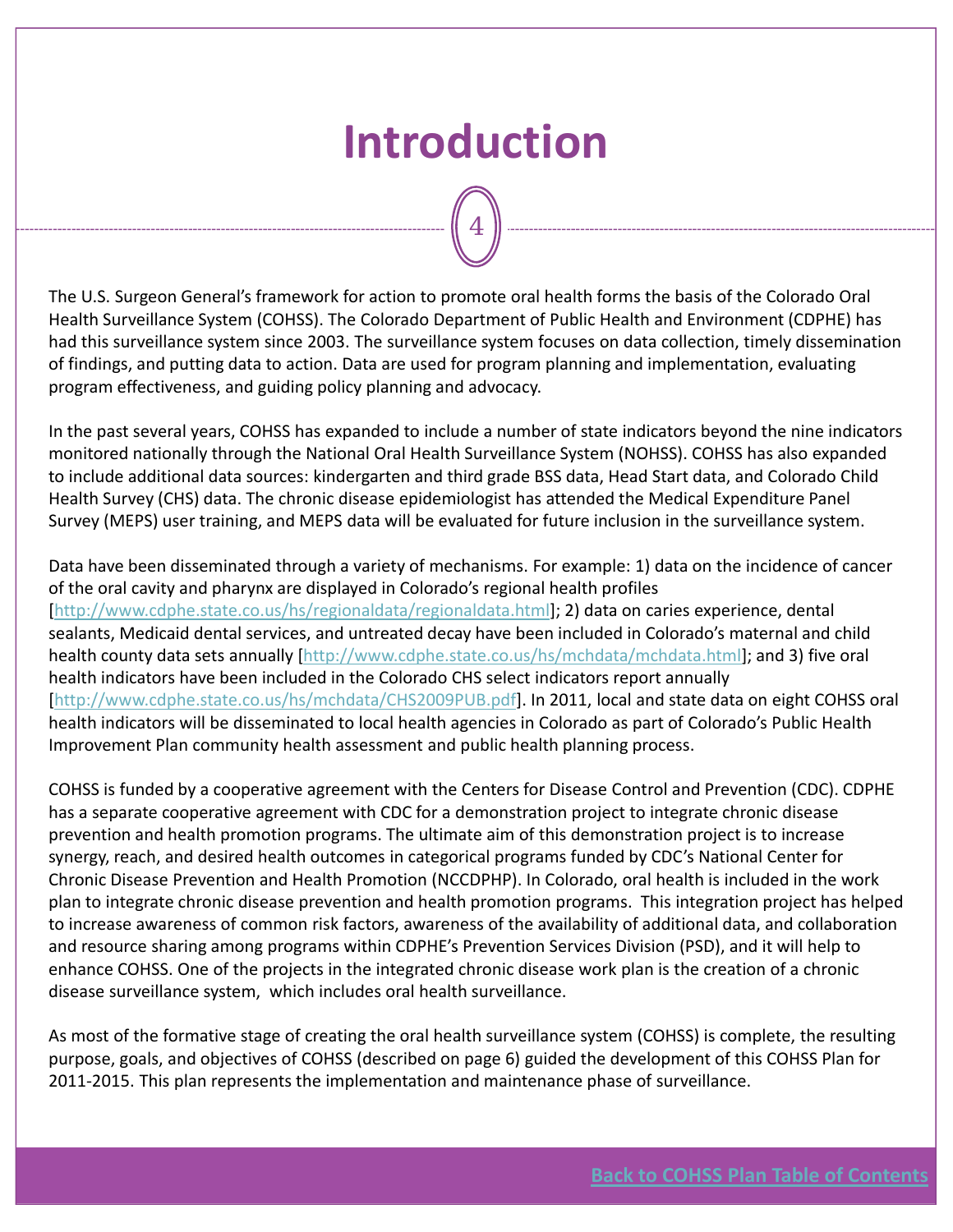### <span id="page-4-0"></span>**COHSS and the 10 Essential Public Health Services of Oral Health Programs**

5

This COHSS Plan was developed in the context of the ten essential public health services as applied to oral health programs. In particular, this list of ten essential roles provided the context within which to select data indicators, develop the logic model, and to create the data analysis, data dissemination, and surveillance activities plans for 2011–2015.

#### **10 Essential Roles that State Oral Health Programs Play in Promoting Oral Health in the United States**

#### *Assessment*

1. Assess oral health status and implement an oral health surveillance system to track it

2. Analyze determinants of oral health and respond to health hazards in the community

3. Assess public perceptions about oral health issues and educate/empower them to achieve and maintain optimal oral health

#### *Policy Development*

4. Mobilize community partners to leverage resources and advocate for/act on oral health issues

5. Develop and implement policies and systematic plans that support state and community oral health efforts

#### *Assurance*

6. Review, educate about and enforce laws and regulations that promote oral health and ensure safe oral health practices

7. Reduce barriers to care and assure utilization of personal and population‐based oral health services

8. Assure an adequate and competent public and private oral health workforce

9. Evaluate effectiveness, accessibility and quality of personal and population‐based oral health promotion activities and oral health services

10. Conduct and review research for new insights and innovative solutions to oral health problems.

COHSS most clearly is used in the three assessment roles of the Colorado Oral Health Program. COHSS is used to monitor the oral health burden in Colorado, to determine factors associated with increased burden, and to assess public perceptions. COHSS also provides data for use in policy development roles and assurance roles (reduce barriers to care and assure utilization of personal and population‐based oral health services; evaluate effectiveness, accessibility and quality of personal and population‐based oral health promotion activities and oral health services ).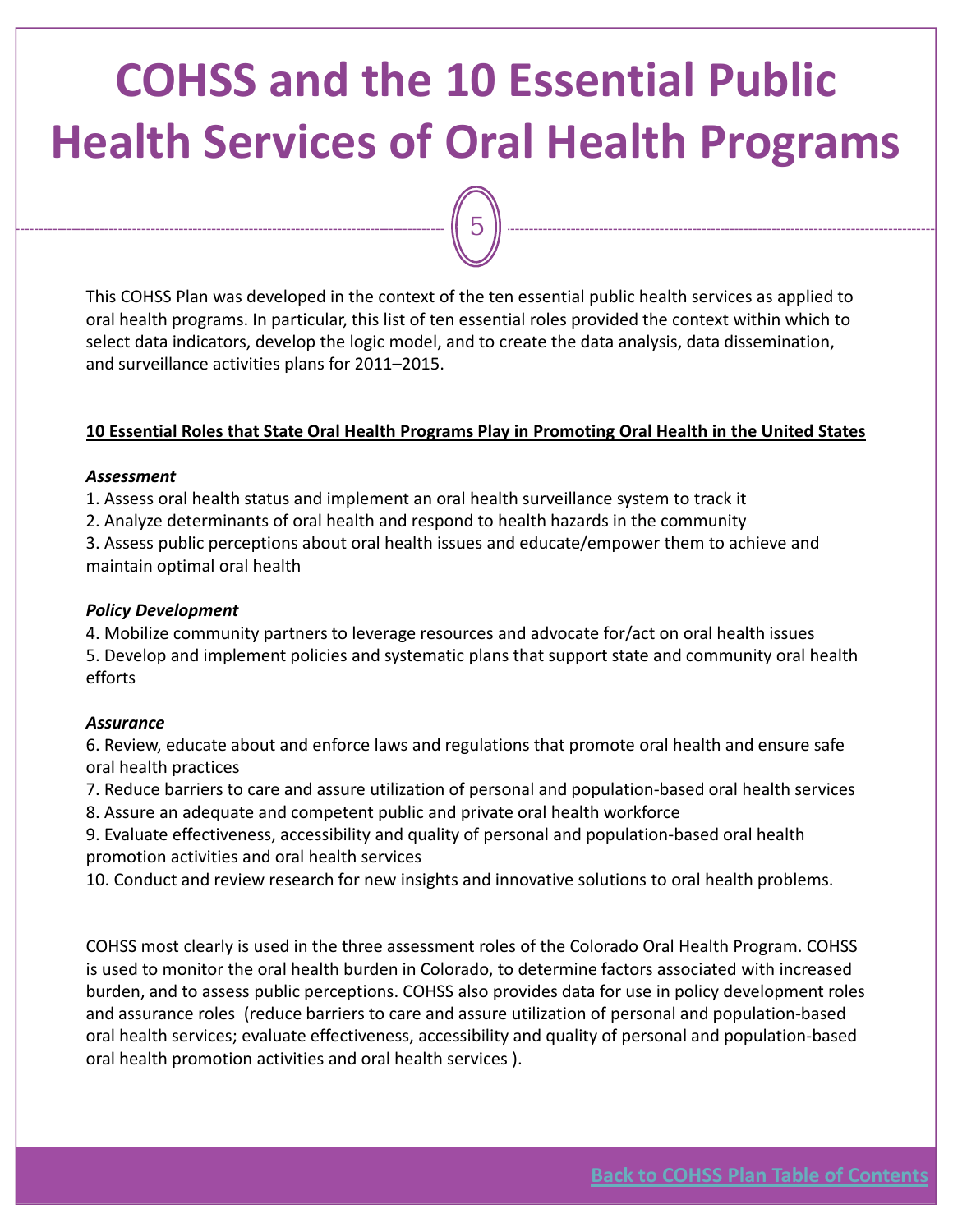# <span id="page-5-0"></span>**Purpose, Goals, and Objectives**

6

#### **PURPOSE:**

Provide an integrated, state‐specific surveillance system to aid in the prevention and control of oral diseases and risk factors in Colorado by using the data to plan, implement, and evaluate public health practice.

#### **GOALS:**

- Create an ongoing, efficient system that provides relevant and reliable data for Colorado.
- Collect, enter, analyze, and disseminate data to stakeholders in a timely and useful manner.
- Use data on oral disease and risk factors to plan, implement, and evaluate the oral health program.

#### **OBJECTIVES:**

Use Colorado oral health surveillance system data to:

- Monitor oral diseases and risk factors.
- Monitor oral diseases and risk factors by demographic groups.
- **Identify emerging oral health issues.**
- Detect changes in oral health-related practices and access to services.
- Develop meaningful information (data interpretation) to inform and support stakeholders.
- Plan, implement, and evaluate oral health programs.
- Develop more effective oral health programs that target populations at high risk and with high need.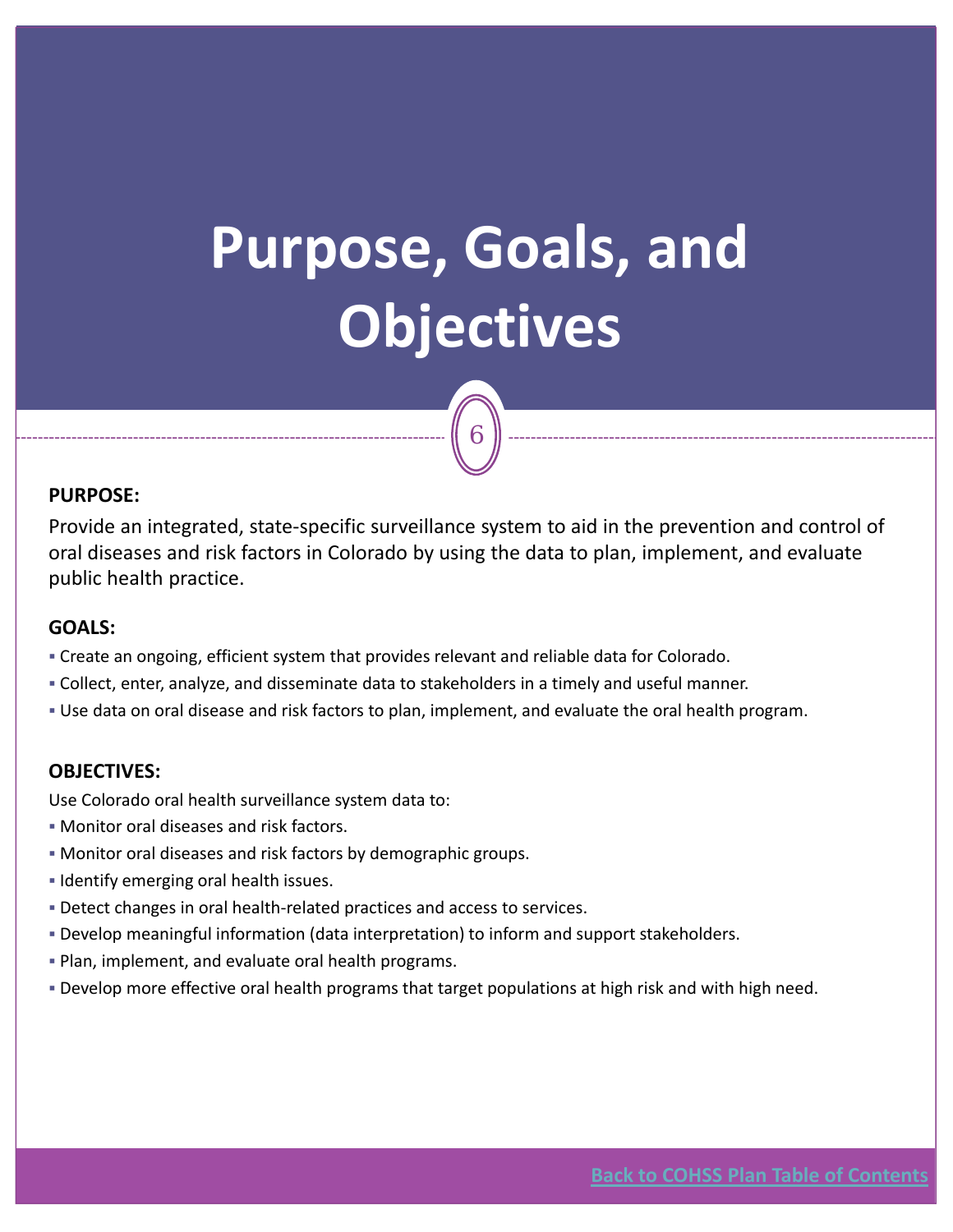## <span id="page-6-0"></span>**COHSS Logic Model and Data Flow Chart Description**

7

[Figure](#page-7-0) 1 presents the logic model for COHSS. The logic model reflects the Plan, Do, Study, Act cycle for change. Intermediate outcomes of the oral health surveillance system will be achieved throughout the duration of the Cooperative Agreement (2008‐2013). Progress toward the long‐term outcomes will continue beyond 2013. In addition to the oral health surveillance system, many oral health programs and initiatives that fall under other Cooperative Agreement recipient activities contribute toward these long‐term outcomes.

[Figure](#page-8-0) 2 presents the COHSS data flow chart. This chart shows the agency/unit responsible for data collection/management and data analysis and estimated availability of new data for each data source. Data sources for other (not oral health specific) [indicators](#page-31-0) and population [description](#page-27-0) indicators are not included here because it is not the responsibility of the CDPHE Oral Health Unit to gather data on these indicators; they are part of the larger, integrated chronic disease surveillance system.

Notes on Colorado's Oral Health Unit:

- CDPHE has a centralized Epidemiology, Planning, and Evaluation Branch and a centralized Health Statistics Section that serve the Oral Health Unit's needs related to COHSS. Data collection and data entry personnel, who work with such data sources as BSS, WRFS, and SEALS, and other program personnel also contribute to COHSS.
- Stakeholders are those persons, programs, and agencies who can contribute surveillance data, support the surveillance system, or benefit from surveillance information.
- The key function of the Surveillance Advisory Committee will be to make recommendations for data dissemination in terms of content, methods (including responsible party), and timeline.
- Colorado is participating in CDC's chronic disease integration pilot project. As part of this project, the oral health work plan and indicators are incorporated in the integrated work plan and surveillance system for chronic disease.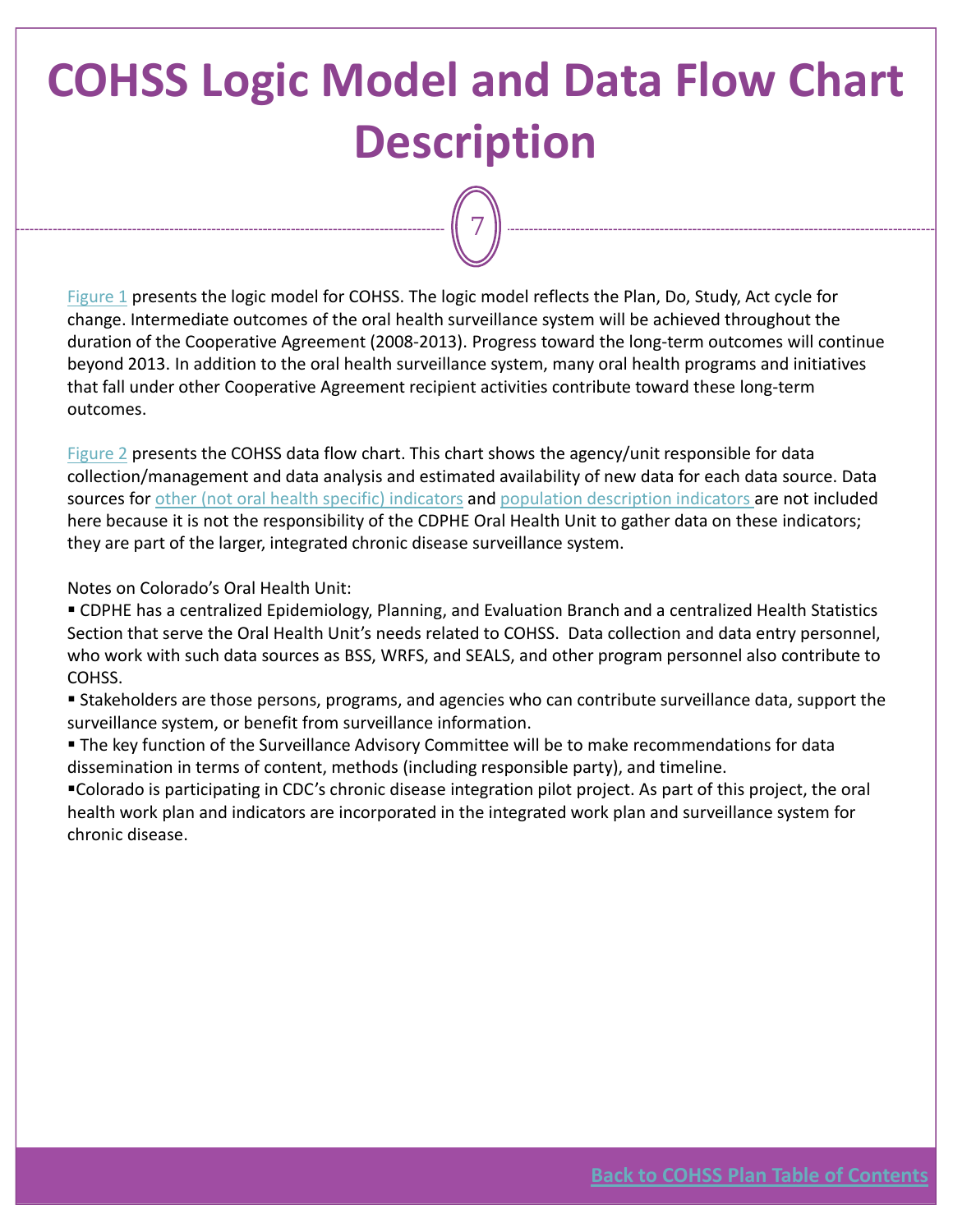#### <span id="page-7-0"></span>**Figure 1: Colorado Oral Health Surveillance System (COHSS) logic model, 2011‐2015**

#### **INPUTS** *(PLAN)*

#### **Staff**

- Epidemiologists, evaluators, and data analysts – Oral Health Unit, EPE Branch, Colorado Central Cancer Registry, Health Statistics Section
- Data collection personnel
- Data entry personnel
- Other Oral Health Unit personnel
- IT support

#### **Stakeholders and partners**

• Intra‐ and inter‐agency support, including other units within CDPHE's Prevention Services Division, Colorado Central Cancer Registry, local health agencies, Oral Health Awareness Colorado!, Colorado Health Care Policy and Financing (state Medicaid agency), Colorado Department of Education, Water Quality Control, Colorado Health Institute, community organizations, health professionals, research scientists, faculty at dental and hygiene schools, dental and dental hygiene association members, Colorado residents, ASTDD, CDC

#### **Data sources**

BRFSS, BSS, Colorado Central Cancer Registry, CHS, CRCSN, dental loan repayment, dental workforce/ HPSA, Head Start, Medicaid, MEPS, NHANES, PRAMS, SEALS, TABS, WFRS, YRBS

#### **Equipment**

IT hardware and software, including SAS software and license and Microsoft **Office** 

#### **Contracts for special projects**

- Contractor for developing system dynamics modeling
- Contractor for health economics studies

#### **Other**

- Funding for data collection, entry, analysis, and dissemination
- •MOA for data
- State plan

#### **ACTIVITIES** *(DO and STUDY)*

#### **Collect**

• Collect primary and secondary oral health data

#### **Analyze**

- Analyze data using a health disparities lens
- Link existing oral health data sources (e.g., BRFSS and CHS) for new data analyses
- Identify any gaps in data sources and plan to fill gaps
- Compare CO oral health data to national estimates from **NOHSS**
- Integrate oral health indicators into overall chronic disease surveillance system
- Evaluate the surveillance system, focusing on usefulness, timeliness, data gaps, and costs of the system

#### **Disseminate**

- Convene a Surveillance Advisory Committee
- Create and implement data dissemination plan
- Communicate data in written form (e.g., reports, fact sheets, website) and presentations
- Include CO data in NOHSS
- Engage stakeholders by presenting surveillance data and topics at coalition meetings
- Provide technical assistance to stakeholders on how to interpret and use data

#### **INTERMEDIATE OUTCOMES** *(STUDY and ACT)*

#### **Surveillance System**

- Improved analysis and interpretation of surveillance data
- Timely data results and interpretation provided to stakeholders
- Increased awareness of oral health status among stakeholders, policymakers, health care providers, and the public

#### **Oral Health Program**

- Timely and relevant surveillance data are used to:
	- Update Colorado Plan for Oral Health
	- Leverage funding for priority programs
	- Evaluate evidence‐based oral health strategies and interventions implemented in Colorado
- •Data inform the implementation or modification of oral health programs that:
	- Target populations at high risk and with high need
	- Increase access to clinical oral health services
	- **Increase consistent delivery** of optimally fluoridated water
	- Increase retention of dental sealants in school‐based sealant programs

#### **LONG‐TERM OUTCOMES**

#### **Population**

- Reduced burden of oral disease in Colorado
- Reduced chronic and acute disease exacerbated by oral disease
- Reduced risk factors and morbidities that are common to oral health and other diseases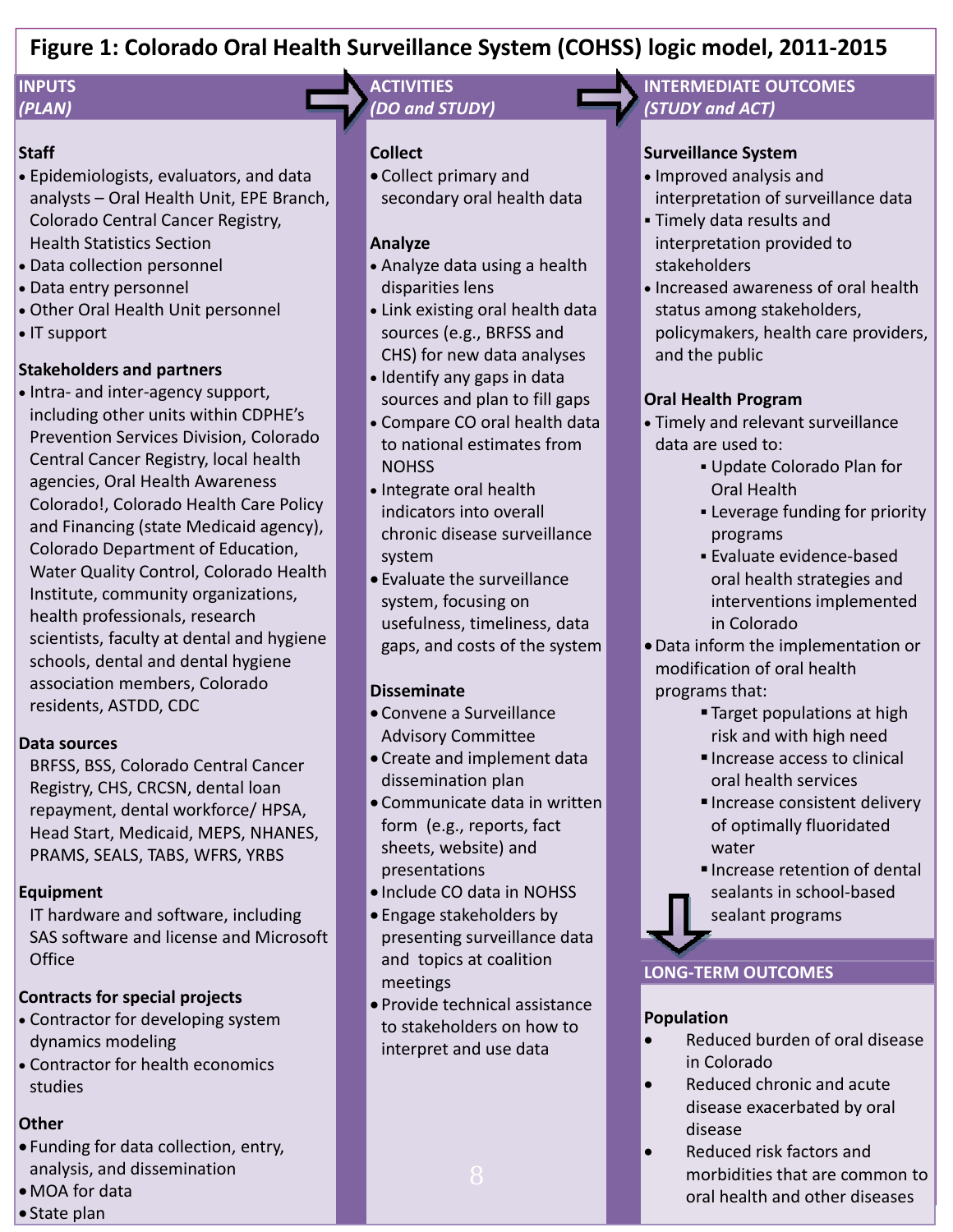### <span id="page-8-0"></span>**Figure 2: Colorado Oral Health Surveillance System (COHSS) Data Flow Chart**

### **Page 1 of 2**

| <b>Data source</b>                                                        | <b>BRFSS</b>                   | <b>BSS</b>           | <b>CCCR</b>             | <b>CHS</b>                                                   | <b>CRCSN</b>                                                         | <b>Dental Loan</b><br><b>Repayment</b>             | <b>Workforce</b>                                                                        | <b>Head</b><br><b>Start</b>                       |
|---------------------------------------------------------------------------|--------------------------------|----------------------|-------------------------|--------------------------------------------------------------|----------------------------------------------------------------------|----------------------------------------------------|-----------------------------------------------------------------------------------------|---------------------------------------------------|
| Responsible<br>for data<br>collection/<br>management                      | CDPHE-<br><b>HSS</b>           | CDPHE-<br><b>OHU</b> | CDPHE-<br><b>CCCR</b>   | CDPHE-<br><b>HSS</b>                                         | CDPHE-<br><b>CHFC</b><br>(CRCSN)                                     | CDPHE-<br>OHU and<br><b>Primary Care</b><br>Office | Colorado<br>Department<br>of Regulatory<br>Agencies                                     | Adminis-<br>tration for<br>Children<br>& Families |
| <b>Estimated</b><br>availability                                          | Annually in Triennially<br>May | in June              | Annually in<br>November | Annually<br>in May                                           | Annually in<br>January<br>(e.g., 2009<br>data in<br>January<br>2011) | On demand<br>(data<br>requested<br>annually)       | On demand<br>(data<br>requested<br>annually)                                            | Annually                                          |
|                                                                           |                                |                      |                         |                                                              |                                                                      |                                                    |                                                                                         |                                                   |
| Responsible<br>for data<br>analysis                                       | CDPHE-<br><b>HSS</b>           | CDPHE-<br>EPE        | CDPHE-<br><b>CCCR</b>   | CDPHE-<br><b>HSS</b>                                         | CDPHE-<br><b>CHFC</b><br>(CRCSN)                                     | CDPHE-<br>OHU and<br><b>Primary Care</b><br>Office | Colorado<br>Department<br>of Regulatory<br>Agencies                                     | Adminis-<br>tration for<br>Children<br>& Families |
| <b>CDPHE-OHU</b><br>or EPE submit<br>data requests<br>or analyzes<br>data |                                |                      |                         |                                                              |                                                                      |                                                    |                                                                                         |                                                   |
|                                                                           |                                |                      |                         |                                                              |                                                                      |                                                    | Data interpretation, quality assurance, evaluation, and assessment by CDPHE-OHU and EPE |                                                   |
|                                                                           |                                |                      |                         |                                                              |                                                                      |                                                    |                                                                                         |                                                   |
|                                                                           |                                |                      |                         | <b>Reports to stakeholders</b>                               | Dissemination by CDPHE-OHU and EPE                                   |                                                    |                                                                                         |                                                   |
|                                                                           |                                |                      |                         | <b>Presentations to stakeholders</b><br><b>CDPHE</b> website |                                                                      |                                                    |                                                                                         |                                                   |
|                                                                           |                                |                      |                         | <b>National reporting systems</b>                            |                                                                      |                                                    |                                                                                         |                                                   |
|                                                                           |                                |                      |                         |                                                              |                                                                      |                                                    |                                                                                         |                                                   |
|                                                                           |                                |                      |                         |                                                              |                                                                      |                                                    |                                                                                         |                                                   |

[Acronyms](#page-2-0) List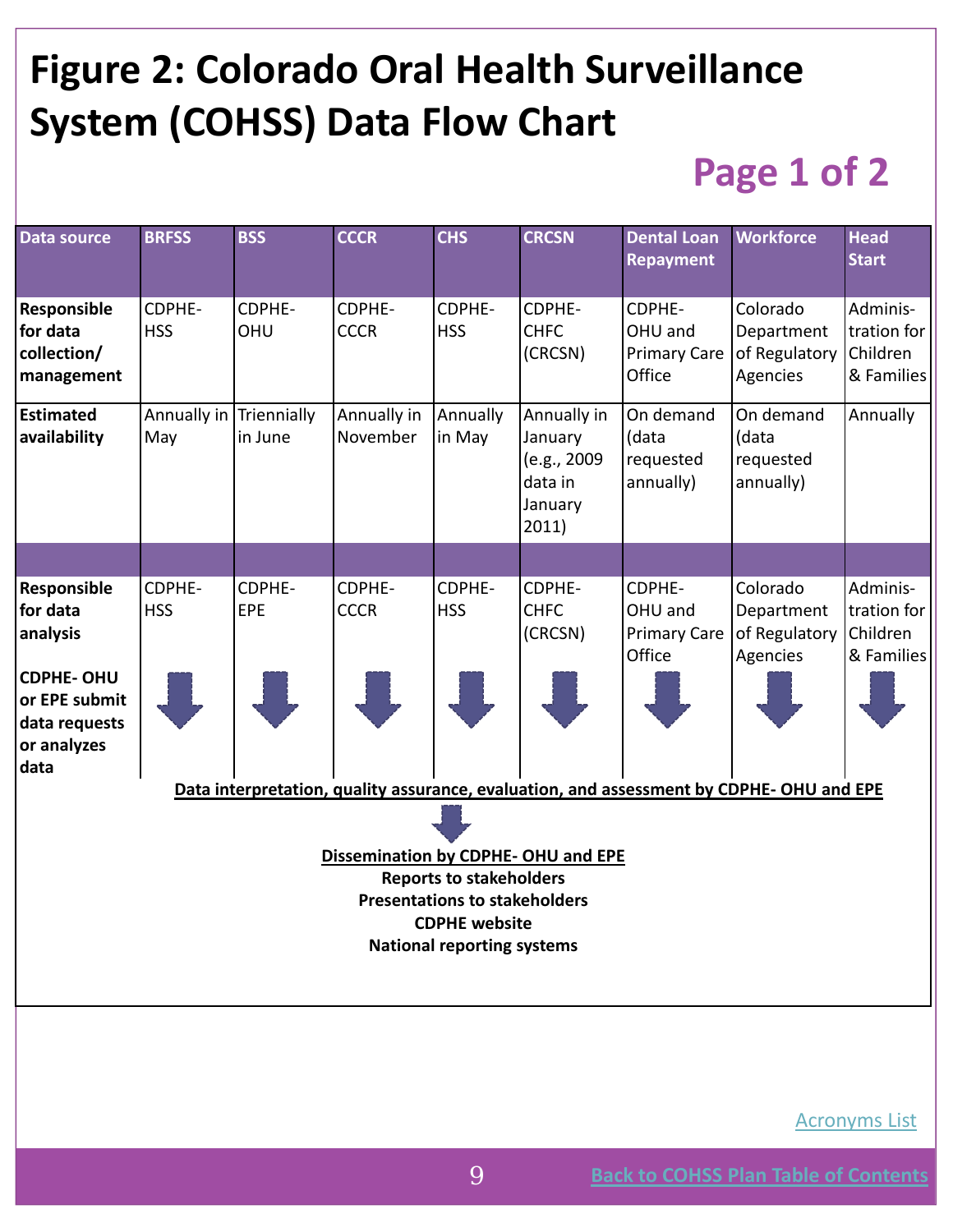### **Figure 2: Colorado Oral Health Surveillance System (COHSS) Data Flow Chart**

### **Page 2 of 2**

| <b>Data source</b>                                      | <b>HPSA</b>                                  | <b>Medicaid</b>                                           | <b>MEPS</b>                     | <b>PRAMS</b>                                                                            | <b>SEALS</b>                                    | <b>TABS</b>                                                    | <b>WFRS</b>                                     | <b>YRBS</b>                             |
|---------------------------------------------------------|----------------------------------------------|-----------------------------------------------------------|---------------------------------|-----------------------------------------------------------------------------------------|-------------------------------------------------|----------------------------------------------------------------|-------------------------------------------------|-----------------------------------------|
| Responsible<br>for data<br>collection/<br>management    | CDPHE-<br>Primary<br>Care Office             | Colorado<br><b>Health Care</b><br>Policy and<br>Financing | <b>AHRQ</b>                     | CDPHE-<br><b>HSS</b>                                                                    | CDPHE-<br>OHU                                   | Colorado<br>Amendment OHU<br>35 Program<br>Evaluation<br>Group | CDPHE-                                          | CDC                                     |
| <b>Estimated</b><br>availability                        | On demand<br>(data<br>requested<br>annually) | On demand<br>(data<br>requested<br>annually)              | Special<br>request/<br>analysis | Annually in<br>January (e.g.,<br>2009 data in<br>January 2011)                          | On<br>demand<br>(data<br>requested<br>annually) | Current<br>break in<br>schedule                                | On<br>demand<br>(data<br>requested<br>annually) | Biennially in<br>April of<br>even years |
|                                                         |                                              |                                                           |                                 |                                                                                         |                                                 |                                                                |                                                 |                                         |
| Responsible<br>for data<br>analysis<br><b>CDPHE-OHU</b> | CDPHE-<br>Primary<br>Care Office             | Colorado<br><b>Health Care</b><br>Policy and<br>Financing | <b>AHRQ</b>                     | CDPHE-<br><b>HSS</b>                                                                    | CDPHE-<br>OHU                                   | Colorado<br>Amendment OHU<br>35 Program<br>Evaluation<br>Group | CDPHE-                                          | CDPHE-<br>EPE                           |
| or EPE submit<br>data requests<br>or analyzes<br>data   |                                              |                                                           |                                 |                                                                                         |                                                 |                                                                |                                                 |                                         |
|                                                         |                                              |                                                           |                                 | Data interpretation, quality assurance, evaluation, and assessment by CDPHE-OHU and EPE |                                                 |                                                                |                                                 |                                         |
|                                                         |                                              |                                                           |                                 |                                                                                         |                                                 |                                                                |                                                 |                                         |
|                                                         |                                              |                                                           |                                 | Dissemination by CDPHE-OHU and EPE                                                      |                                                 |                                                                |                                                 |                                         |
|                                                         |                                              |                                                           |                                 | <b>Reports to stakeholders</b>                                                          |                                                 |                                                                |                                                 |                                         |
|                                                         |                                              |                                                           |                                 | <b>Presentations to stakeholders</b><br><b>CDPHE</b> website                            |                                                 |                                                                |                                                 |                                         |
|                                                         |                                              |                                                           |                                 | <b>National reporting systems</b>                                                       |                                                 |                                                                |                                                 |                                         |
|                                                         |                                              |                                                           |                                 |                                                                                         |                                                 |                                                                |                                                 |                                         |
|                                                         |                                              |                                                           |                                 |                                                                                         |                                                 |                                                                |                                                 |                                         |
|                                                         |                                              |                                                           |                                 |                                                                                         |                                                 |                                                                |                                                 |                                         |

[Acronyms](#page-2-0) List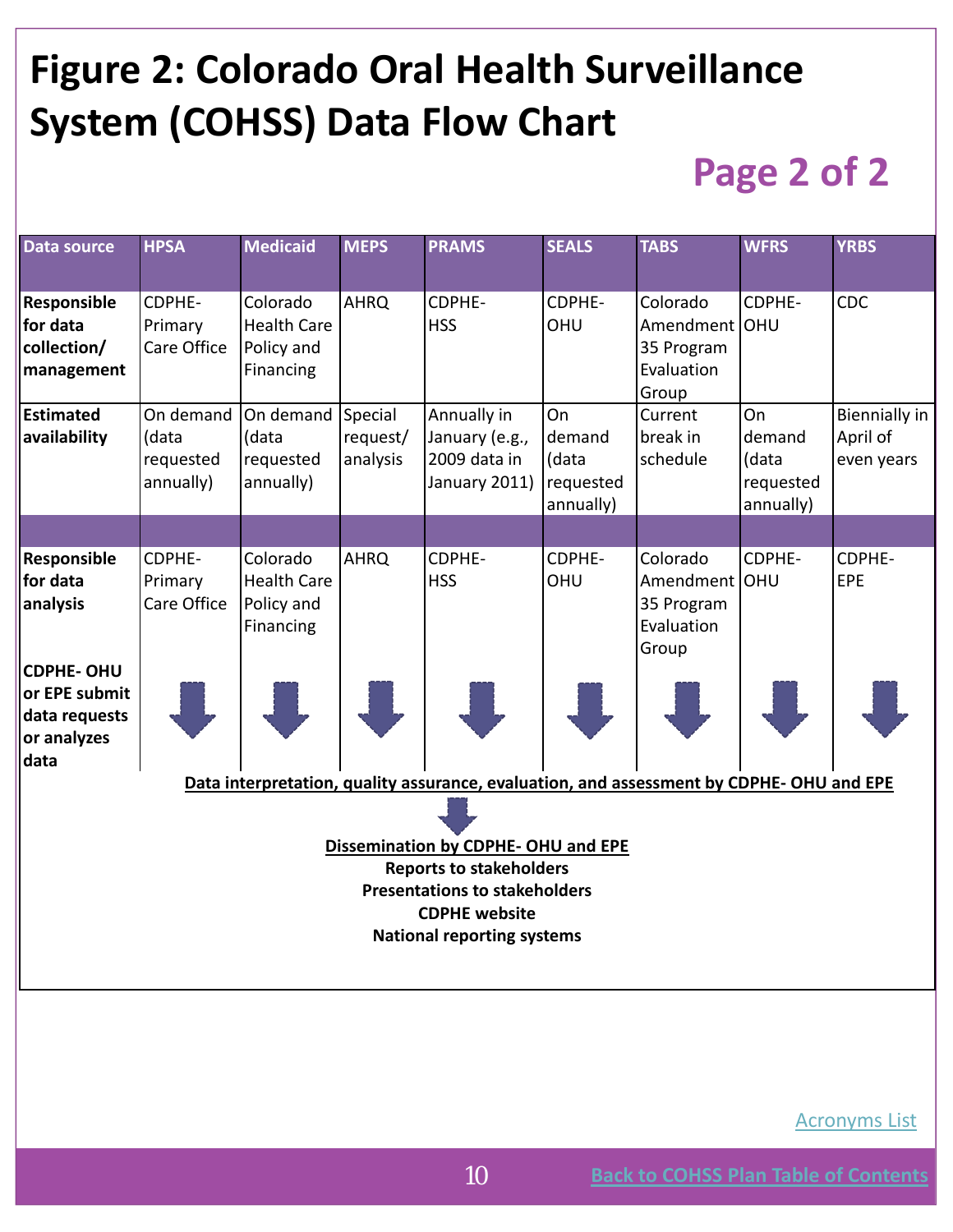### <span id="page-10-0"></span>**COHSS Indicators and Data Sources**

11

COHSS is modeled after the NOHSS and includes nine indicators monitored nationally. A tenth indicator currently in NOHSS, percent of adults aged 18+ years who have had their teeth cleaned in the past year, was deleted from COHSS because the corresponding question has been deleted from the rotating core BRFSS questionnaire starting in 2012. Many additional indicators have been added to COHSS.

The complete indicator list includes metadata (i.e., a data dictionary) with information on data source, numerator, denominator, years of data available, future years of data collection planned, desired crosstabulations with other indicators, demographic groups represented, significance/reason for including in surveillance system, limitations of indicator, data resources and their limitations, related Healthy People 2020 objectives, and stakeholders. A subset of this large spreadsheet of information is presented in this document.

All indicators met the following selection criteria:

- 1. Periodicity data are collected routinely
- 2. Comparability data can be compared to national or sub‐state estimates
- 3. Trusted source data come from a trusted data source (new data sources are evaluated)
- 4. Related to public health action or context data are actionable or contextual
- 5. No redundancy two indicators do not measure the same thing in different ways

Additionally, in choosing indicators, the following guiding principles were used, if possible:

- 1. Standardized metric or survey question
- 2. Valid
- 3. Reliable

4. Include risk and protective factors; morbidity, mortality, and quality of life measures; primary, secondary, and tertiary prevention measures; and indicators that cover the life course

- 5. Able to measure racial/ethnic, socioeconomic, and geographic disparities with the given data source
- 6. Simple/easy to understand and interpret
- 7. Able to get the raw data or data results from the primary source

#### Data collection protocols

COHSS collects primary and secondary data. Primary data collection requires a study‐specific protocol and adherence to IRB/HIPAA rules. CDPHE staff enter data, keep hard copies of forms in locked cabinets, and monitor data quality with frequent checks at the time of data entry. Detailed data collection protocols can be found in the data source‐specific manuals available on the Oral Health Unit computer network or the CDC or ASTDD websites.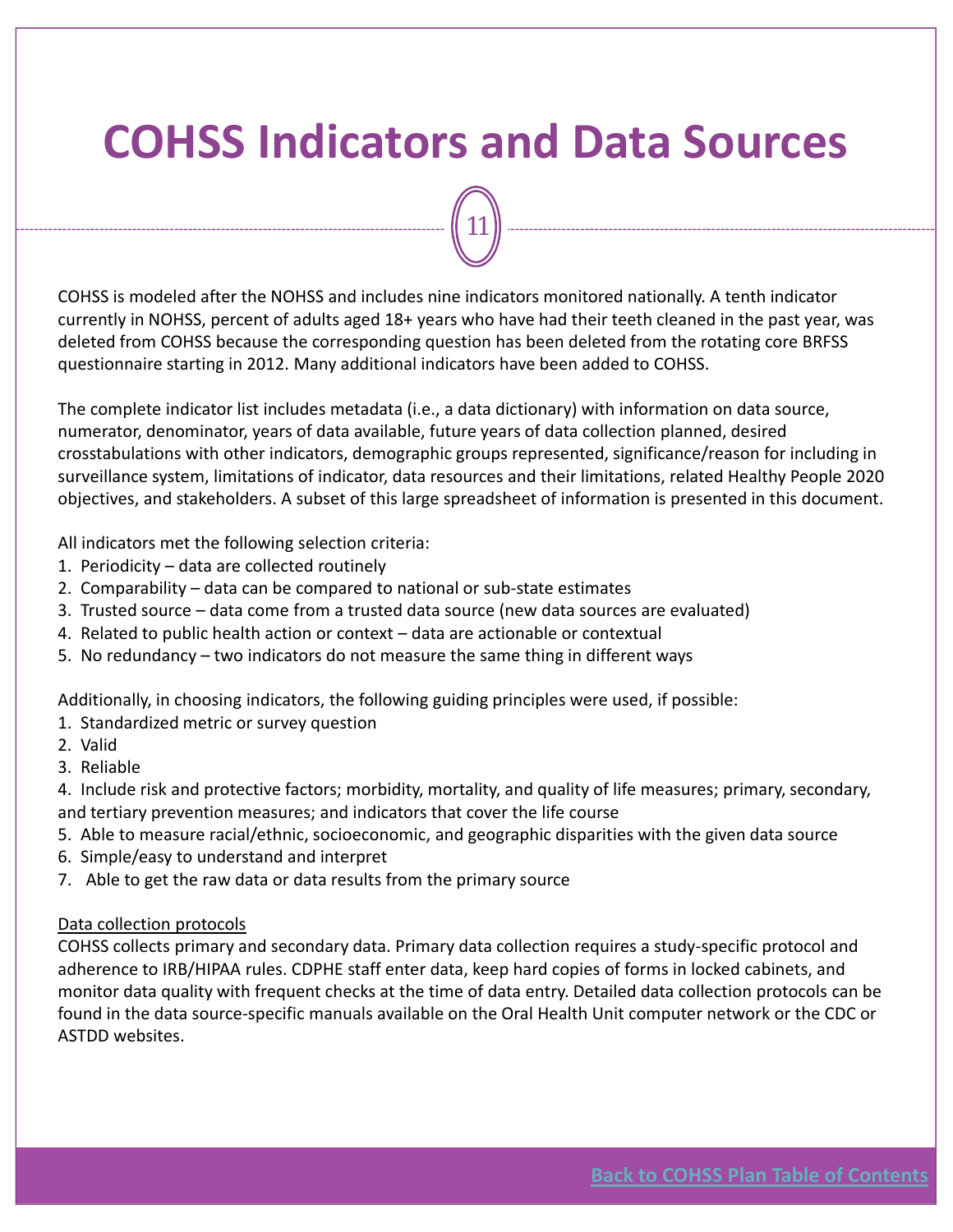### <span id="page-11-0"></span>**Prioritization of COHSS Indicators**

12

COHSS indicators are prioritized into Tier 1, Tier 1b, Tier 2, or Tier 3 according to the criteria below. Tier 1‐2 indicators will be priority for data collection and analyses.



In addition to the 110 oral health indicators (17 tier 1 indicators , 23 tier 1b indicators, 46 tier 2 indicators, and 24 tier 3 indicators), there are 104 population description indicators. Two of the population description indicators are additional tier 1b indicators. The population description indicators are not the responsibility of the Oral Health Unit to gather data on; they are part of the larger, integrated chronic disease surveillance system.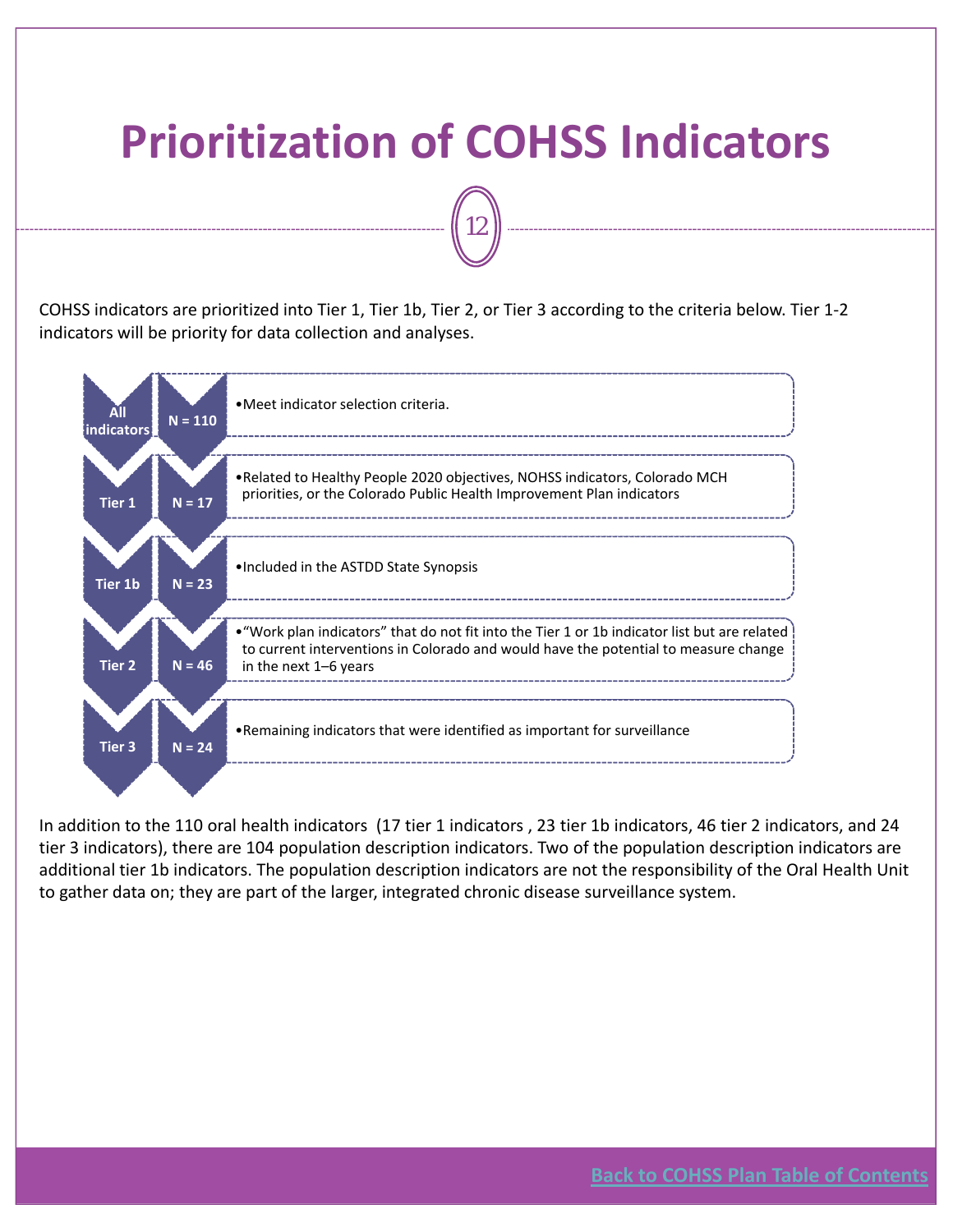### <span id="page-12-0"></span>**Indicators in COHSS and NOHSS**

 $13$ 

| Data source  | <b>Indicator</b>           | <b>Description</b>                                                                                             |
|--------------|----------------------------|----------------------------------------------------------------------------------------------------------------|
| <b>BRFSS</b> | <b>Dental Visit</b>        | Percent of adults aged 18+ years who have visited a dentist or<br>dental clinic in the past year               |
| <b>BRFSS</b> | Complete Tooth Loss        | Percent of adults aged 65+ years who have lost all of their natural<br>teeth due to tooth decay or gum disease |
| <b>BRFSS</b> | Lost 6 or More Teeth       | Percent of adults aged 65+ years who have lost six or more teeth<br>due to tooth decay or gum disease          |
| <b>WFRS</b>  | <b>Fluoridation Status</b> | Percent of people served by public water systems who receive<br>fluoridated water                              |
| <b>BSS</b>   | <b>Caries Experience</b>   | Percent of third grade students with caries experience, including<br>treated and untreated tooth decay         |
| <b>BSS</b>   | Untreated Tooth Decay      | Percent of third grade students with untreated tooth decay                                                     |
| <b>BSS</b>   | <b>Dental Sealants</b>     | Percent of third grade students with dental sealants on at least one<br>permanent molar tooth                  |
| <b>CCCR</b>  | Cancer of the Oral Cavity  | Incidence of oral and pharyngeal cancer                                                                        |
|              | and Pharynx                | Age-adjusted mortality rate for oral and pharyngeal cancer                                                     |

All of the above indicators have a Tier 1 priority or top priority for data collection and analyses.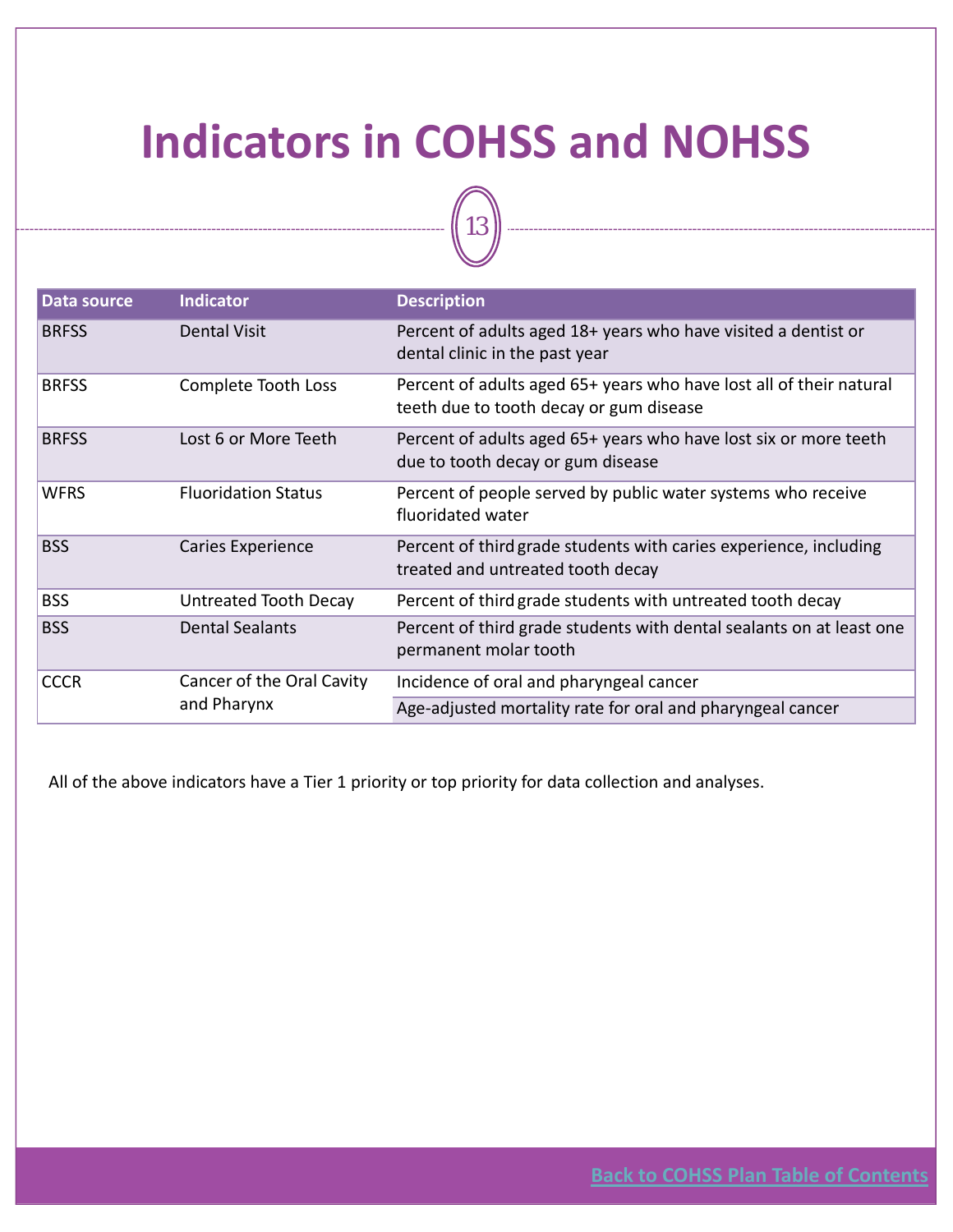## <span id="page-13-0"></span>**COHSS Indicators: Oral Health Status/General**



|                               |                                                                                                   | ー                     |                                    |                                   |                                                                                                                                                                                                               |                                                |
|-------------------------------|---------------------------------------------------------------------------------------------------|-----------------------|------------------------------------|-----------------------------------|---------------------------------------------------------------------------------------------------------------------------------------------------------------------------------------------------------------|------------------------------------------------|
| <b>Category</b>               | (Priority level) Indicator                                                                        | <b>Data</b><br>source | Years of<br>data<br>available      | <b>Future</b><br>years of<br>data | <b>Crosstabs</b>                                                                                                                                                                                              | <b>Lifecourse</b><br>/age<br>category          |
| oral health<br>status/general | (1) Percent of children aged 1-14 years<br>with fair or poor condition of teeth                   | <b>CHS</b>            | Collected<br>annually<br>2004-2010 | annually                          | age, r/e, poverty,<br>regular source of<br>dental care, type<br>of health<br>insurance,<br>urban/rural,<br>needed but did not<br>get dental care,<br>main problem with<br>teeth, age first<br>went to dentist | Early<br>childhood,<br>children 1-<br>14 years |
| oral health<br>status/general | (1) Percent of adults aged 18+ years<br>who lost any teeth due to decay or<br>periodontal disease | <b>BRFSS</b>          | Even years<br>2002-2010            | Even<br>years<br>(core<br>BRFSS)  | age, r/e, poverty<br>(<250% FPL,<br>250%+ FPL),<br>urban/rural,<br>diabetes                                                                                                                                   | Adult,<br>older<br>adult                       |
| oral health<br>status/general | (1) Percent of adults aged 18+ years<br>who lost 6+ teeth due to decay or<br>periodontal disease  | <b>BRFSS</b>          | Even years<br>2002-2010            | Even<br>years<br>(core<br>BRFSS)  | age, r/e, poverty<br>(<250% FPL,<br>250%+ FPL),<br>urban/rural,<br>diabetes                                                                                                                                   | Adult,<br>older<br>adult                       |
| oral health<br>status/general | (1) Percent of adults aged 18+ years<br>who lost all teeth due to decay or<br>periodontal disease | <b>BRFSS</b>          | Even years<br>2002-2010            | Even<br>years<br>(core<br>BRFSS)  | age, r/e, poverty<br>(<250% FPL,<br>250%+ FPL),<br>urban/rural,<br>diabetes                                                                                                                                   | Adult,<br>older<br>adult                       |

r/e = race/ethnicity; FPL = federal poverty level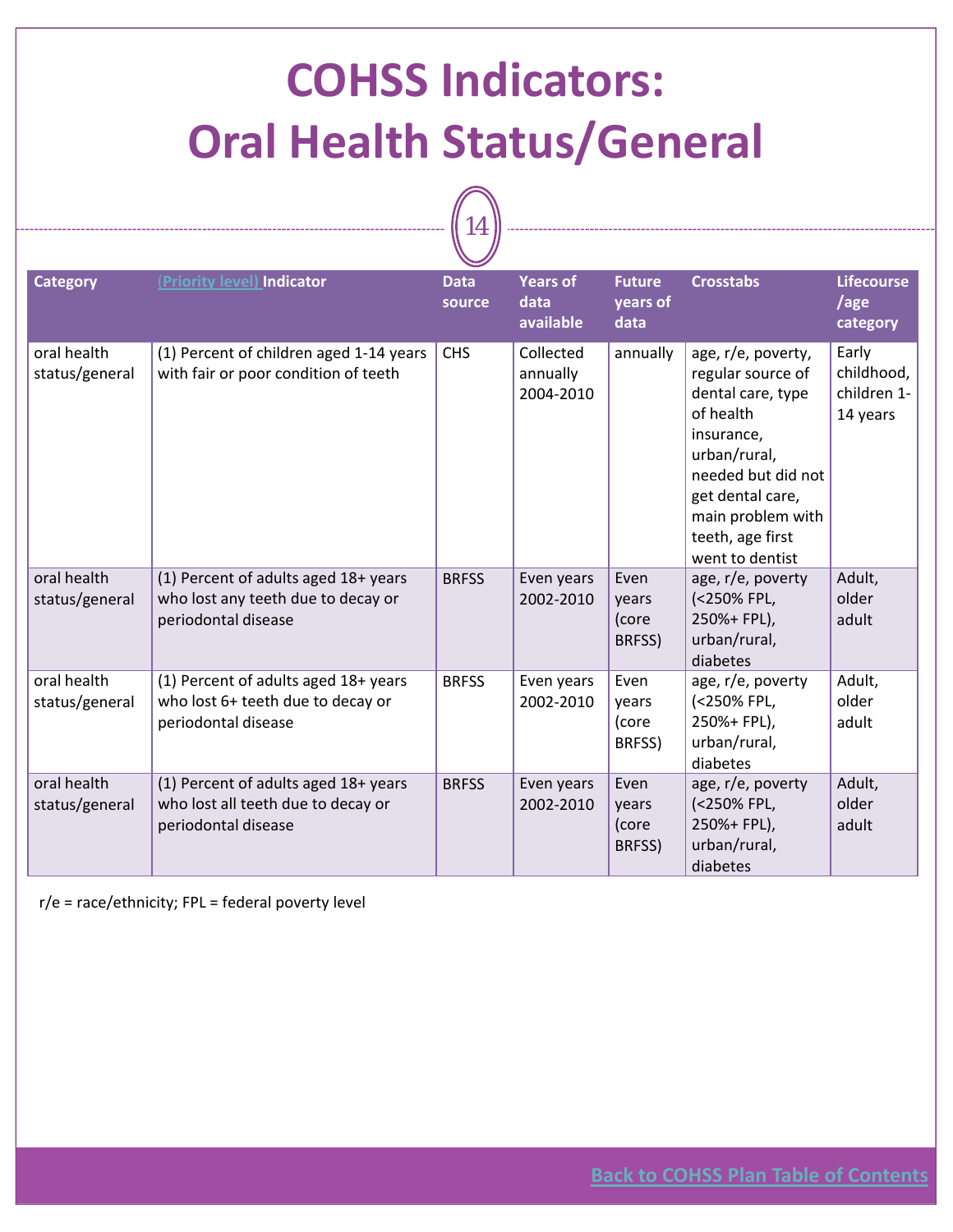# <span id="page-14-0"></span>**COHSS Indicators: Oral Health Status/Dental Caries**

15

| <b>Category</b>                        | (Priority level) Indicator                                                                                                                                                      | <b>Data</b><br>source | <b>Years of</b><br>data<br>available  | <b>Future</b><br>years of<br>data | <b>Crosstabs</b>                                                                                                                                                                                          | <b>Lifecourse</b><br>/age<br>category          |
|----------------------------------------|---------------------------------------------------------------------------------------------------------------------------------------------------------------------------------|-----------------------|---------------------------------------|-----------------------------------|-----------------------------------------------------------------------------------------------------------------------------------------------------------------------------------------------------------|------------------------------------------------|
| oral health<br>status/dental<br>caries | (2) Percent of kindergarten children with<br>caries experience (untreated decay and/or<br>fillings)                                                                             | <b>BSS</b>            | 2006/2007<br>and<br>2010/2011         | every 3-4<br>years                | age, r/e, school<br>%FRL, county,<br><b>BMI</b>                                                                                                                                                           | Early<br>childhood                             |
| oral health<br>status/dental<br>caries | (2) Percent of kindergarten children with<br>untreated caries                                                                                                                   | <b>BSS</b>            | 2006/2007<br>and<br>2010/2011         | every 3-4<br>years                | age, r/e, school<br>%FRL, county,<br><b>BMI</b>                                                                                                                                                           | Early<br>childhood                             |
| oral health<br>status/dental<br>caries | (1) Percent of 3rd grade children with<br>caries experience (untreated decay and/or<br>fillings)                                                                                | <b>BSS</b>            | 2003/2004,<br>2006/2007,<br>2010/2011 | every 3-4<br>vears                | age, r/e, school<br>%FRL, county,<br><b>BMI</b>                                                                                                                                                           | Children in<br>3rd grade                       |
| oral health<br>status/dental<br>caries | (1) Percent of 3rd grade children with<br>untreated caries                                                                                                                      | <b>BSS</b>            | 2003/2004,<br>2006/2007,<br>2010/2011 | every 3-4<br>years                | age, r/e, school<br>%FRL, county,<br><b>BMI</b>                                                                                                                                                           | Children in<br>3rd grade                       |
| oral health<br>status/dental<br>caries | (3) Percent of 3rd grade children with two<br>or more quadrants with untreated decay                                                                                            | <b>BSS</b>            | 2003/2004,<br>2006/2007,<br>2010/2011 | every 3-4<br>years                | age, r/e, school<br>%FRL, county,<br><b>BMI</b>                                                                                                                                                           | Children in<br>3rd grade                       |
| oral health<br>status/dental<br>caries | (2) Percent of children aged 1-14 years with<br>pain, cavities, broken or missing fillings,<br>teeth pulled because of cavities, or<br>bleeding gums as main problem with teeth | <b>CHS</b>            | Collected<br>annually<br>2004-2010    | annually                          | age, r/e, poverty,<br>regular source of<br>dental care, type<br>of health<br>insurance,<br>urban/rural,<br>needed but did<br>not get dental<br>care, condition of<br>teeth,* age first<br>went to dentist | Early<br>childhood,<br>children 1-<br>14 years |

 $r/e$  = race/ethnicity; FRL = free or reduced lunch; BMI = body mass index \*condition of teeth: excellent, very good, good, fair, or poor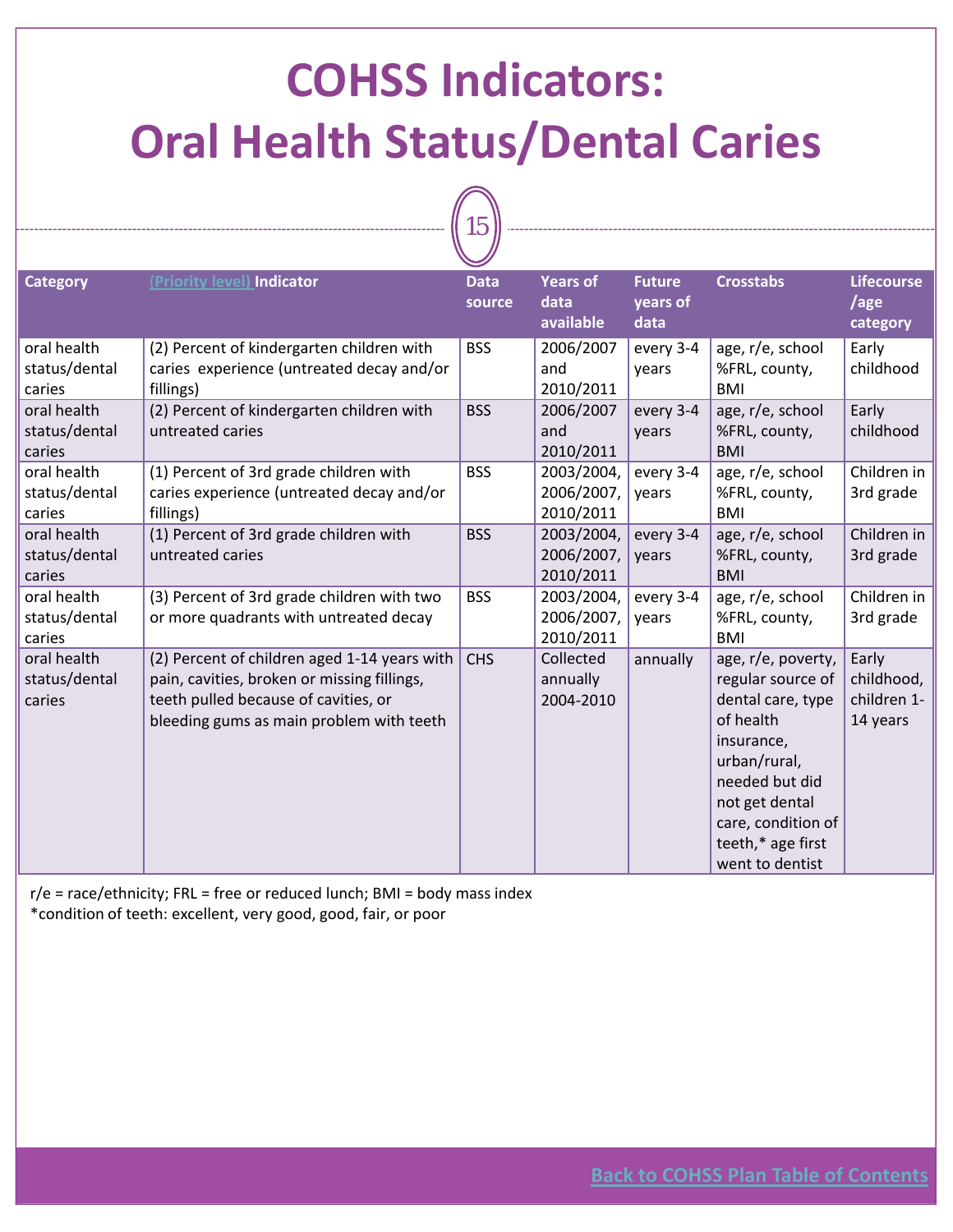## <span id="page-15-0"></span>**COHSS Indicators: Oral Health Status/Cancer**

 $\sqrt{16}$ 

| <b>Category</b>              | (Priority level) Indicator                                                                                          | <b>Data</b><br>source | <b>Years of</b><br>data<br>available | <b>Future</b><br>years of<br>data | <b>Crosstabs</b>                | <b>Lifecourse</b><br>/age<br>category |
|------------------------------|---------------------------------------------------------------------------------------------------------------------|-----------------------|--------------------------------------|-----------------------------------|---------------------------------|---------------------------------------|
| oral health<br>status/cancer | (3) Number of diagnosed oral cavity and<br>pharynx cancers among persons of all ages                                | <b>CCCR</b>           | annually                             | annually                          | sex, age at<br>diagnosis, $r/e$ | Population                            |
| oral health<br>status/cancer | (1) Age-adjusted incidence rate of oral cavity<br>and pharynx cancer among persons of all<br>ages                   | <b>CCCR</b>           | annually                             | annually                          | sex, age at<br>diagnosis, r/e   | Population                            |
| oral health<br>status/cancer | (1) Percent of diagnosed, staged oral cavity<br>and pharynx cancers with detection at in-situ<br>or localized stage | <b>CCCR</b>           | annually                             | annually                          | sex, age at<br>diagnosis, r/e   | Population                            |
| oral health<br>status/cancer | (3) 5-year relative survival rate by stage for<br>oral cavity and pharynx cancer among<br>persons of all ages       | <b>CCCR</b>           | annually                             | annually                          | sex, age at<br>diagnosis, r/e   | Population                            |
| oral health<br>status/cancer | (3) Number of deaths of oral cavity and<br>pharynx cancer among persons of all ages                                 | <b>CCCR</b>           | annually                             | annually                          | sex, age at<br>diagnosis, $r/e$ | Population                            |
| oral health<br>status/cancer | (1) Age-adjusted mortality rate of oral cavity<br>and pharynx cancer among persons of all<br>ages                   | <b>CCCR</b>           | annually                             | annually                          | sex, age at<br>diagnosis, r/e   | Population                            |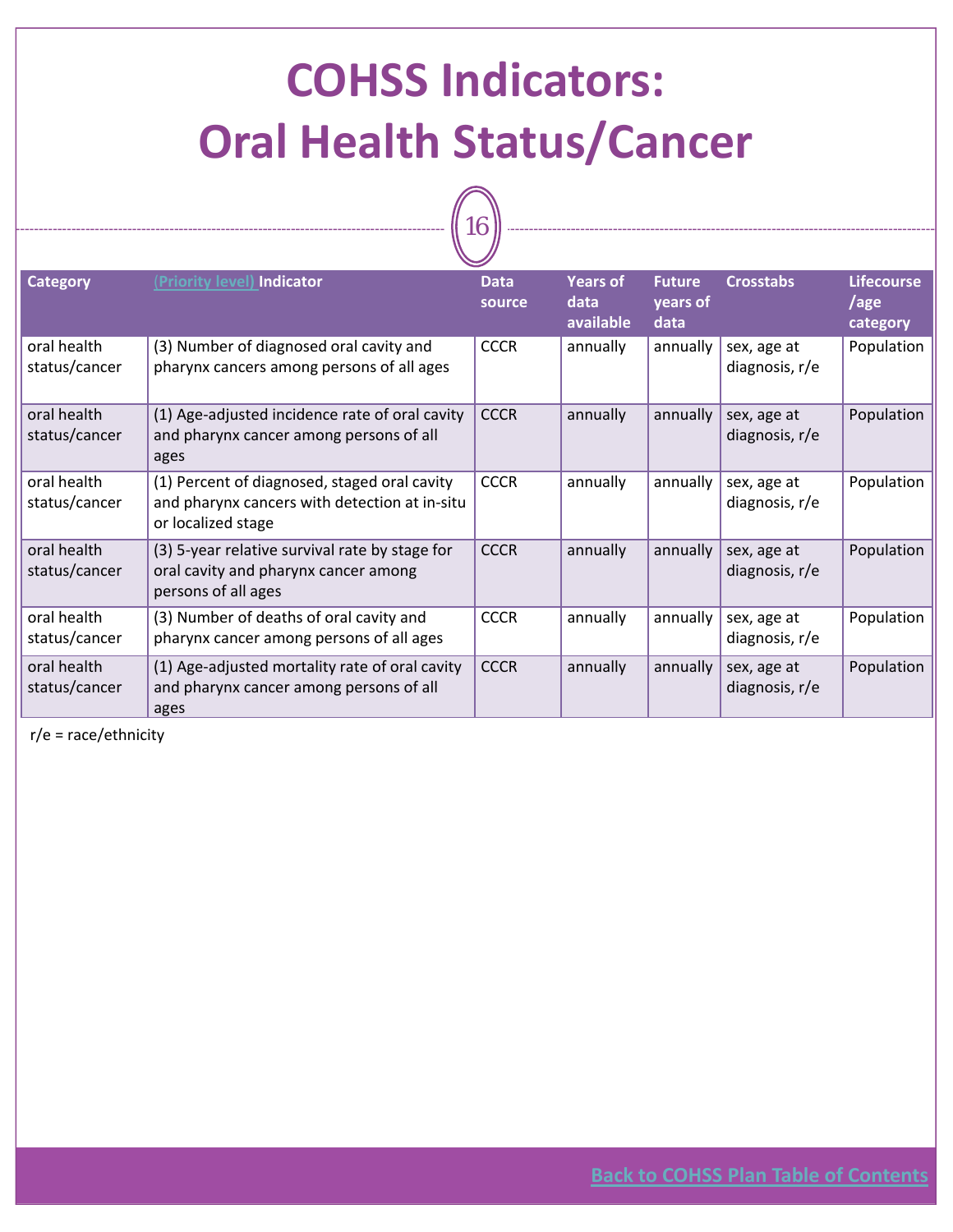# <span id="page-16-0"></span>**COHSS Indicators: Oral Health Status/Cleft Lip and Palate**

| 7<br>í |  |
|--------|--|
|        |  |

| <b>Category</b>  | (Priority level) Indicator                      | <b>Data</b><br>source | <b>Years of</b><br>data<br>available | <b>Future</b><br>years of<br>data | <b>Crosstabs</b> | Lifecours<br>e/age<br>category |
|------------------|-------------------------------------------------|-----------------------|--------------------------------------|-----------------------------------|------------------|--------------------------------|
| oral health      | (3) Count of cleft lip with or without cleft    | <b>CSHCN</b>          | annually                             | annually                          | county, mother's | Early                          |
| status/cleft lip | palate                                          | registry              |                                      |                                   | r/e, mother's    | childhood                      |
| and palate       |                                                 |                       |                                      |                                   | age, child's sex |                                |
| oral health      | (3) Rate of cleft lip with or without cleft     | <b>CSHCN</b>          | annually                             | annually                          | county, mother's | Early                          |
| status/cleft lip | palate (per 10,000 live births)                 | registry              |                                      |                                   | r/e, mother's    | childhood                      |
| and palate       |                                                 |                       |                                      |                                   | age, child's sex |                                |
| oral health      | (3) Count of cleft palate without cleft lip     | <b>CSHCN</b>          | annually                             | annually                          | county, mother's | Early                          |
| status/cleft lip |                                                 | registry              |                                      |                                   | r/e, mother's    | childhood                      |
| and palate       |                                                 |                       |                                      |                                   | age, child's sex |                                |
| oral health      | (3) Rate of cleft palate without cleft lip (per | <b>CSHCN</b>          | annually                             | annually                          | county, mother's | Early                          |
| status/cleft lip | 10,000 live births)                             | registry              |                                      |                                   | r/e, mother's    | childhood                      |
| and palate       |                                                 |                       |                                      |                                   | age, child's sex |                                |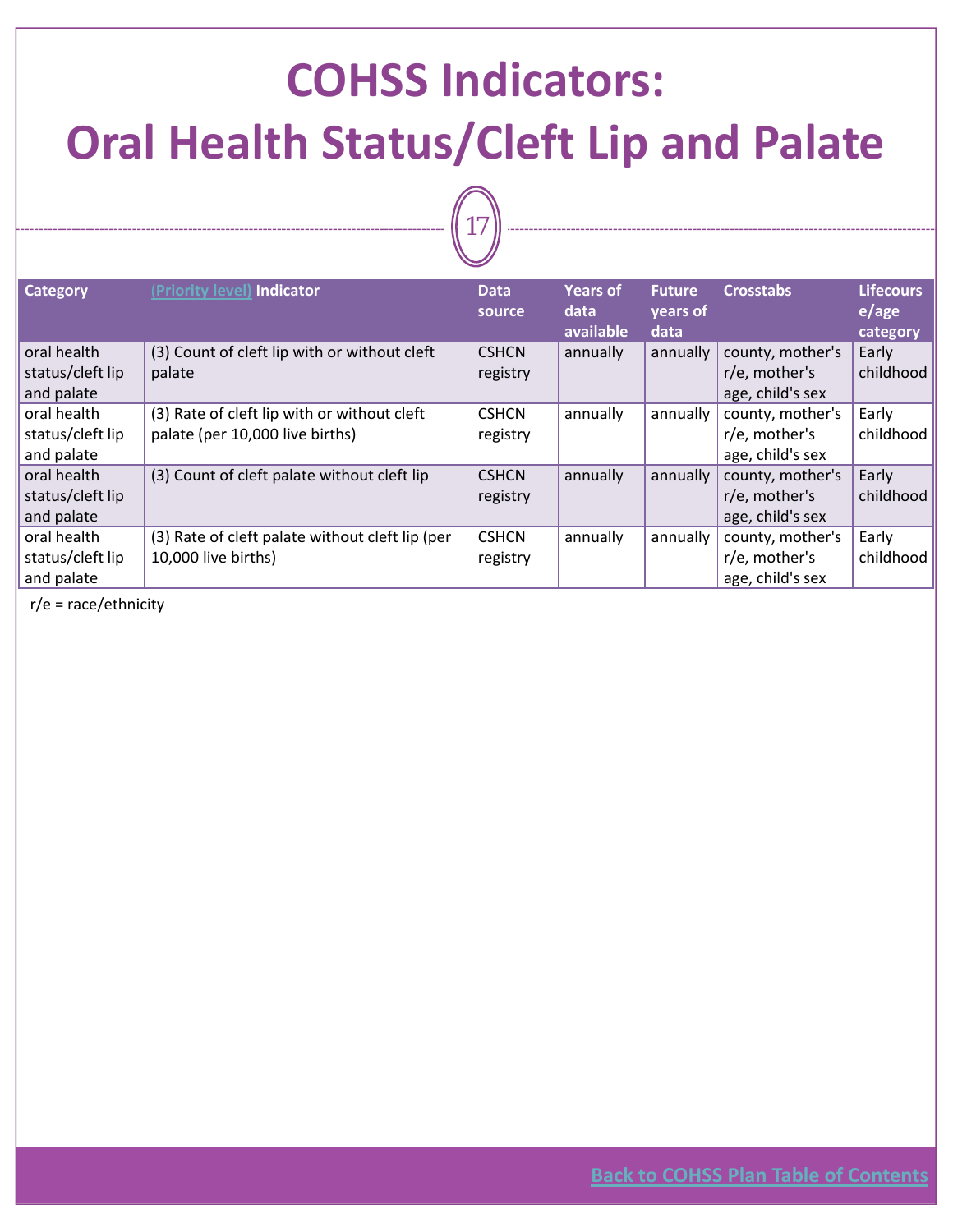## <span id="page-17-0"></span>**COHSS Indicators: Risk Reduction/Fluorides**



| <b>Category</b>             | (Priority level) Indicator                                                                           | <b>Data</b><br>source | <b>Years of</b><br>data<br>available | <b>Future</b><br>years of<br>data          | <b>Crosstabs</b>                                         | Lifecourse/<br>age<br>category |
|-----------------------------|------------------------------------------------------------------------------------------------------|-----------------------|--------------------------------------|--------------------------------------------|----------------------------------------------------------|--------------------------------|
| risk<br>reduction/fluorides | (2) Population served by public water<br>systems                                                     | <b>WFRS</b>           | annually                             | annually                                   | county                                                   | Population                     |
| risk<br>reduction/fluorides | (2) Population served by fluoridated<br>water system                                                 | <b>WFRS</b>           | annually                             | annually                                   | county                                                   | Population                     |
| risk<br>reduction/fluorides | (1) Percent of population served by<br>public water systems that have optimally<br>fluoridated water | <b>WFRS</b>           | annually                             | annually                                   | county                                                   | Population                     |
| risk<br>reduction/fluorides | (2) Percent of public water systems in<br>compliance with water fluoridation<br>standards            | <b>WFRS</b>           | annually                             | annually                                   | n/a                                                      | Population                     |
| risk<br>reduction/fluorides | (3) Percent of adults aged 18+ years with<br>public water as main source of home<br>water supply     | <b>BRFSS</b>          | 2009B<br>state<br>added Q            | <b>Not</b><br>known,<br>external<br>funder | age, r/e, poverty<br>$(<250\%, 250\%$ +),<br>urban/rural | Adult,<br>older adult          |
| risk<br>reduction/fluorides | (1) Percent of adults aged 18+ years with<br>well water as main source of home water<br>supply       | <b>BRFSS</b>          | 2009B<br>state<br>added Q            | <b>Not</b><br>known,<br>external<br>funder | age, r/e, poverty<br>$(<250\%, 250\%$ +),<br>urban/rural | Adult,<br>older adult          |
| risk<br>reduction/fluorides | (1) Percent of adults aged 18+ years with<br>bottled water as main source of home<br>water supply    | <b>BRFSS</b>          | 2009B<br>state<br>added Q            | <b>Not</b><br>known,<br>external<br>funder | age, r/e, poverty<br>$(<250\%, 250\%$ +),<br>urban/rural | Adult,<br>older adult          |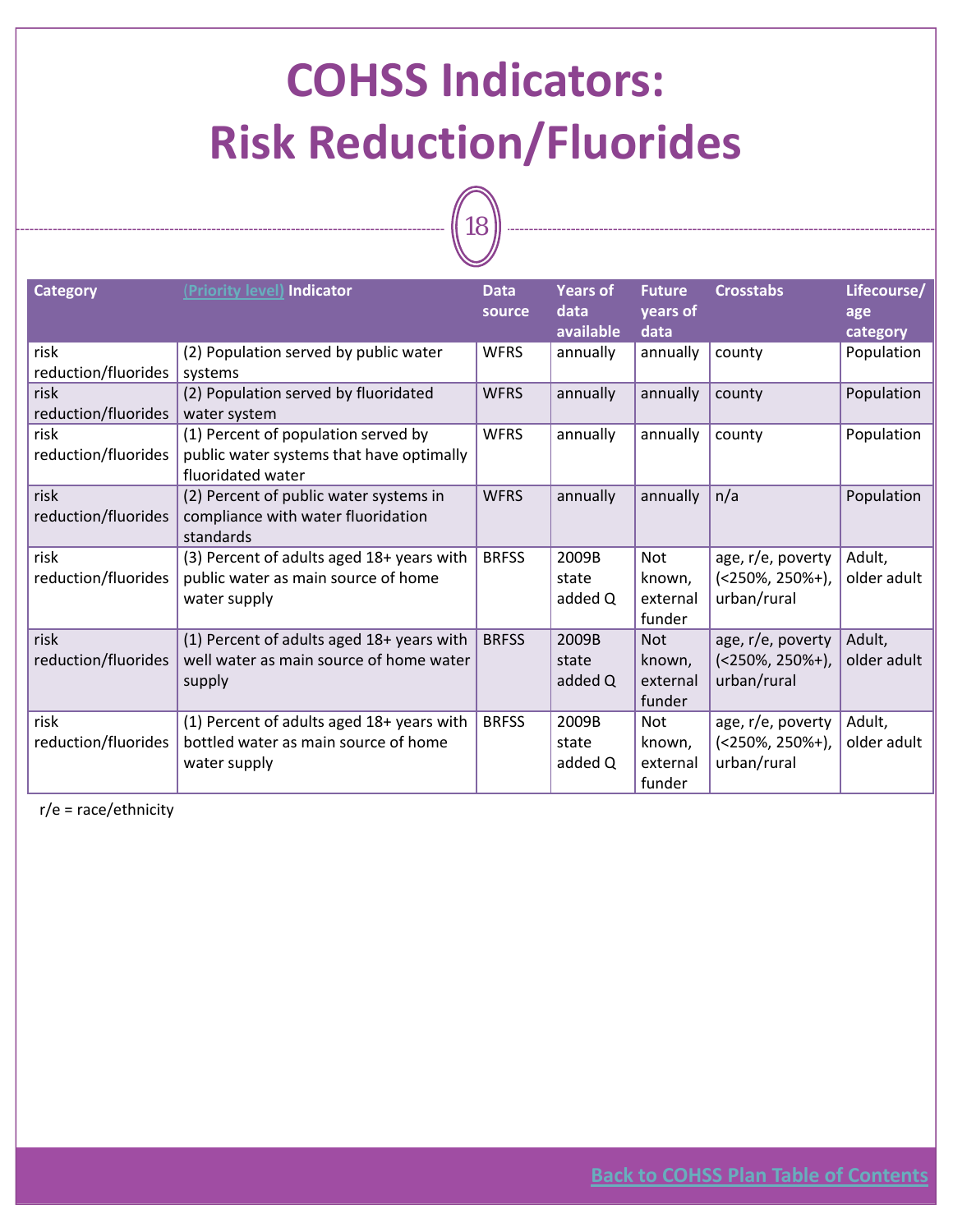## <span id="page-18-0"></span>**COHSS Indicators: Risk Reduction/Sealants**

19



 $r/e$  = race/ethnicity; FRL = free or reduced lunch; BMI = body mass index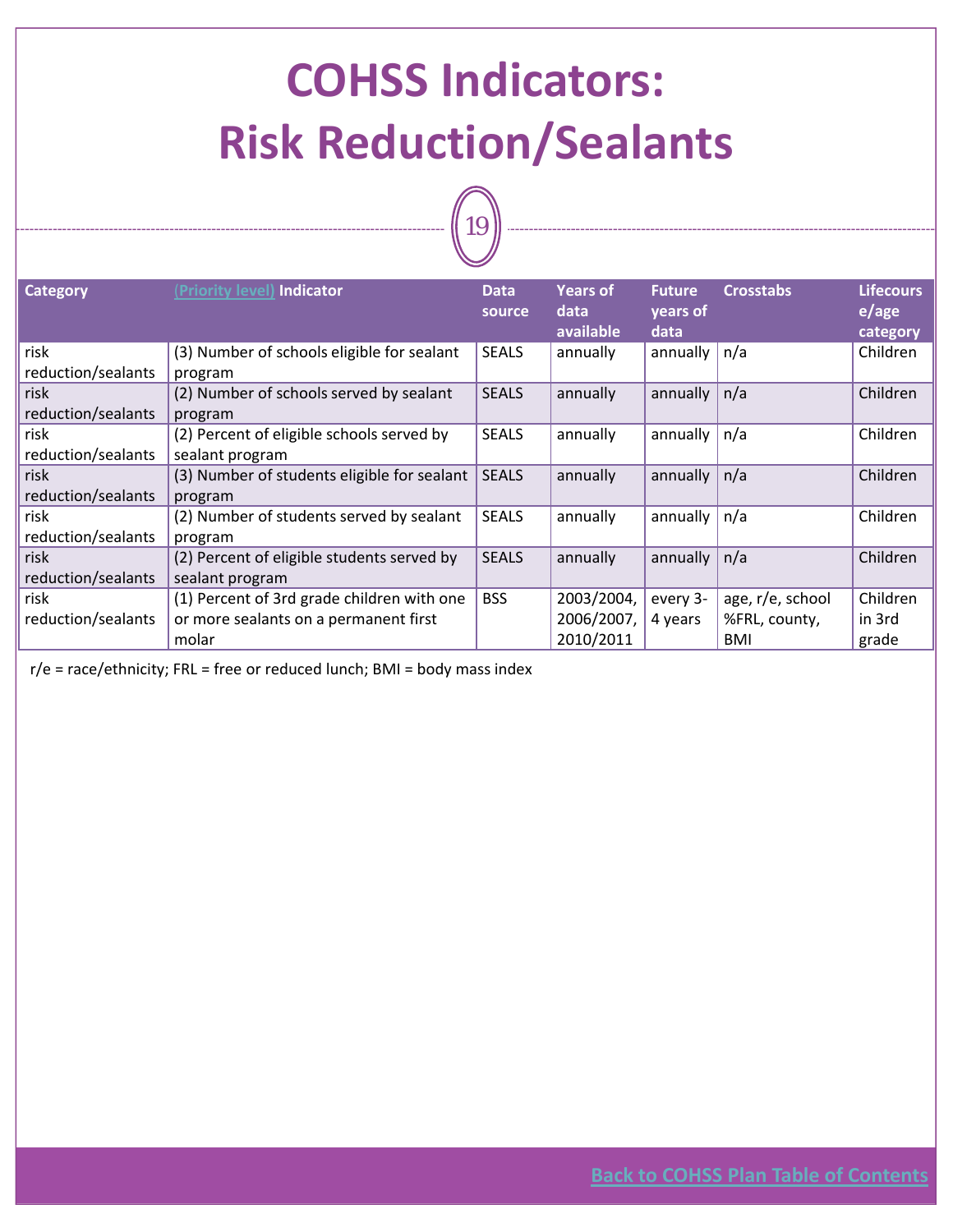### **COHSS Indicators:**

#### <span id="page-19-0"></span>**Dental Care Workforce/Access to Dental Care**

20

**Page 1 of 3**

| <b>Category</b>                                   | (Priority level) Indicator                                                                                 | <b>Data</b><br>source              | <b>Years of</b><br>data<br>available | <b>Future</b><br>years of<br>data | <b>Crosstabs</b> | Lifecourse<br>/age<br>category |
|---------------------------------------------------|------------------------------------------------------------------------------------------------------------|------------------------------------|--------------------------------------|-----------------------------------|------------------|--------------------------------|
| dental care<br>workforce/access<br>to dental care | (1b) Number of dentists with a current,<br>active license                                                  | <b>DORA</b>                        | annually                             | annually                          | county           | Population                     |
| dental care<br>workforce/access<br>to dental care | (1b) Number of dentists in state with a<br>current, active license                                         | <b>DORA</b>                        | annually                             | annually                          | county           | Population                     |
| dental care<br>workforce/access<br>to dental care | (1b) Number of dental hygienists with a<br>current, active license                                         | <b>DORA</b>                        | annually                             | annually                          | county           | Population                     |
| dental care<br>workforce/access<br>to dental care | (1b) Number of dental hygienists in state<br>with a current, active license                                | <b>DORA</b>                        | annually                             | annually                          | county           | Population                     |
| dental care<br>workforce/access<br>to dental care | (1b) Number of counties without a dentist                                                                  | <b>DORA</b>                        | annually                             | annually                          | county           | Population                     |
| dental care<br>workforce/access<br>to dental care | (1b) Total county population without a<br>dentist                                                          | <b>DORA</b>                        | annually                             | annually                          | county           | Population                     |
| dental care<br>workforce/access<br>to dental care | (2) Number of dental healthcare<br>professional shortage areas (HPSA)                                      | Bureau of<br>Primary<br>Healthcare | annually                             | annually                          | n/a              | Population                     |
| dental care<br>workforce/access<br>to dental care | (2) Number of county dental healthcare<br>professional shortage areas (HPSA)                               | Bureau of<br>Primary<br>Healthcare | annually                             | annually                          | n/a              | Population                     |
| dental care<br>workforce/access<br>to dental care | (2) Number of facility dental healthcare<br>professional shortage areas (HPSA)                             | Bureau of<br>Primary<br>Healthcare | annually                             | annually                          | n/a              | Population                     |
| dental care<br>workforce/access<br>to dental care | (2) Number of other (non-county, non-<br>facility) dental healthcare professional<br>shortage areas (HPSA) | Bureau of<br>Primary<br>Healthcare | annually                             | annually                          | n/a              | Population                     |
| dental care<br>workforce/access<br>to dental care | (2) Number of dentists actively enrolled as<br><b>Medicaid providers</b>                                   | Medicaid                           | annually                             | annually $ n/a$                   |                  | Population                     |
| dental care<br>workforce/access<br>to dental care | (2) Number of active, Medicaid-enrolled<br>dentists with at least one paid claim                           | Medicaid                           | annually                             | annually                          | n/a              | Population                     |
| dental care<br>workforce/access<br>to dental care | (2) Percent of dentists enrolled in<br>Medicaid                                                            | <b>DORA</b>                        | annually                             | annually                          | county           | Population                     |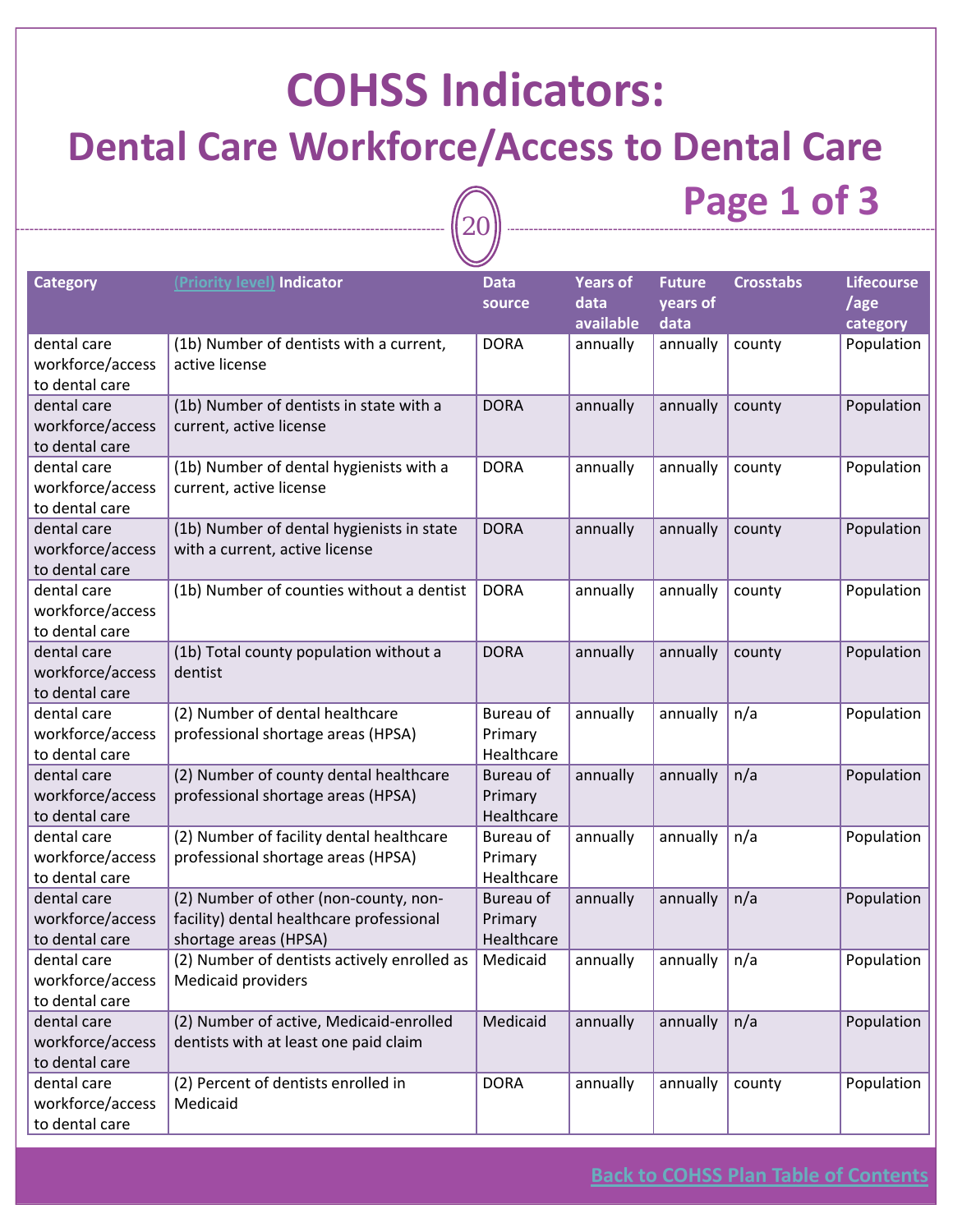### **COHSS Indicators:**

#### **Dental Care Workforce/Access to Dental Care**

21

**Page 2 of 3**

| <b>Category</b>                                   | (Priority level) Indicator                                                                                                                                             | <b>Data</b><br>source | <b>Years of</b><br>data<br>available | <b>Future</b><br>years of<br>data | <b>Crosstabs</b>    | Lifecourse/<br>age<br>category |
|---------------------------------------------------|------------------------------------------------------------------------------------------------------------------------------------------------------------------------|-----------------------|--------------------------------------|-----------------------------------|---------------------|--------------------------------|
| dental care<br>workforce/access<br>to dental care | (1b) Number of dentists actively enrolled as<br>Billing Providers with at least one paid claim                                                                         | Medicaid              | annually                             | annually                          | n/a                 | Population                     |
| dental care<br>workforce/access<br>to dental care | (1b) Number of dentists actively enrolled as<br>Rendering Providers with at least one paid<br>claim                                                                    | Medicaid              | annually                             | annually                          | n/a                 | Population                     |
| dental care<br>workforce/access<br>to dental care | (1b) Number of active, Medicaid-enrolled<br>dentists with paid claims greater than<br>\$10,000.00                                                                      | Medicaid              | annually                             | annually                          | n/a                 | Population                     |
| dental care<br>workforce/access<br>to dental care | (2) Percentage of counties in Colorado with<br>an enrolled dentist (appearing as the billing<br>provider) on paid claims totaling less than or<br>equal to \$10,000.00 | Medicaid              | annually                             | annually                          | n/a                 | Population                     |
| dental care<br>workforce/access<br>to dental care | (1b) Number of active, Medicaid-enrolled<br>dentists who saw 50 or more beneficiaries<br>age 20 and under as of September 30                                           | Medicaid              | annually                             | annually                          | n/a                 | Population                     |
| dental care<br>workforce/access<br>to dental care | (1b) Number of counties without an enrolled<br>billing dentist who saw 50 or more<br>beneficiaries age 20 and under                                                    | Medicaid              | annually                             | annually                          | n/a                 | Population                     |
| dental care<br>workforce/access<br>to dental care | (1b) Number of active, Medicaid-enrolled<br>dentists who saw 100 or more beneficiaries<br>age 20 and under as of September 30                                          | Medicaid              | annually                             | annually                          | n/a                 | Population                     |
| dental care<br>workforce/access<br>to dental care | (1b) Number of counties in Colorado without<br>an actively enrolled Medicaid dental provider                                                                           | Medicaid              | annually                             | annually                          | list of<br>counties | Population                     |
| dental care<br>workforce/access<br>to dental care | (1b) Total population of counties in Colorado<br>without an actively enrolled Medicaid dental<br>provider                                                              | Medicaid              | annually                             | annually                          | n/a                 | Population                     |
| dental care<br>workforce/access<br>to dental care | (2) Number of non-dental providers billing for<br>fluoride varnish by county                                                                                           | Medicaid              | annually                             | annually                          | county              | Population                     |
| dental care<br>workforce/access<br>to dental care | (2) Number of dental providers billing for<br>fluoride varnish by county                                                                                               | Medicaid              | annually                             | annually                          | county              | Population                     |
| dental care<br>workforce/access<br>to dental care | (2) Number of all clinics billing for fluoride<br>varnish                                                                                                              | Medicaid              | annually                             | annually                          | n/a                 | Population                     |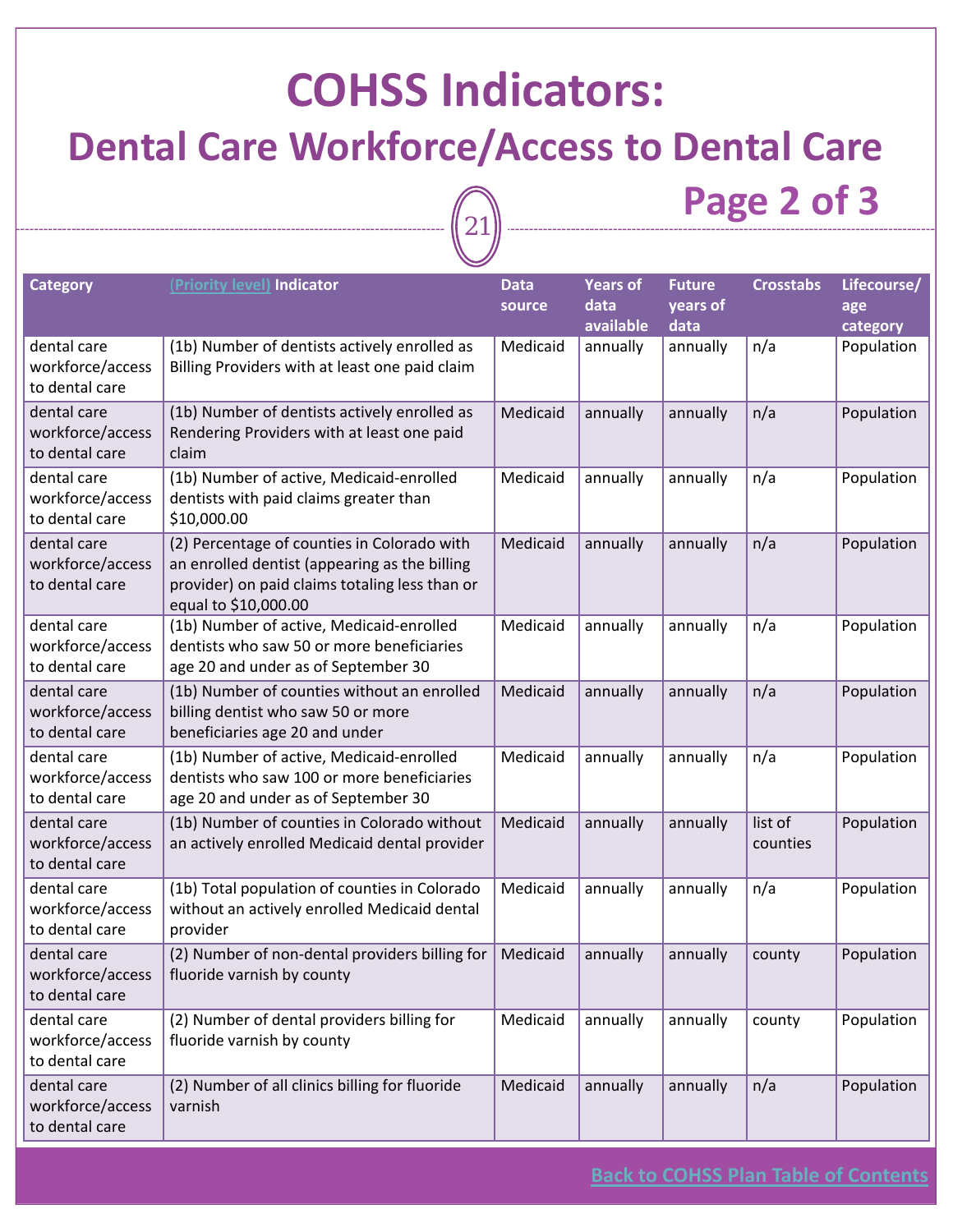### **COHSS Indicators:**

#### **Dental Care Workforce/Access to Dental Care**

# 22

| <b>Category</b>                                   | (Priority level) Indicator                                                                                                   | Data source                         | <b>Years of</b><br>data<br>available | <b>Future</b><br>years of<br>data | <b>Crosstabs</b> | <b>Lifecourse</b><br>/age<br>category |
|---------------------------------------------------|------------------------------------------------------------------------------------------------------------------------------|-------------------------------------|--------------------------------------|-----------------------------------|------------------|---------------------------------------|
| dental care<br>workforce/access<br>to dental care | (1b) Number of community-based low-income<br>dental clinics                                                                  | OHU                                 | annually                             | annually                          | n/a              | Population                            |
| dental care<br>workforce/access<br>to dental care | (1b) Number of tribal, state, or local agencies<br>with service populations of 250,000 or more                               | OHU                                 | annually                             | annually                          | n/a              | Population                            |
| dental care<br>workforce/access<br>to dental care | (1b) Number of tribal, state, or local agencies<br>with service populations of 250,000 or more<br>that have a dental program | OHU                                 | annually                             | annually                          | n/a              | Population                            |
| dental care<br>workforce/access<br>to dental care | (1b) Number of local health departments that<br>had a dental program for education services<br>only                          | OHU                                 | annually                             | annually                          | n/a              | Population                            |
| dental care<br>workforce/access<br>to dental care | (1b) Number of local health departments that<br>had a dental program for preventive services<br>only                         | OHU                                 | annually                             | annually                          | n/a              | Population                            |
| dental care<br>workforce/access<br>to dental care | (1b) Number of local health departments that<br>had a dental program for preventive and<br>restorative services              | OHU                                 | annually                             | annually                          | n/a              | Population                            |
| dental care<br>workforce/access<br>to dental care | (1b) Number of mobile dental clinic programs<br>that had a program for education services only                               | OHU                                 | annually                             | annually                          | n/a              | Population                            |
| dental care<br>workforce/access<br>to dental care | (1b) Number of mobile dental clinic programs<br>that had a program for preventive services only                              | OHU                                 | annually                             | annually                          | n/a              | Population                            |
| dental care<br>workforce/access<br>to dental care | (1b) Number of mobile dental clinic programs<br>that had a program for preventive and<br>restorative services                | OHU                                 | annually                             | annually                          | n/a              | Population                            |
| dental care<br>workforce/access<br>to dental care | (2) Number of counties with current year<br>dental loan repayment recipient                                                  | Dental Loan<br>Repayment<br>Program | annually                             | annually                          | n/a              | Population                            |
| dental care<br>workforce/access<br>to dental care | (2) Number of counties with dental loan<br>repayment recipient since 2002                                                    | Dental Loan<br>Repayment<br>Program | annually                             | annually                          | n/a              | Population                            |
| dental care<br>workforce/access<br>to dental care | (2) Number of Medicaid patients served by<br>dental loan repayment recipients in current<br>year                             | Dental Loan<br>Repayment<br>Program | annually                             | annually                          | n/a              | Population                            |
| dental care<br>workforce/access<br>to dental care | (2) Number of CHP patients served by dental<br>loan repayment recipients in current year                                     | Dental Loan<br>Repayment<br>Program | annually                             | annually                          | n/a              | Population                            |
| dental care<br>workforce/access<br>to dental care | (2) Number of uninsured patients served by<br>dental loan repayment recipients in current<br>year                            | Dental Loan<br>Repayment<br>Program | annually                             | annually                          | n/a              | Population                            |

**Page 3 of 3**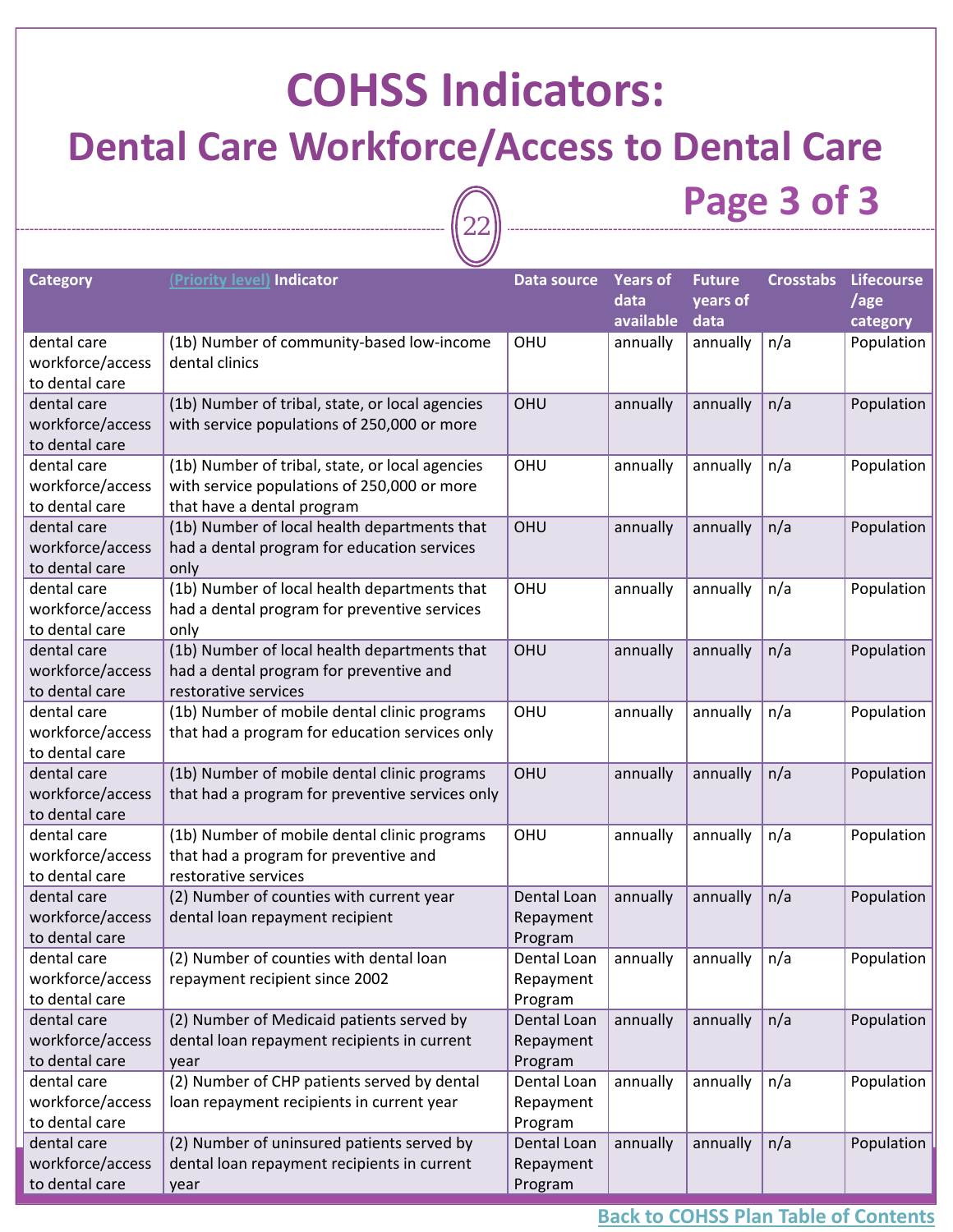## <span id="page-22-0"></span>**COHSS Indicators: Access to Dental Care**



| <b>Category</b>          | (Priority level) Indicator                                                                                                                                  | <b>Data</b><br>source | <b>Years of</b><br>data<br>available                                             | <b>Future</b><br>years of<br>data | <b>Crosstabs</b>                                                                                                                                                                          | <b>Lifecourse</b><br>/age<br>category          |
|--------------------------|-------------------------------------------------------------------------------------------------------------------------------------------------------------|-----------------------|----------------------------------------------------------------------------------|-----------------------------------|-------------------------------------------------------------------------------------------------------------------------------------------------------------------------------------------|------------------------------------------------|
| access to dental<br>care | (2) Percent of children enrolled in Head<br>Start who had an ongoing source of<br>continuous, accessible dental care (dental<br>home) in the past 12 months | Head<br>Start         | annually                                                                         | annually                          | r/e, language                                                                                                                                                                             | Early<br>childhood                             |
| access to dental<br>care | (2) Percent of children aged 1-14 years<br>who have a regular source of dental care                                                                         | <b>CHS</b>            | annually<br>2006-<br>2010                                                        | annually                          | age, r/e, poverty, type<br>of health insurance,<br>urban/rural, needed<br>but did not get dental<br>care, main problem<br>with teeth, condition<br>of teeth, age first<br>went to dentist | Early<br>childhood,<br>children 1-<br>14 years |
| access to dental<br>care | (3) Percent of adults aged 18+ years with<br>dental care insurance                                                                                          | <b>BRFSS</b>          | 2006<br>state-<br>added Q<br>(bad skip<br>pattern),<br>2010A<br>state<br>added Q | 2014<br>(every 4<br>years)        | age, r/e, poverty<br>(<250% FPL, 250%+<br>FPL), urban/rural,<br>diabetes                                                                                                                  | Adult,<br>older adult                          |

r/e = race/ethnicity; FPL = federal poverty level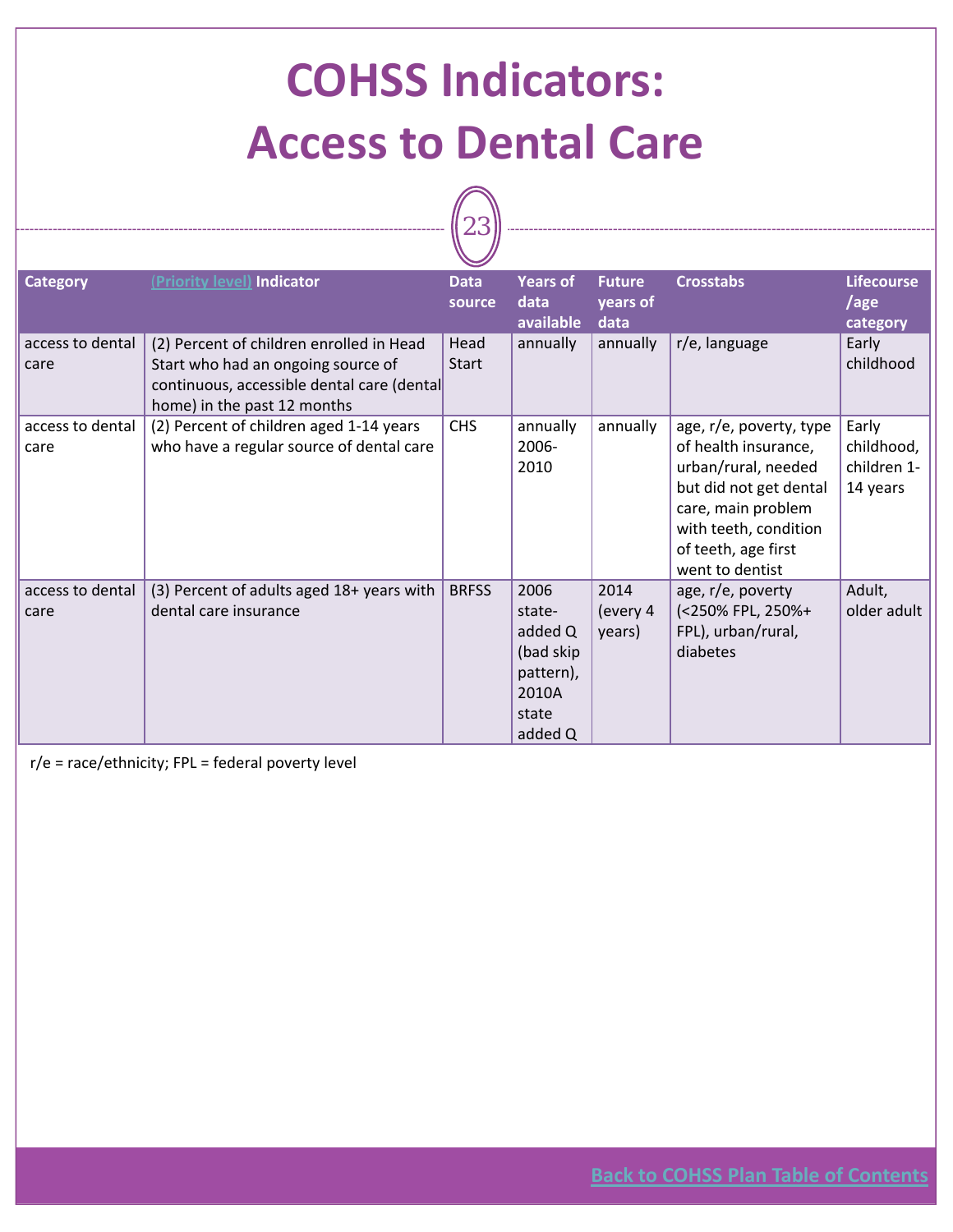### <span id="page-23-0"></span>**COHSS Indicators: Dental Care Needs/Dental Care Utilization**



| <b>Category</b>                                 | (Priority level) Indicator                                                                                                                                                                                                   | <b>Data</b><br>source | <b>Years of</b><br>data<br>available  | <b>Future</b><br>years of<br>data | <b>Crosstabs</b>                                                                                                                                                                           | <b>Lifecourse</b><br>/age<br>category          |
|-------------------------------------------------|------------------------------------------------------------------------------------------------------------------------------------------------------------------------------------------------------------------------------|-----------------------|---------------------------------------|-----------------------------------|--------------------------------------------------------------------------------------------------------------------------------------------------------------------------------------------|------------------------------------------------|
| dental care<br>needs                            | (2) Percent of children enrolled in Head<br>Start preschool programs, including those<br>enrolled in Medicaid or State CHIP, and<br>examined in the past 12 months who need<br>dental treatment                              | Head<br>Start         | annually                              | annually                          | r/e, language                                                                                                                                                                              | Early<br>childhood                             |
| dental care<br>needs                            | (3) Percent of kindergarten children with<br>urgent need for dental care                                                                                                                                                     | <b>BSS</b>            | 2006/2007<br>and<br>2010/2011         | every 3-4<br>years                | age, r/e, school<br>%FRL, county, BMI                                                                                                                                                      | Early<br>childhood                             |
| dental care<br>needs                            | (2) Percent of children aged 1-14 years<br>who needed but did not get dental care in<br>past 12 months                                                                                                                       | <b>CHS</b>            | Collected<br>annually<br>2004-2010    | annually                          | age, r/e, poverty,<br>regular source of<br>dental care, type<br>of health<br>insurance,<br>urban/rural,<br>condition of teeth,<br>main problem with<br>teeth, age first<br>went to dentist | Early<br>childhood,<br>children 1-<br>14 years |
| dental care<br>needs                            | (3) Percent of 3rd grade children with<br>urgent need for dental care                                                                                                                                                        | <b>BSS</b>            | 2003/2004,<br>2006/2007,<br>2010/2011 | every 3-4<br>years                | age, r/e, school<br>%FRL, county, BMI                                                                                                                                                      | Children in<br>3rd grade                       |
| dental care<br>needs                            | (3) Percent of women who gave birth who<br>needed to see a dentist for a problem<br>during pregnancy                                                                                                                         | <b>PRAMS</b>          | 2000-2010                             | annually                          | age, r/e,<br>education, type of<br>health insurance,<br>county                                                                                                                             | Pregnant<br>women                              |
| dental care<br>needs/dental<br>care utilization | (2) Percent of children enrolled in Head<br>Start preschool programs, including those<br>enrolled in Medicaid or State CHIP, and<br>examined and in need dental treatment<br>who have received or are receiving<br>treatment | Head<br><b>Start</b>  | annually                              | annually                          | r/e, language                                                                                                                                                                              | Early<br>childhood                             |
| dental care<br>needs/dental<br>care utilization | (3) Percent of women who gave birth who<br>needed to see a dentist for a problem<br>during pregnancy who went to a dentist<br>during pregnancy                                                                               | <b>PRAMS</b>          | 2000-2010                             | annually                          | age, $r/e$ ,<br>education, type of<br>health insurance,<br>county,<br>preterm/low birth<br>weight                                                                                          | Pregnant<br>women                              |

r/e = race/ethnicity; FRL = free or reduced lunch; BMI = body mass index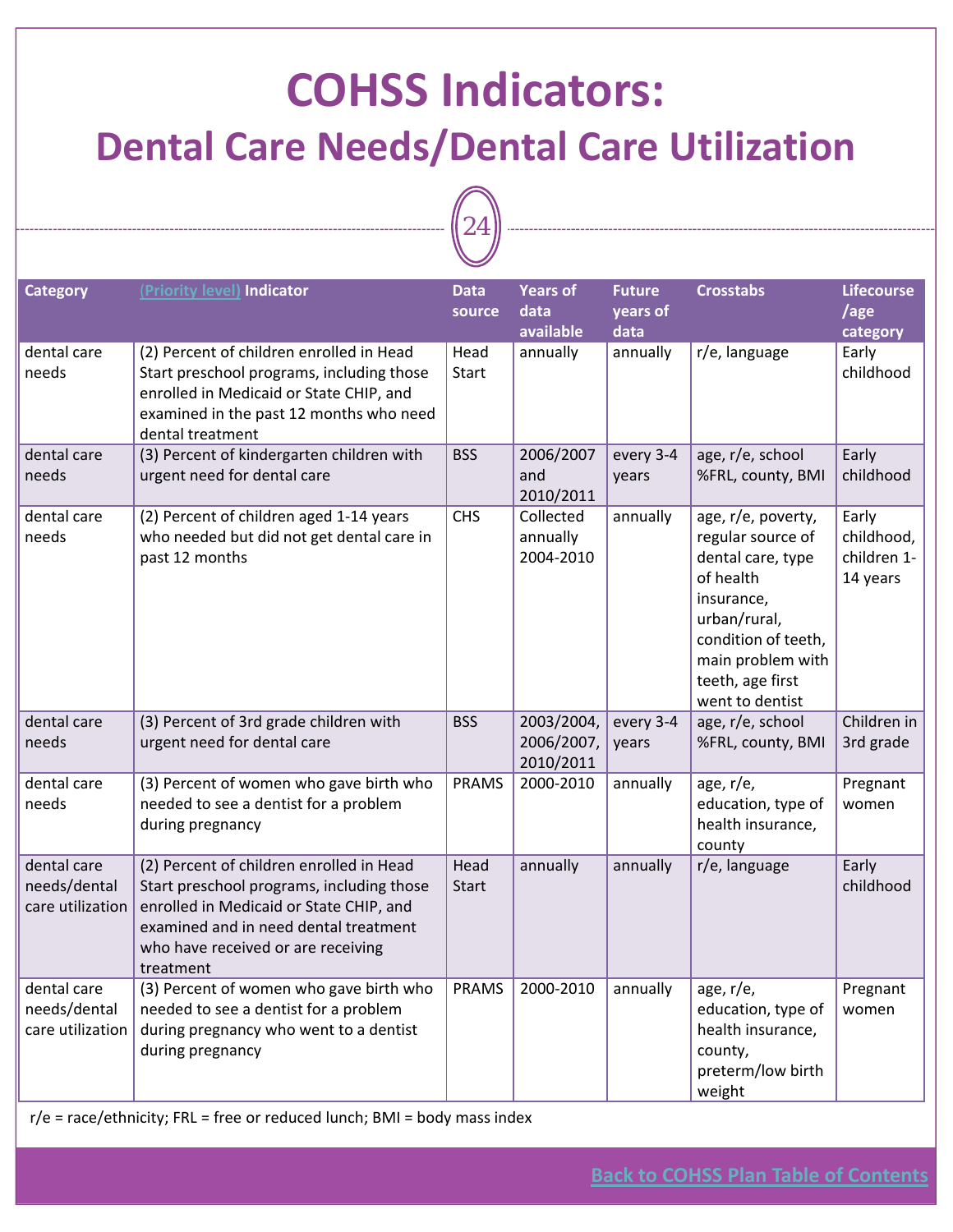|                            | <b>COHSS Indicators:</b>                                                                                                                                                                                       |                       |                                        |                           |                                                                                                                                                                                            |                                               |
|----------------------------|----------------------------------------------------------------------------------------------------------------------------------------------------------------------------------------------------------------|-----------------------|----------------------------------------|---------------------------|--------------------------------------------------------------------------------------------------------------------------------------------------------------------------------------------|-----------------------------------------------|
|                            | <b>Dental Care Utilization</b>                                                                                                                                                                                 |                       |                                        |                           |                                                                                                                                                                                            |                                               |
|                            | Page 1 of 2<br>$25\,$                                                                                                                                                                                          |                       |                                        |                           |                                                                                                                                                                                            |                                               |
|                            |                                                                                                                                                                                                                |                       |                                        |                           |                                                                                                                                                                                            |                                               |
| <b>Category</b>            | (Priority level) Indicator                                                                                                                                                                                     | <b>Data</b><br>source | <b>Years of</b><br>data                | <b>Future</b><br>years of | <b>Crosstabs</b>                                                                                                                                                                           | <b>Lifecourse</b><br>/age                     |
| dental care<br>utilization | (2) Number of children enrolled in Early<br>Head Start and Migrant Programs who<br>received professional dental<br>examination(s) in the past 12 months                                                        | Head Start annually   | available data                         | annually                  | $r/e$ , language                                                                                                                                                                           | category<br>Early<br>childhood                |
| dental care<br>utilization | (2) Percent of children enrolled in Head<br>Start preschool programs, including those<br>enrolled in Medicaid or State CHIP, who<br>have completed a professional dental<br>examination in the past 12 months  | Head Start annually   |                                        | annually                  | r/e, language                                                                                                                                                                              | Early<br>childhood                            |
| dental care<br>utilization | (2) Percent of children enrolled in Head<br>Start preschool programs, including those<br>enrolled in Medicaid or State CHIP, and<br>examined in the past 12 months who have<br>received preventive dental care | Head Start annually   |                                        | annually                  | $r/e$ , language                                                                                                                                                                           | Early<br>childhood                            |
| dental care<br>utilization | (2) Percent of children aged 1-5 years who<br>first went to the dentist before age 1 years                                                                                                                     | <b>CHS</b>            | Collected<br>annually<br>2006-<br>2010 | annually                  | age, r/e, poverty, regular<br>source of dental care, type<br>of health insurance,<br>urban/rural, needed but<br>did not get dental care,<br>main problem with teeth,<br>condition of teeth | Early<br>childhood,<br>children<br>1-14 years |
| dental care<br>utilization | (2) Percent of children aged 2-6 years who<br>first went to the dentist before age 2 years                                                                                                                     | <b>CHS</b>            | Collected<br>annually<br>2006-<br>2010 | annually                  | age, r/e, poverty, regular<br>source of dental care, type<br>of health insurance,<br>urban/rural, needed but<br>did not get dental care,<br>main problem with teeth,<br>condition of teeth | Early<br>childhood,<br>children<br>1-14 years |
| dental care<br>utilization | (1) Percent of children aged 1-14 years<br>who saw a dentist for preventive care at<br>least once in the past 12 months                                                                                        | <b>CHS</b>            | 2010                                   | annually                  | age, r/e, poverty, type of<br>health insurance,<br>urban/rural, regular source<br>of dental care                                                                                           | Early<br>childhood,<br>children<br>1-14 years |
| dental care<br>utilization | (2) Percent of children age 18 or younger<br>on Medicaid who received dental services<br>in the past year                                                                                                      | Medicaid              | annually                               | annually                  | age                                                                                                                                                                                        | Children<br>0-18 years                        |
| dental care<br>utilization | (1) Percent of children age 18 or younger<br>on Medicaid who had a preventive dental<br>visit in the past year                                                                                                 | Medicaid              | annually                               | annually                  | age                                                                                                                                                                                        | Children<br>0-18 years                        |
| dental care<br>utilization | (2) Percent of children age 18 or younger<br>on Medicaid who received a dental<br>treatment service in the past year                                                                                           | Medicaid              | annually                               | annually                  | age                                                                                                                                                                                        | Children<br>0-18 years                        |
| $r/e = race/ethnicity$     |                                                                                                                                                                                                                |                       |                                        |                           | <b>Back to COHSS Plan Table of Contents</b>                                                                                                                                                |                                               |

<span id="page-24-0"></span>Г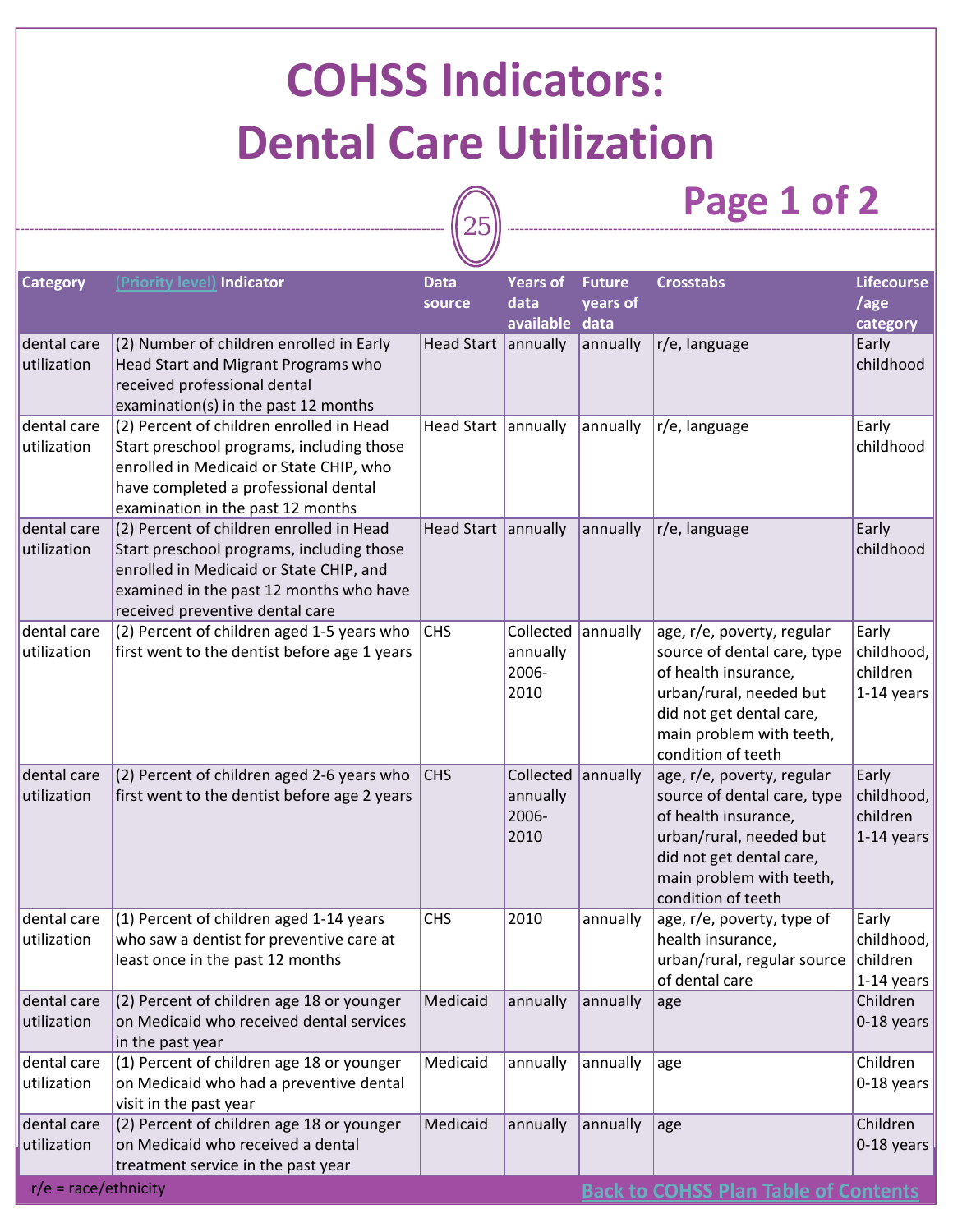### **COHSS Indicators: Dental Care Utilization**

 $\ket{26}$ 

#### **Page 2 of 2**

| <b>Category</b>            | (Priority level) Indicator                                                                                                                | <b>Data</b><br>source | <b>Years of</b><br>data | <b>Future</b><br>years of | <b>Crosstabs</b>                                                                              | <b>Lifecourse</b><br>/age |
|----------------------------|-------------------------------------------------------------------------------------------------------------------------------------------|-----------------------|-------------------------|---------------------------|-----------------------------------------------------------------------------------------------|---------------------------|
|                            |                                                                                                                                           |                       | available               | data                      |                                                                                               | category                  |
| dental care<br>utilization | (2) Number of children enrolled in<br>Medicaid receiving fluoride varnish                                                                 | Medicaid              | annually                | annually                  | age, county                                                                                   | Children 0-<br>18 years   |
| dental care<br>utilization | (1) Percent of women who gave birth who<br>last had teeth cleaned within the past<br>year                                                 | <b>PRAMS</b>          | 2000-2003,<br>2009-2010 | annually                  | age, r/e, education,<br>type of health<br>insurance, county                                   | Pregnant<br>women         |
| dental care<br>utilization | (3) Percent of women who gave birth who<br>last had teeth cleaned within the past 2<br>years                                              | <b>PRAMS</b>          | 2000-2003,<br>2009-2010 | annually                  | age, r/e, education,<br>type of health<br>insurance, county                                   | Pregnant<br>women         |
| dental care<br>utilization | (3) Percent of women who gave birth who<br>went to a dentist during pregnancy                                                             | <b>PRAMS</b>          | 2000-2010               | annually                  | age, r/e, education,<br>type of health<br>insurance, county                                   | Pregnant<br>women         |
| dental care<br>utilization | (3) Percent of women who gave birth who<br>last had teeth cleaned during or after<br>pregnancy                                            | <b>PRAMS</b>          | 2004-2010               | annually                  | age, r/e, education,<br>type of health<br>insurance, county                                   | Pregnant<br>women         |
| dental care<br>utilization | (2) Percent of pregnant women served by<br>Early Head Start who received dental<br>examinations and/or treatment in the<br>past 12 months | Head<br>Start         | annually                | annually                  | r/e, language                                                                                 | Pregnant<br>women         |
| dental care<br>utilization | (3) Percent of adults aged 18+ years who<br>never visited the dentist for any reason                                                      | <b>BRFSS</b>          | Even years<br>2002-2010 | even<br>years             | age, r/e, poverty<br>(<250% FPL, 250%+<br>FPL), urban/rural,<br>diabetes, dental<br>insurance | Adult,<br>older adult     |
| dental care<br>utilization | (3) Percent of adults aged 18+ years who<br>visited the dentist for any reason more<br>than 5 years ago                                   | <b>BRFSS</b>          | Even years<br>2002-2010 | even<br>years             | age, r/e, poverty<br>(<250% FPL, 250%+<br>FPL), urban/rural,<br>diabetes, dental<br>insurance | Adult,<br>older adult     |
| dental care<br>utilization | (1) Percent of adults aged 18+ years who<br>visited the dentist for any reason in the<br>past year                                        | <b>BRFSS</b>          | Even years<br>2002-2010 | even<br>years             | age, r/e, poverty<br>(<250% FPL, 250%+<br>FPL), urban/rural,<br>diabetes, dental<br>insurance | Adult,<br>older adult     |

r/e = race/ethnicity; FPL = federal poverty level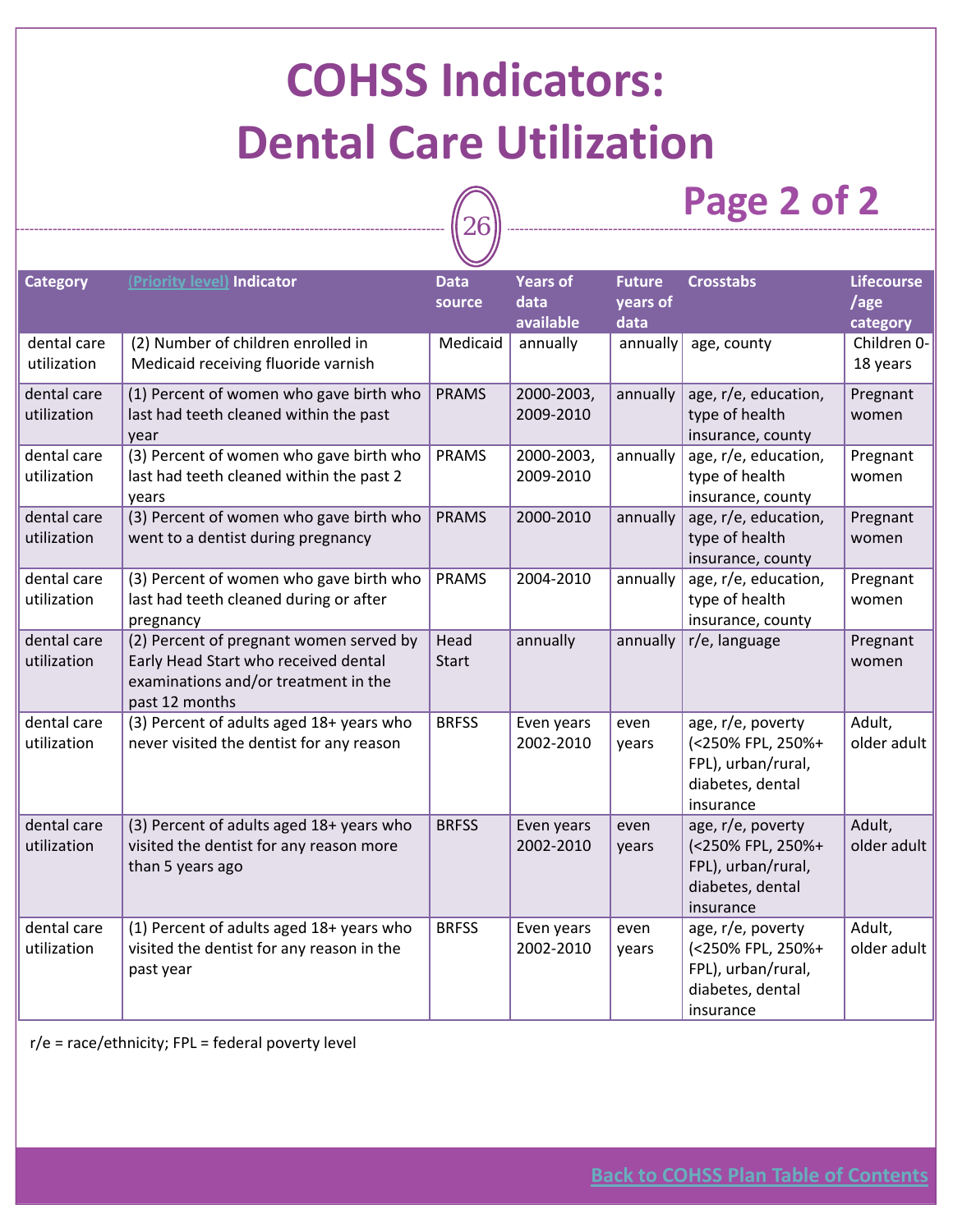### <span id="page-26-0"></span>**COHSS Indicators: Oral Health Promotion, Support of Dental Care Services in Schools**

 $\sqrt{\phantom{a}}27$ 

| <b>Category</b>                                     | (Priority level) Indicator                                                                                                                                       | <b>Data</b><br>source | <b>Years of</b><br>data<br>available | <b>Future</b><br>years of<br>data | <b>Crosstabs</b>                                                                                 | <b>Lifecourse</b><br>/age<br>category          |
|-----------------------------------------------------|------------------------------------------------------------------------------------------------------------------------------------------------------------------|-----------------------|--------------------------------------|-----------------------------------|--------------------------------------------------------------------------------------------------|------------------------------------------------|
| oral health<br>promotion                            | (2) Number of children enrolled in Early<br>Head Start and Migrant Programs who<br>received dental screening as part of the<br>series of well-baby examinations  | Head<br><b>Start</b>  | annually                             | annually                          | r/e, language                                                                                    | Early<br>childhood                             |
| oral health<br>promotion                            | (2) Percent of adults aged 18+ years who<br>have children aged 1-14 years and whose<br>health care provider told them how to<br>prevent cavities                 | <b>CHS</b>            | 2010                                 | annually                          | age, r/e, poverty, type of<br>health insurance,<br>urban/rural, regular<br>source of dental care | Early<br>childhood,<br>children 1-<br>14 years |
| oral health<br>promotion                            | (2) Percent of adults aged 18+ years who<br>have children aged 1-14 years and whose<br>health care provider applied fluoride to<br>child's teeth                 | <b>CHS</b>            | 2010                                 | annually                          | age, r/e, poverty, type of<br>health insurance,<br>urban/rural, regular<br>source of dental care | Early<br>childhood,<br>children 1-<br>14 years |
| oral health<br>promotion                            | (2) Percent of adults aged 18+ years who<br>have children aged 1-14 years and whose<br>health care provider helped identify<br>strategy to improve child's teeth | <b>CHS</b>            | 2010                                 | annually                          | age, r/e, poverty, type of<br>health insurance,<br>urban/rural, regular<br>source of dental care | Early<br>childhood,<br>children 1-<br>14 years |
| oral health<br>promotion                            | (2) Percent of adults aged 18+ years who<br>have children aged 1-14 years and whose<br>health care provider referred child to<br>dentist                         | <b>CHS</b>            | 2010                                 | annually                          | age, r/e, poverty, type of<br>health insurance,<br>urban/rural, regular<br>source of dental care | Early<br>childhood,<br>children 1-<br>14 years |
| oral health<br>promotion                            | (3) Percent of women who gave birth who<br>had dental or other health care worker talk<br>with them about how to care for teeth and<br>gums during pregnancy     | <b>PRAMS</b>          | 2000-<br>2010                        | annually                          | age, r/e, education, type<br>of health insurance,<br>county                                      | Pregnant<br>women                              |
| oral health<br>promotion                            | (2) Percent of adults aged 18+ years who<br>had their doctor or dentist check for oral<br>cancer in past year                                                    | <b>BRFSS</b>          | 2004<br>state<br>added Q             | Every 6<br>years<br>(2012)        | age, r/e, poverty (<250%,<br>250%+), urban/rural,<br>diabetes, dental<br>insurance               | Adult,<br>older adult                          |
| support of<br>dental care<br>services in<br>schools | (3) Percent of adults aged 18+ years who<br>have children aged 1-14 years and support<br>schools providing oral health or dental care<br>education               | <b>CHS</b>            | Collected<br>2004,<br>2005,<br>2010  | ?                                 | age, r/e, income, health<br>insurance, geography                                                 | Early<br>childhood,<br>children 1-<br>14 years |
| support of<br>dental care<br>services in<br>schools | (3) Percent of adults aged 18+ years who<br>have children aged 1-14 years and support<br>schools providing oral health or dental care<br>services                | <b>CHS</b>            | Collected<br>2007-<br>2009           | $\overline{?}$                    | age, r/e, income, health<br>insurance, geography                                                 | Early<br>childhood,<br>children 1-<br>14 years |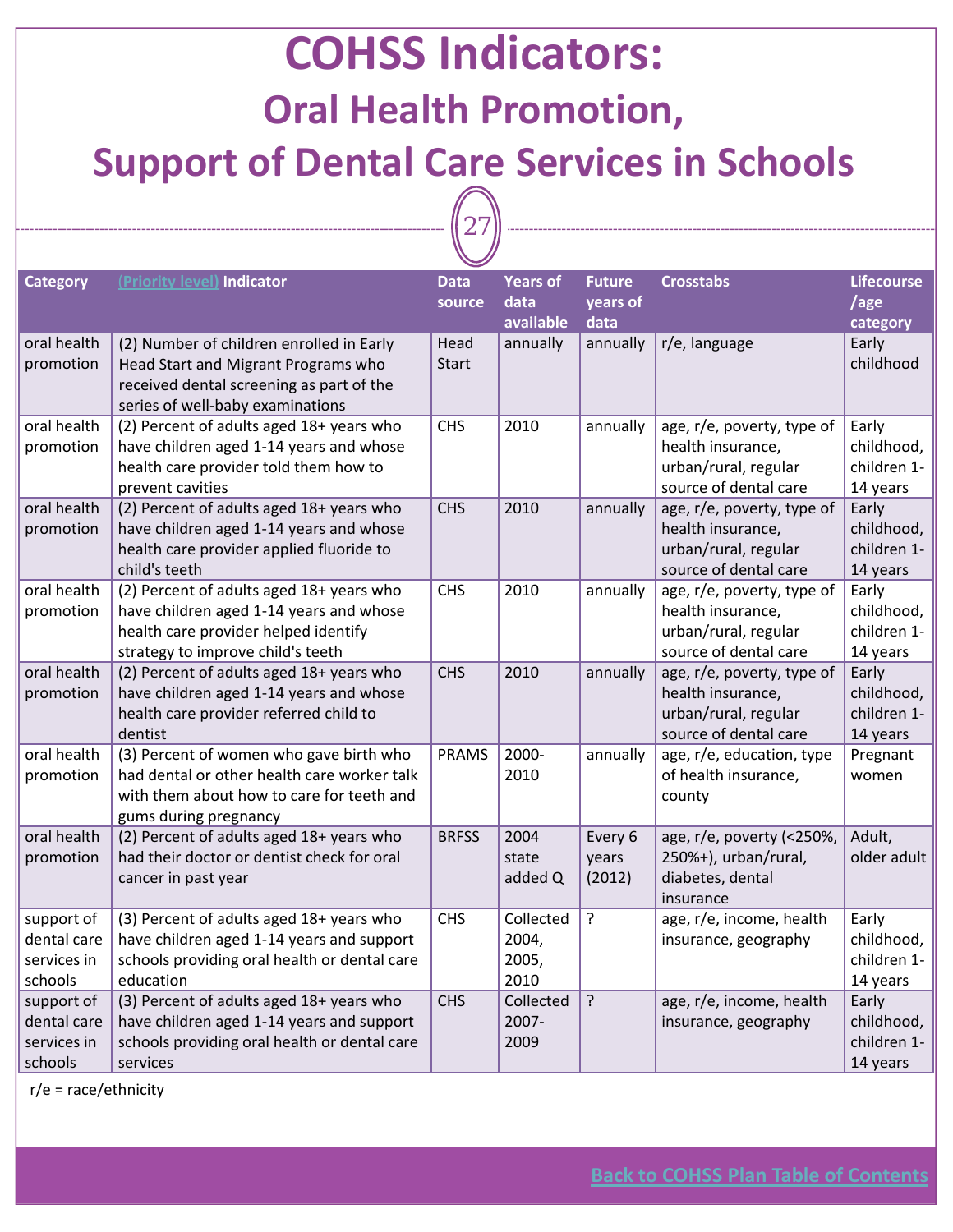$28)$ 

#### **Page 1 of 4**

<span id="page-27-0"></span>

| <b>Category</b> | <b>Indicator</b>                                                            | <b>Data source</b>    | <b>Crosstabs</b>        |
|-----------------|-----------------------------------------------------------------------------|-----------------------|-------------------------|
| Population      | Total population (number)                                                   | Census                | sex, r/e, county,       |
|                 |                                                                             |                       | language                |
| Population      | Percent of population by sex                                                | Census                | r/e, county, language   |
| Population      | Percent of population by r/e                                                | Census                | r/e, county, language   |
| Population      | Percent of population by county                                             | Census                | r/e, county, language   |
| Population      | Population aged 0-4 years                                                   | Census                | r/e, county, language   |
| Population      | Percent of population aged 0-4 years                                        | Census                | r/e, county, language   |
| Population      | Population aged 5-17 years                                                  | Census                | r/e, county, language   |
| Population      | Percent of population aged 5-17 years                                       | Census                | r/e, county, language   |
| Population      | Population aged 18-24 years                                                 | Census                | r/e, county, language   |
| Population      | Percent of population aged 18-24 years                                      | Census                | r/e, county, language   |
| Population      | Population aged 25-44 years                                                 | Census                | r/e, county, language   |
| Population      | Percent of population aged 25-44 years                                      | Census                | r/e, county, language   |
| Population      | Population aged 45-64 years                                                 | Census                | r/e, county, language   |
| Population      | Percent of population aged 45-64 years                                      | Census                | r/e, county, language   |
| Population      | Population aged 65+ years                                                   | Census                | r/e, county, language   |
| Population      | Percent of population aged 65+ years                                        | Census                | r/e, county, language   |
| Population      | Population childbearing age females (aged 15-44 years)                      | Census                | r/e, county, language   |
| Population      | Percent of population childbearing age females (aged 15-44                  | Census                | r/e, county, language   |
|                 | years)                                                                      |                       |                         |
| Population      | Population change over time                                                 | Census                | r/e, county, language   |
| Income          | School enrollment - number of children (public and private)                 | CO Dept of Education  | age, grade [K-12, preK, |
|                 | enrolled in schools                                                         |                       | K, 2nd, 3rd]            |
| Income          | School enrollment - percent of children (public and private)                | CO Dept of Education  | age, grade [K-12, preK, |
|                 | enrolled in schools                                                         |                       | K, 2nd, 3rd]            |
| Income          | Number of children enrolled in licensed day care facility                   | CO Dept of Human      | n/a                     |
|                 |                                                                             | Services, Division of |                         |
|                 |                                                                             | <b>Child Care</b>     |                         |
| Income          | Median household income (\$)                                                | Census - ACS          | r/e, county, language   |
| Income          | Percent federal poverty level (categorized)                                 | Census - ACS          | r/e, county, language   |
| Income          | Percent of households headed by a single adult                              | Census - ACS          | r/e, county, language   |
| Income          | Percent of children <5 years old below federal poverty level                | Census - ACS          | r/e, county, language   |
| Income          | Percent of children 5-17 years old below federal poverty level Census - ACS |                       | r/e, county, language   |
| Income          | Percent of children <18 years old below federal poverty level Census - ACS  |                       | r/e, county, language   |
| Income          | Number of children aged <18 years in families earning <125% Census - ACS    |                       | n/a                     |
|                 | <b>FPL</b>                                                                  |                       |                         |
| Income          | Percent of children aged <18 years in families earning <125% Census - ACS   |                       | n/a                     |
|                 | <b>FPL</b>                                                                  |                       |                         |
| Income          | Number of children under 19 at or below 200% FPL                            | Census - ACS          | n/a                     |
| Income          | Percent of children aged <19 years at or below 200% FPL                     | Census - ACS          | n/a                     |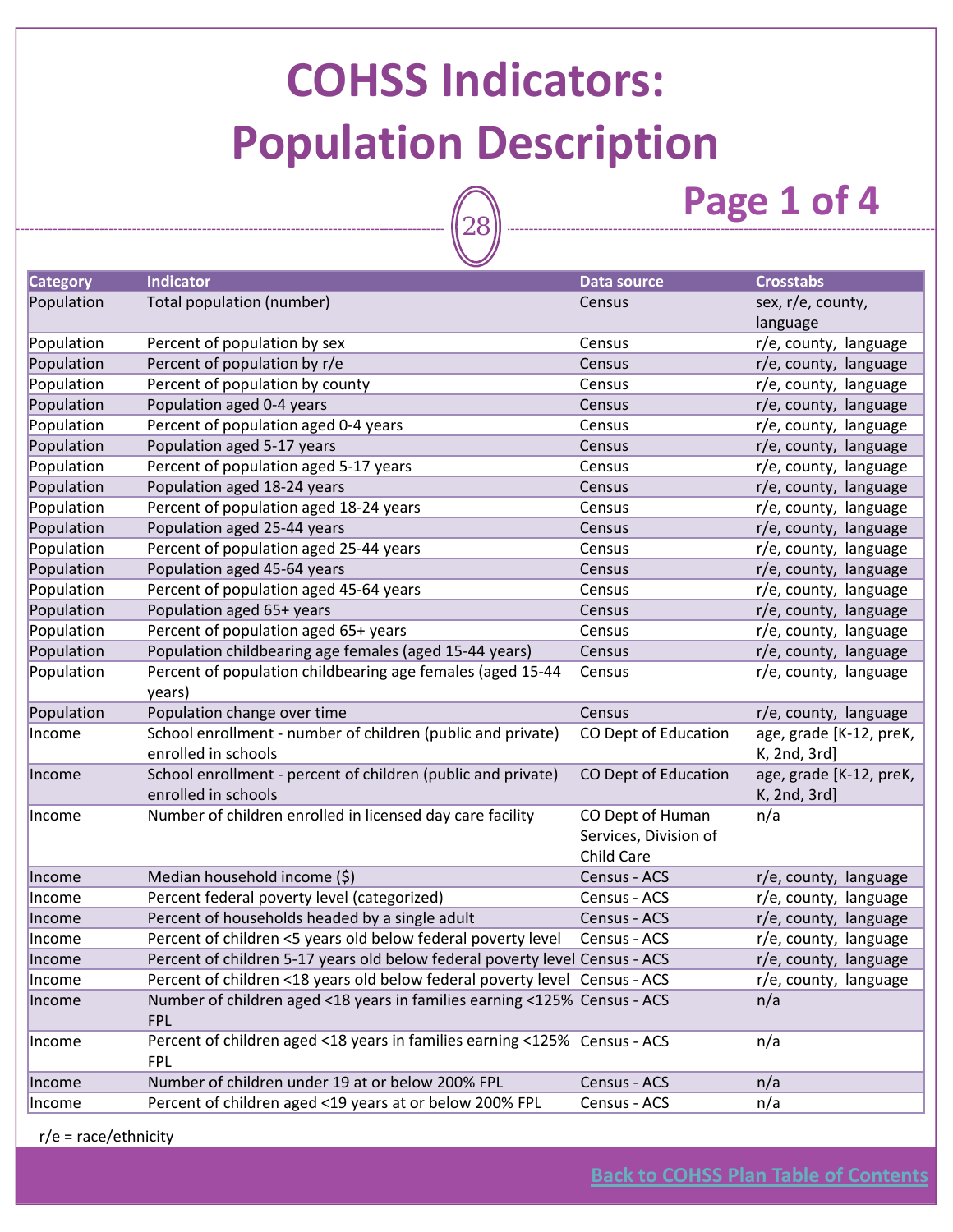$\sqrt{29}$ 

### **Page 2 of 4**

| <b>Category</b> | <b>Indicator</b>                                                                                                | Data source                                               | <b>Crosstabs</b>      |
|-----------------|-----------------------------------------------------------------------------------------------------------------|-----------------------------------------------------------|-----------------------|
| Income          | Number of children aged <19 years at or below 200% FPL without<br>insurance                                     | Census - ACS                                              | n/a                   |
| Income          | Percent of children aged <19 years at or below 200% FPL without<br>insurance                                    | Census - ACS                                              | n/a                   |
| Income          | Number of children eligible for SCHIP                                                                           | Medicaid                                                  | n/a                   |
| Income          | *Number of children enrolled in Title XXI SCHIP for at least 29 days                                            | Medicaid                                                  | n/a                   |
| Income          | Number of children eligible but not enrolled in SCHIP (CHP+)                                                    | Census - ACS                                              | n/a                   |
| Income          | *Percent of children eligible but not enrolled in SCHIP (CHP+)                                                  | Census - ACS                                              | n/a                   |
| Income          | Number of children eligible for Medicaid                                                                        | Medicaid                                                  | n/a                   |
| Income          | Number of children enrolled in Title XIX Medicaid for at least 29 days                                          | Medicaid                                                  | n/a                   |
| Income          | Number of children eligible but not enrolled in Medicaid                                                        | Census - ACS                                              | n/a                   |
| Income          | Percent of children eligible but not enrolled in Medicaid                                                       | Census - ACS                                              | n/a                   |
| Income          | Number of working-age adults (19-64 years) eligible but not enrolled<br>in Medicaid                             | Census - ACS                                              | n/a                   |
| Income          | Percent of working-age adults (19-64 years) eligible but not enrolled in Census - ACS<br>Medicaid               |                                                           | n/a                   |
| Income          | Number uninsured                                                                                                | Census - ACS                                              | age                   |
| Income          | Percent uninsured                                                                                               | Census - ACS                                              | age                   |
| Income          | Percent of households with children aged <18 years on food stamps                                               | Census - ACS                                              | r/e, county, language |
| Income          | Percent of households with adults aged 60+ years on food stamps                                                 | Census - ACS                                              | r/e, county, language |
| Income          | Receipt of food stamps in the past 12 months by poverty status in past Census - ACS<br>12 months for households |                                                           | r/e, county, language |
| Income          | Percent eligible for free and reduced-cost school lunch (K-12)                                                  | Census - ACS                                              | r/e, county, language |
| Income          | Percent of children on free/reduced-cost school lunch program (K-12)                                            | Census - ACS                                              | n/a                   |
| Income          | Number of children on free school lunch program (K-12)                                                          | Census - ACS                                              | n/a                   |
| Income          | Number of children on reduced school lunch program (K-12)                                                       | Census - ACS                                              | n/a                   |
| Income          | Number of children on paid school lunch program (K-12)                                                          | Census - ACS                                              | n/a                   |
| Income          | Number of children who received school lunch program (K-12)                                                     | Census - ACS                                              | n/a                   |
| Income          | Number of children enrolled in either home-based or site-based<br>federally funded Head Start program           | Census - ACS                                              | n/a                   |
| Income          | Number of home-based or site-based federally funded Head Start<br>program facilities                            | <b>Head Start</b>                                         | n/a                   |
|                 | Employment Unemployment rates                                                                                   | CO Bureau of Labor<br><b>Statistics</b>                   | age, r/e              |
|                 | Employment Percent of firms owned by minorities                                                                 | CO Bureau of Labor<br>Statistics/Dept of Local<br>Affairs | age, $r/e$            |
|                 | Employment Percent of firms owned by women                                                                      | CO Bureau of Labor<br>Statistics/Dept of Local<br>Affairs | age, $r/e$            |
|                 |                                                                                                                 |                                                           |                       |

\* Priority tier 1b indicator; r/e = race/ethnicity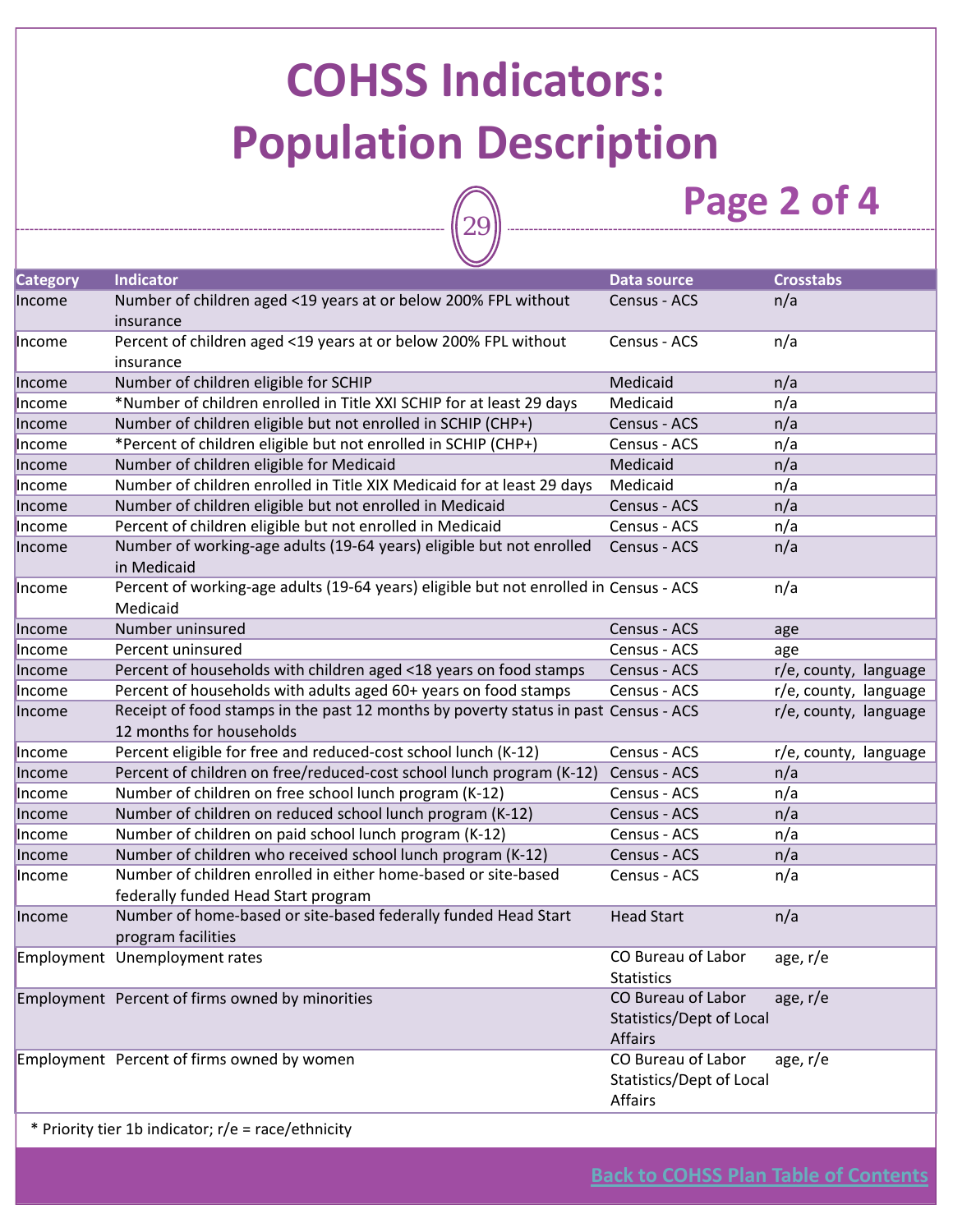30

#### **Page 3 of 4**

|                 | $\blacktriangleright$                                                                                                        |                                                        |                       |
|-----------------|------------------------------------------------------------------------------------------------------------------------------|--------------------------------------------------------|-----------------------|
| <b>Category</b> | <b>Indicator</b>                                                                                                             | Data source                                            | <b>Crosstabs</b>      |
| Education       | Educational attainment of adults => 25 years old                                                                             | Census - ACS                                           | r/e, county, language |
| Education       | High school dropout rates                                                                                                    | Colorado Department of Education r/e, county, language |                       |
| Education       | High school completion rates                                                                                                 | Colorado Department of Education r/e, county, language |                       |
| Education       | Percentage of 3rd grade students proficient in<br>reading                                                                    | Colorado Department of Education r/e, county, language |                       |
| Education       | Percentage of 3rd grade students proficient in math                                                                          | Colorado Department of Education r/e, county, language |                       |
| Education       | Percentage of 10th grade students proficient in<br>reading                                                                   | Colorado Department of Education r/e, county, language |                       |
| Education       | Percentage of 10th grade students proficient in<br>math                                                                      | Colorado Department of Education r/e, county, language |                       |
| Housing         | Gross rent as a percentage of household income in<br>the past 12 months                                                      | Census - ACS                                           | r/e, county, language |
| Housing         | Mortgage status by selected monthly owner costs as Census - ACS<br>a percentage of household income in the past 12<br>months |                                                        | r/e, county, language |
| Housing         | Tenure (including owner-occupied and renter<br>occupied)                                                                     | Census - ACS                                           | r/e, county, language |
| Housing         | Median home value                                                                                                            | Census - ACS                                           | r/e, county, language |
| Housing         | Number of families with only female parent in<br>residence and children aged <18 years                                       | Census - ACS                                           | r/e, county, language |
| Housing         | Group living quarters by type (nursing homes, jails,<br>prisons, dormitories, etc.)                                          | $\cdot$                                                | r/e, county, language |
| Linguistic      | Number of households in which no member 14                                                                                   | Census - ACS                                           | county                |
| isolation       | years and over (1) speaks only English or (2) speaks<br>a non-English language and speaks English "very<br>well"             |                                                        |                       |
| Linguistic      | Percent of households in which no member 14 years Census - ACS                                                               |                                                        | county                |
| isolation       | and over (1) speaks only English or (2) speaks a non-<br>English language and speaks English "very well"                     |                                                        |                       |
| Safety          | Adult violent crime arrest rates                                                                                             | CO Bureau of Investigations                            | county                |
| Safety          | Juvenile violent crime arrest rates                                                                                          | CO Bureau of Investigations                            | n/a                   |
| Safety          | Adult property crime arrest rates                                                                                            | CO Bureau of Investigations                            | n/a                   |
| Safety          | Juvenile property crime arrest rates                                                                                         | CO Bureau of Investigations                            | n/a                   |
| Safety          | Percent of parents who feel child is usually or always CHS<br>safe in community/neighborhood                                 |                                                        | n/a                   |
| Safety          | Number of liquor stores per 10,000 people in a<br>county (NAICS code: 445310)                                                | US Census - Business Patterns Data n/a                 |                       |
|                 |                                                                                                                              |                                                        |                       |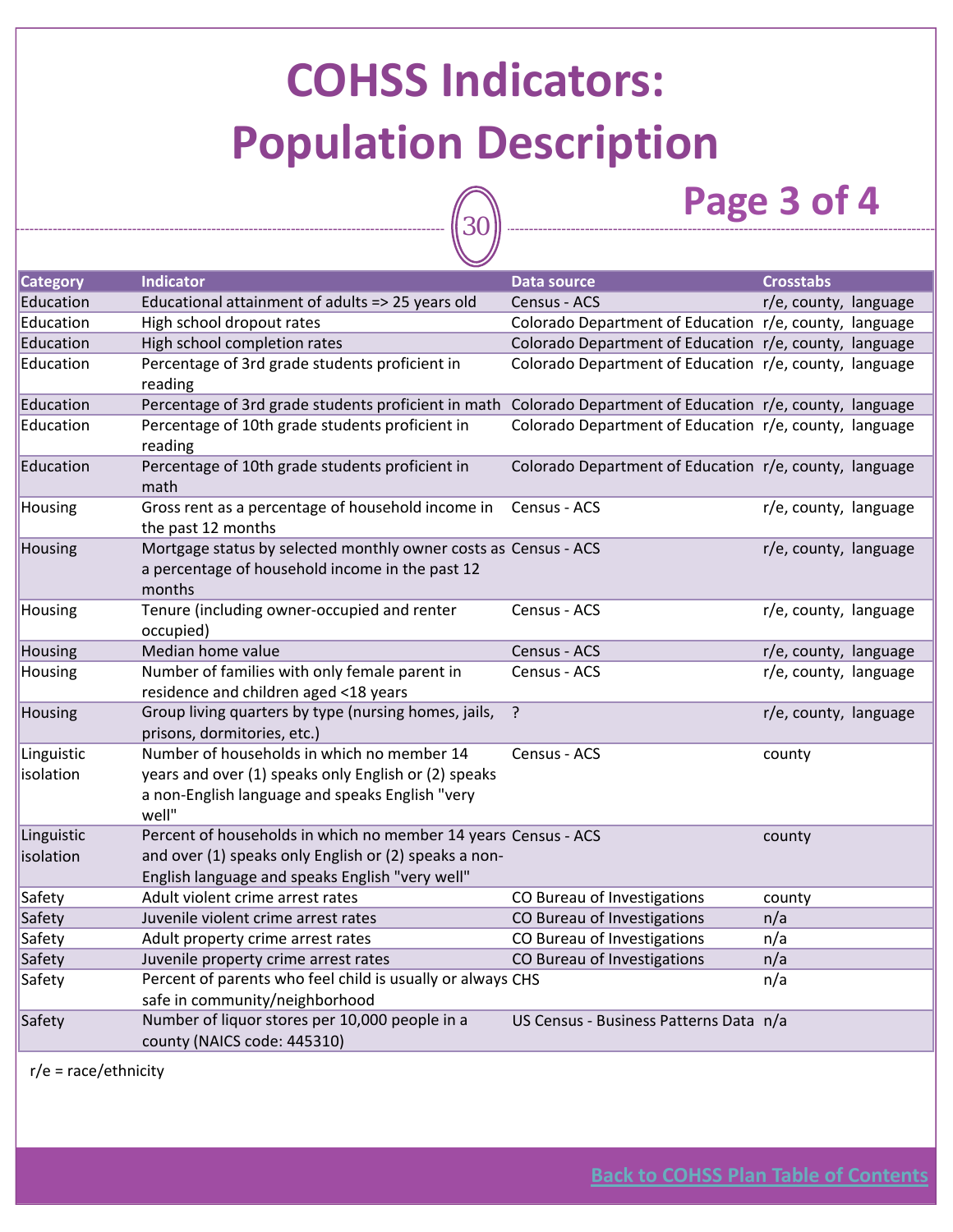$\widehat{\binom{31}}$ 

#### **Page 4 of 4**

| <b>Category</b> | Indicator                                                                                 | Data source                                   | <b>Crosstabs</b> |
|-----------------|-------------------------------------------------------------------------------------------|-----------------------------------------------|------------------|
| Environment     | Number of homes tested for radon                                                          | <b>CDPHE - Hazardous Material and Waste</b>   | county           |
|                 |                                                                                           | <b>Management Division</b>                    |                  |
| Environment     | Of homes tested, the percent with radon above 4 piC/L                                     | <b>CDPHE - Hazardous Material and Waste</b>   | county           |
|                 |                                                                                           | <b>Management Division</b>                    |                  |
| Environment     | Number and percent of houses built before 1950                                            | <b>US Census</b>                              | county           |
| Environment     | Average annual concentration of Arsenic, Nitrates,                                        | <b>CDPHE - Water Quality Control Division</b> | county           |
|                 | Disinfection Byproducts (HAA5 and TTHM), Radium                                           |                                               |                  |
|                 | 226&228, Uranium, Atrazine, DEHP by number and                                            |                                               |                  |
| Environment     | percent of community water systems<br>Rates of potential populations exposed to regulated | CDPHE - Water Quality Control Division        | county           |
|                 | drinking water contaminant                                                                |                                               |                  |
| Environment     | Number of fish advisories posted for mercury                                              | <b>CDPHE - Water Quality Control Division</b> | county           |
|                 |                                                                                           | <b>CDPHE - Air Pollution Control Division</b> |                  |
| Environment     | Average annual PM 2.5 concentration                                                       |                                               | county           |
| Environment     | Number of days with above standard PM 2.5                                                 | <b>CDPHE - Air Pollution Control Division</b> | county           |
|                 | concentration                                                                             |                                               |                  |
| Environment     | Percent of days with above standard PM 2.5<br>concentration                               | <b>CDPHE - Air Pollution Control Division</b> | county           |
| Environment     | Number of ozone days above standard                                                       | <b>CDPHE - Air Pollution Control Division</b> | county           |
| Environment     | Number of ozone person days above standard                                                | <b>CDPHE - Air Pollution Control Division</b> | county           |
|                 |                                                                                           |                                               |                  |
| Social          | Social support in the neighborhood                                                        | National Survey of Child Health               | county           |
| Social          | Percent of adults 18+ who volunteered in the past 12                                      | <b>BRFSS</b>                                  | county           |
|                 | months more than 40 hours                                                                 |                                               |                  |
| Social          | Percent of youth and adult users of public library in past                                | CO State Library Association                  | 6 Colorado       |
| Social          | 12 months<br>Number of religious organizations per county population                      | Association of Religion Data Archives         | Cities           |
|                 |                                                                                           |                                               | county           |
| Social          | Number of non-profits/5013c per county population                                         | IRS, CO Association of Non-Profit             | county           |
|                 |                                                                                           | Organizations                                 |                  |
| Social          | Percent of females in county government offices                                           | CO Department of Local Affairs                | county           |
| Social          | Percent of ethnic minorities in county government offices CO Department of Local Affairs  |                                               | county           |
| Social          | Percent of racial minorities in county government offices                                 | CO Department of Local Affairs                | county           |
| Social          | Percent of registered voters in previous election cycle                                   | Secretary of State, Department of             | county           |
|                 |                                                                                           | <b>Regulatory Agencies</b>                    |                  |
| Social          | Percent of active registered voters in previous election                                  | Secretary of State, Department of             | county           |
|                 | cycle (registered voters who voted)                                                       | <b>Regulatory Agencies</b>                    |                  |
| Social          | Per capita spending on public health in Colorado                                          | <b>US Census</b>                              | county           |
| Social          | Percent of population with internet access at home                                        | <b>CDPHE - Emergency Preparedness</b>         | county           |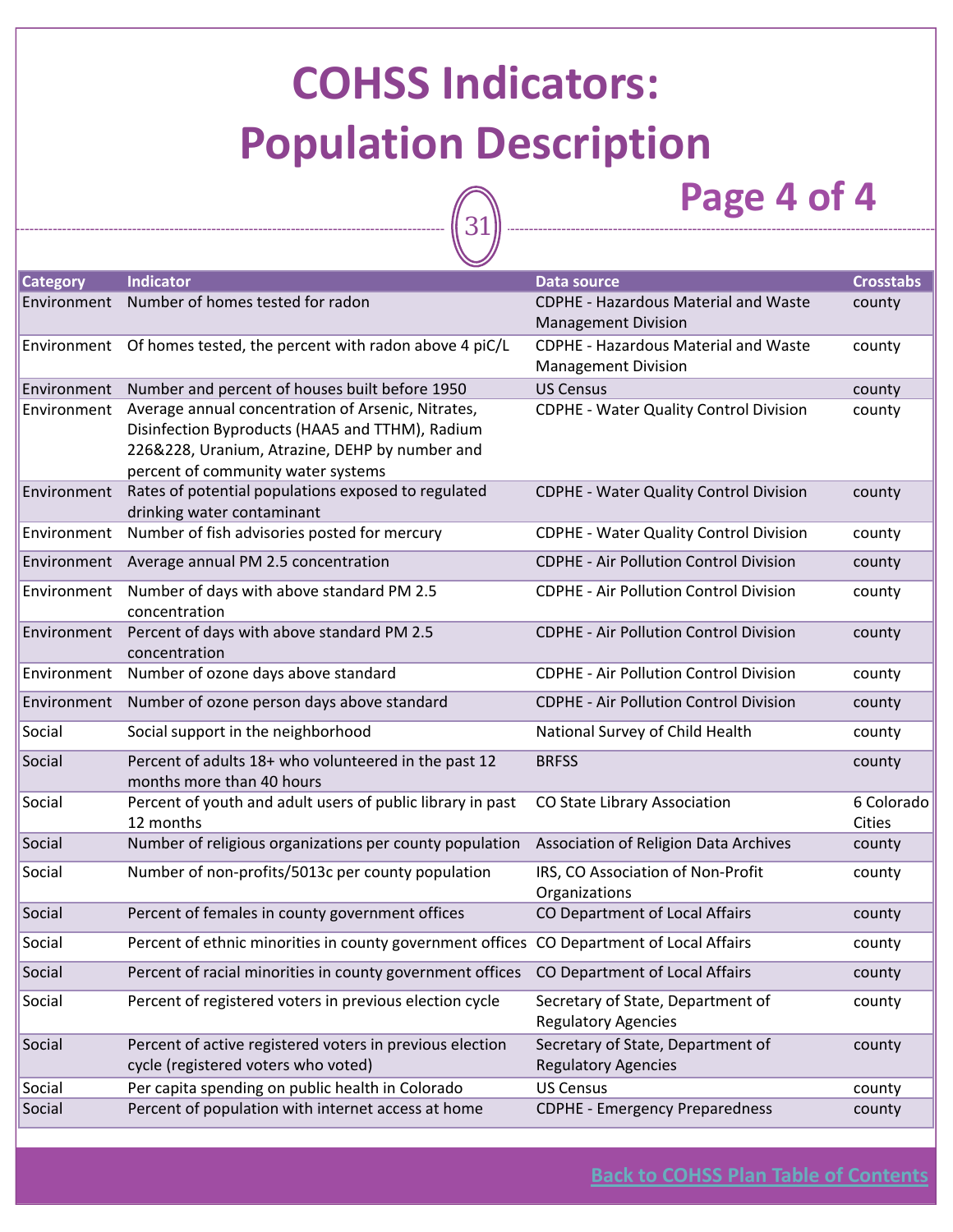# <span id="page-31-0"></span>**COHSS Indicators: Other Indicators and Data Gaps**

32

#### OTHER INDICATORS

COHSS is part of a larger, integrated chronic disease surveillance system. As such, data on numerous other chronic diseases and risk factors are available. These indicators will be added to COHSS in 2011 and include:

1) cigarette smoking, cigar smoking, spit tobacco use, alcohol consumption, and sugary beverage and snack consumption among youth and adults

2) general health status among adults

3) adult prevalence of diabetes, heart attack, coronary heart disease, stroke, and cancer survivorship (which can all be analyzed by other oral health indicators in BRFSS, including lost teeth, dental insurance, dental visits, and, in the future, periodontal disease)

The data sources for these indicators listed above are BRFSS, TABS, and YRBS.

#### DATA GAPS

The following data gaps have already been identified. Future work with the newly formed Oral Health Surveillance Advisory Committee and the process of evaluating COHSS will help to determine additional data gaps and prioritize them.

1) Percent of persons aged 1+ years who have public or private dental coverage

2) Percent of families/households who have dental coverage for every member

3) Percent of persons aged 1+ years who visited the dentist at least once in past year

4) Average number of dental visits in past year for persons with a visit for dental care

5) Percent of persons aged 1+ years who had an expenditure for dental care in past year

6) Average total mean expense in past year for persons with visit for dental care

7) Average percent of dental expense paid out of pocket for persons with visit for dental care

8) Average out‐of‐pocket dental expense per person with visit for dental care

9) Percent of persons aged 1+ years with visit for dental care who paid \$200+ out-of-pocket expense for dental care

10) Percent of persons aged 1+ years with a procedure who had a preventive procedure

- 11) Percent of persons aged 1+ years with a procedure who had a periodontic procedure
- 12) Percent of persons aged 1+ years with visit for dental care who visited a general dentist
- 13) Percent of persons aged 1+ years who had at least one dental emergency department visit
- 14) Prevalence of periodontal disease by age
- 15) Screenings for oral cancer, hypertension, and blood glucose level during dental visits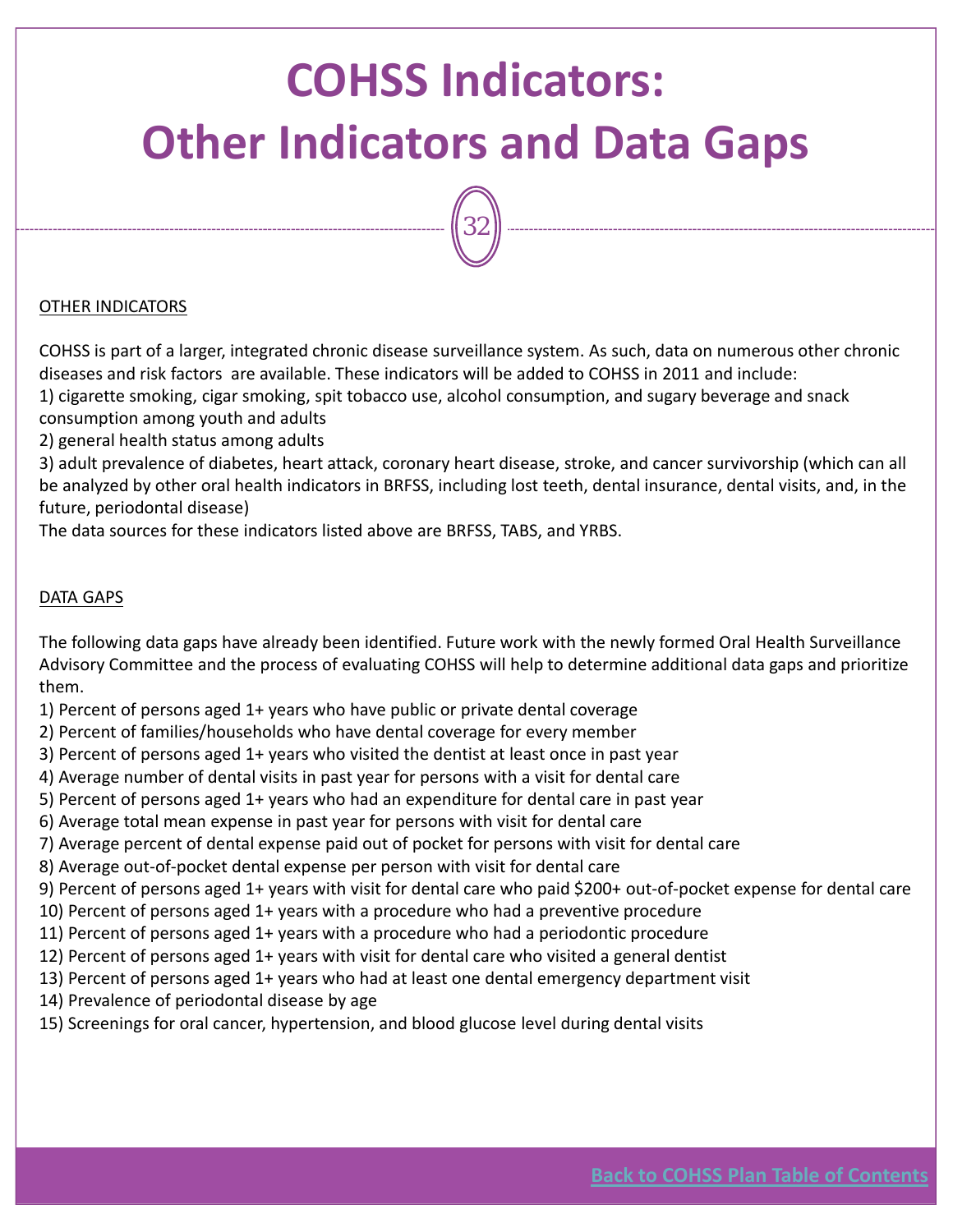# <span id="page-32-0"></span>**List of Target Populations with Key Data Sources**

33

| <b>Key data sources</b>                           |
|---------------------------------------------------|
| <b>CCCR, MEPS, WFRS</b>                           |
|                                                   |
| BSS, CHS, CRCSN, Head Start, TABS, Medicaid, YRBS |
| <b>BRFSS, TABS</b>                                |
| Head Start, Medicaid/SCHIP                        |
| <b>PRAMS</b>                                      |
| BRFSS, dental workforce, WFRS                     |
|                                                   |
|                                                   |

[Acronyms](#page-2-0) List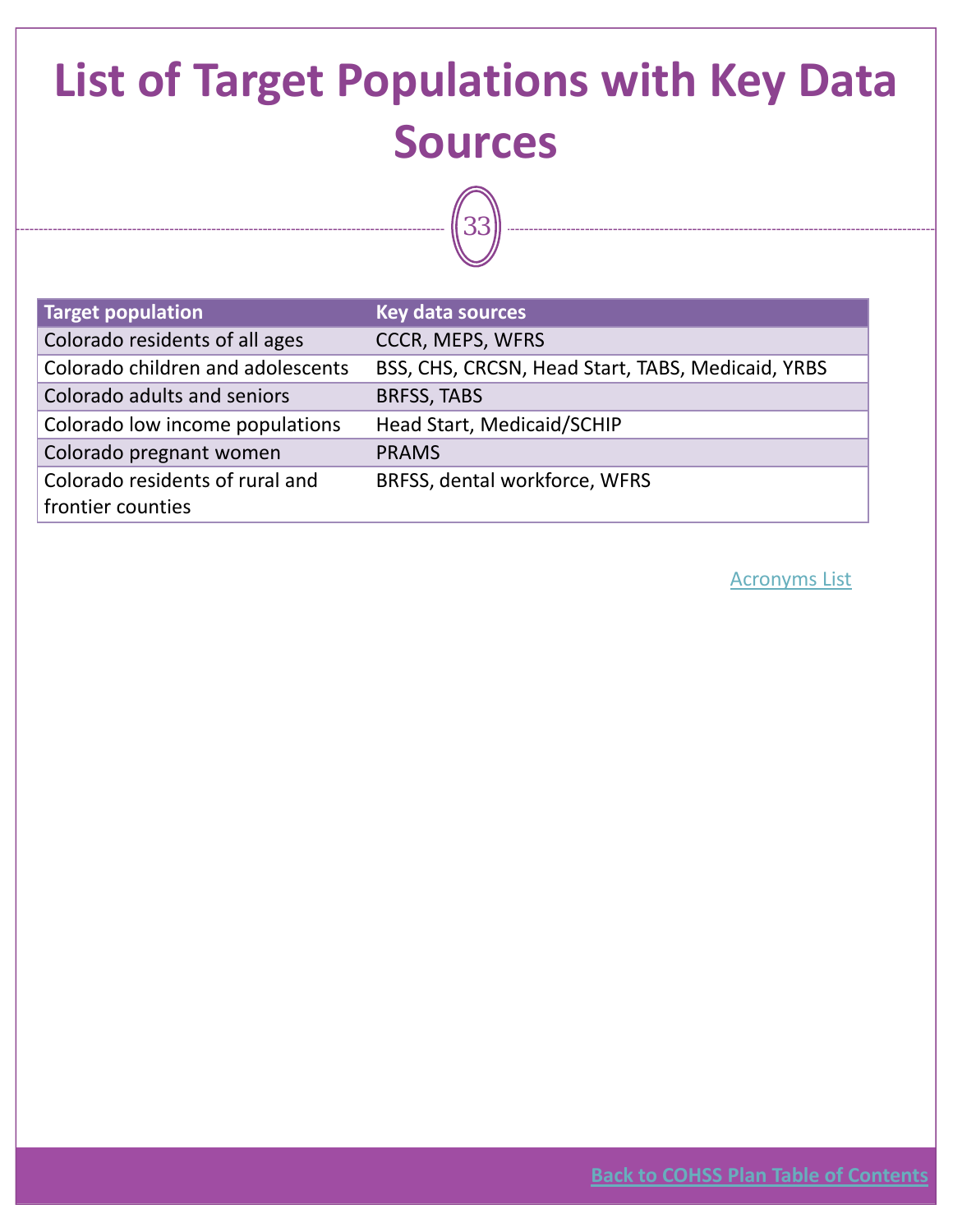### **Data Analysis Plan**

34

The objectives of the analysis of the surveillance indicator data are to monitor oral diseases and risk factors, monitor oral diseases and risk factors by demographic groups, identify emerging oral health issues, and detect changes in oral health‐related practices and access to services. The indicator data will be used to determine oral health disparities or inequities for selected populations. Estimates for many of the indicators will be compared with other states' estimates and national estimates, and Colorado estimates will be used to track progress toward Healthy People 2020 objectives.

The COHSS indicators represent oral diseases, conditions, and risk factors as well as dental care access and utilization across the lifespan: pregnancy, early childhood, adolescence, adulthood, and older adulthood. COHSS supports Colorado's reporting requirements for national surveillance and performance measures, including NOHSS, ASTDD state synopsis, WFRS, and MCH needs assessment.

An updated estimate and 95% confidence interval, if appropriate, will be calculated or collected from the primary source for each indicator in COHSS as new data become available. See [Figure](#page-8-0) 2 for a chart of the data sources with primary source (agency responsible for data collection/management and analysis) and estimated availability. Trend graphs will be created and updated when possible.

The metadata for the indicators (pages [14](#page-13-0)‐31) includes a list of the desired crosstabulations for each indicator. Priority crosstabulations to be analyzed routinely include those for the purpose of determining disparities by age, race/ethnicity, and socioeconomic status. Maps will also be created for each indicator, as possible, to help display geographic disparities. A schedule for the analysis of other desired crosstabulations is still to be determined.

The overall estimates, estimates by important crosstabulations, trends, maps, and data interpretation will be summarized in a one‐page information sheet for selected indicators. Work on these information sheets will begin in late 2011. Development will involve considerable effort, but once developed, updating these sheets will involve minimal effort.

Results of the data collection and analyses will be used to develop meaningful information (data interpretation) to inform and support stakeholders and to plan, implement, and evaluate oral health programs.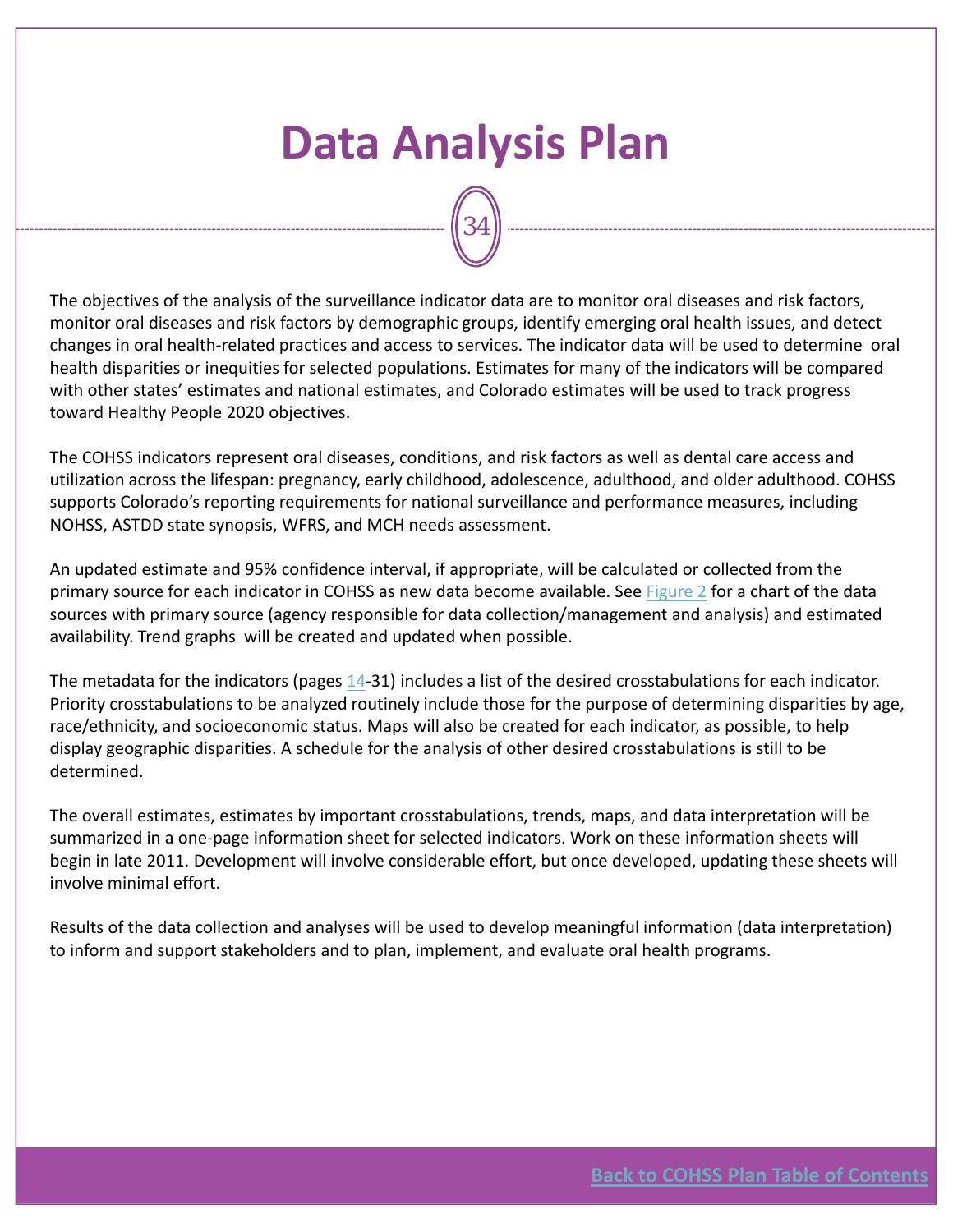### <span id="page-34-0"></span>**Data Dissemination Plan**

35

A detailed dissemination plan will be developed with input from the newly formed Oral Health Surveillance Advisory Committee as part of the surveillance activities (2011–2015). In gathering input and guidance from the advisory committee, the plan will be created by people who will use the data. The plan will include any or all of the methods of dissemination listed below.

The data dissemination plan might include:

- Fact sheets
- Press releases
- Grant applications
- Media documents
- Policy documents
- Burden documents
- Published papers
- Presentations at local or national conferences
- Presentations at meetings (e.g., OHAC! meetings)
- Website
- Newsletters

Technical assistance from CDPHE Oral Health Unit staff and epidemiologists will be included as part of data dissemination to ensure that data are useful, simple to understand, and appropriately interpreted.

A comprehensive oral health burden report will be completed by July 31, 2011.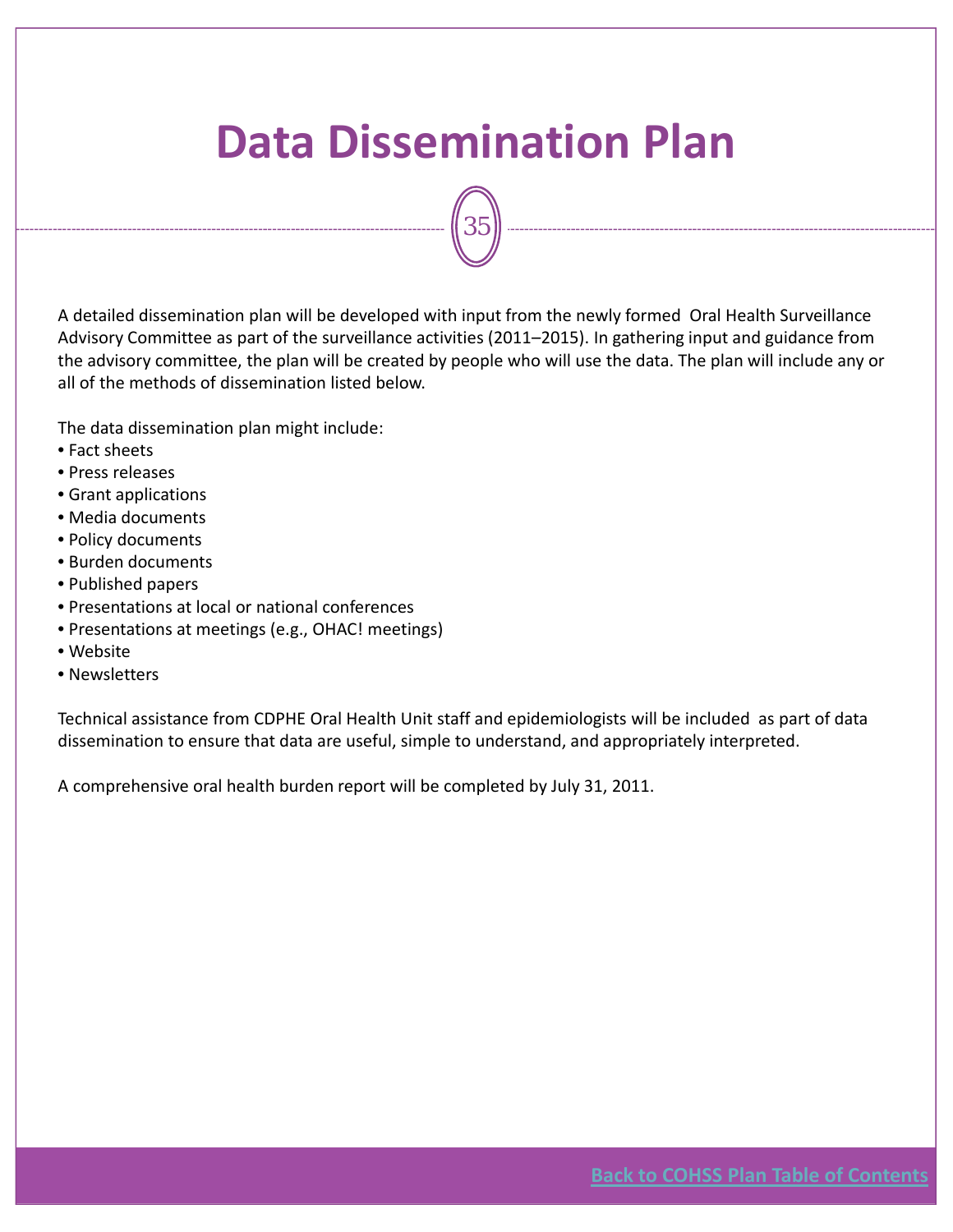### <span id="page-35-0"></span>**Surveillance Activities (2011‐2015)**

36

- 1. Define primary users of the surveillance data within the larger list of stakeholders.
- 2. Create an Oral Health Surveillance Advisory Committee to guide surveillance system revisions (especially the dissemination plan) and to promote use of the surveillance system by communities.
- 3. Finalize the oral health indicator metadata.
- 4. Develop a data management system for all oral health and other chronic disease indicators.
- 5. Determine ways to integrate oral health and other chronic disease surveillance.
- 6. Finalize the data analysis and data dissemination plans.
	- Analyze data related to evidence-based strategies/interventions.
	- Plan to analyze and address health disparities.
	- Link existing data sources (e.g., BRFSS and CHS) for new data analyses.
- 7. Determine gaps in data and plan to fill those gaps.
- 8. Evaluate the Colorado Oral Health Surveillance System, focusing on usefulness (if and how it is used by stakeholders and communities; if it meets the needs of the stakeholders and communities), timeliness, data quality, and data gaps. Address other attributes — simplicity, flexibility, acceptability, representativeness, stability, sensitivity, and predictive value positive — as appropriate. Use CDC's published guidelines as an outline. Answer the following questions:
	- What are the successes and deficiencies of the surveillance system?
	- Is the surveillance system meeting its public health objectives?
	- How does the surveillance both support and benefit stakeholders?
	- What measures could improve performance and productivity of the surveillance system and the programs that it supports?
- 9. Revise the surveillance plan, as needed.
- 10. Develop a strategy to sustain the surveillance system.
- 11. Support data collection efforts about specific prevention and intervention programs designed to reduce the burden of oral diseases.
- 12. Provide stakeholders with technical assistance to use data‐driven decision making for program planning.
- 13. Provide local health agencies with technical assistance related to their community health assessments required as part of Colorado's Public Health Improvement Plan. The focus of this technical assistance will be the oral health data indicators (and other indicators of the integrated chronic disease surveillance system).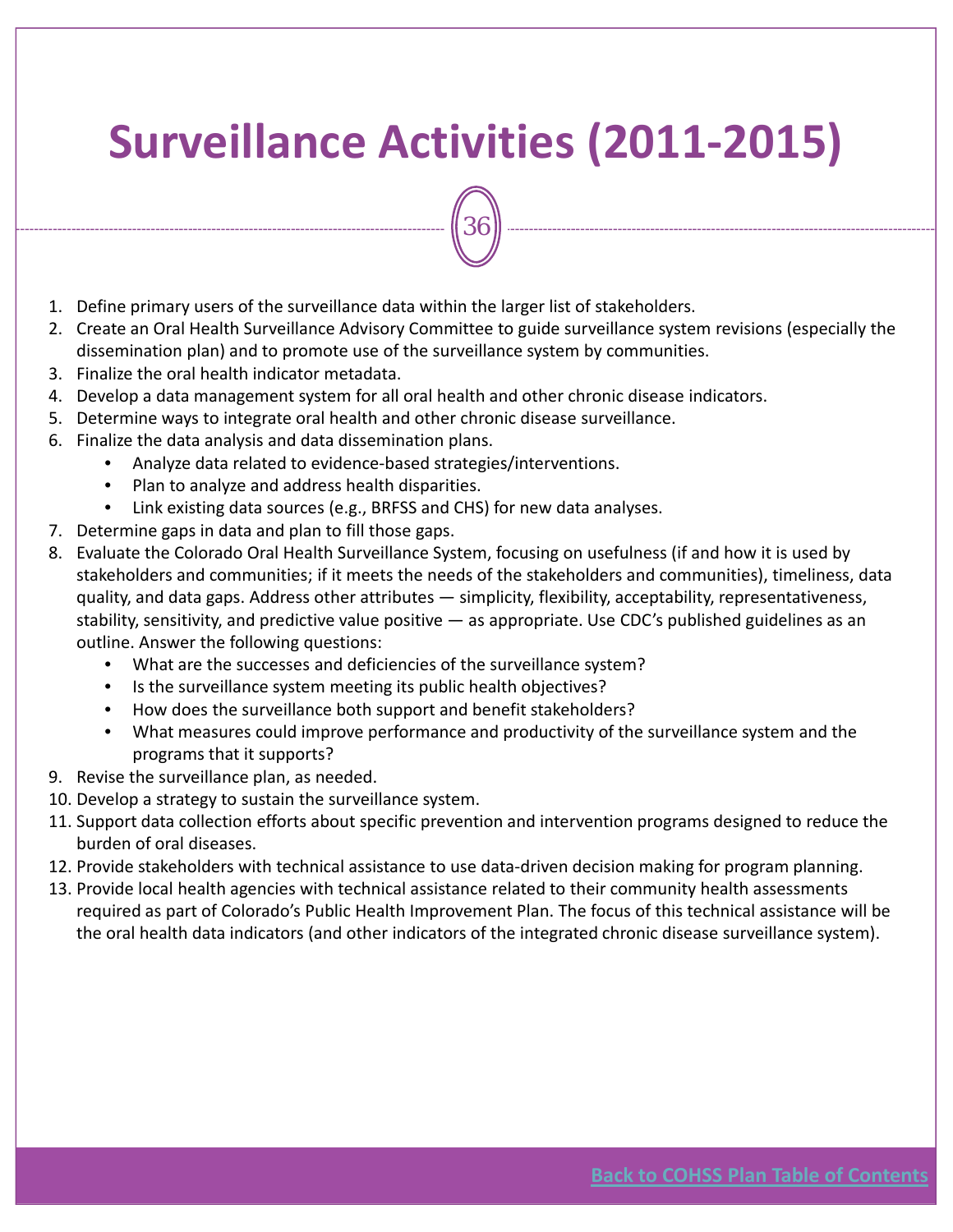### <span id="page-36-0"></span>**Descriptions of Data Sources**

37

**American Community Survey (ACS) –** An ongoing survey by the U.S. Census Bureau that provides data every year ‐‐ giving communities the current information they need to plan investments and services. Information from the survey generates data that help determine how federal and state funds are distributed each year. The survey asks about age, sex, race, family and relationships, income and benefits, health insurance, education, veteran status, disabilities, where you work and how you get there, and where you live and how much you pay for some essentials. For more information, visit [http://www.census.gov/acs.](http://www.census.gov/acs)

**Basic Screening Survey (BSS) –** A standardized set of surveys designed to collect information about the observed oral health of participants; self-reported or observed information on age, gender, race and Hispanic ethnicity; and self-reported information on access to care for preschool, school‐age and adult populations. In the observed oral health survey, gross dental or oral lesions are recorded by dentists, dental hygienists, or other appropriate health‐care workers in accordance with state law. The examiner records presence of untreated cavities and urgency of need for treatment for all age groups. In addition, for preschool and school-age children, caries experience (treated and untreated decay) also is recorded. School-age children also are examined for presence of sealants on permanent molars. [http://www.astdd.org/basic](http://www.astdd.org/basic-screening-survey-tool/)‐screening‐survey‐tool/

**Behavioral Risk Factor Surveillance System (BRFSS) –** The Behavioral Risk Factor Surveillance System (BRFSS) is sponsored by the Centers for Disease Control and Prevention and is the world's largest, ongoing telephone health survey system of adults 18 years of age and older. Beginning in 1984, the BRFSS purpose is to collect data on health risk behaviors, preventive health practices and health outcomes primarily related to chronic disease and injury. Using random‐digit‐dialing, BRFSS surveyors collect data from each state and the District of Columbia, Puerto Rico, the United States Virgin Islands and Guam. BRFSS data are used to track changes in trends, develop and evaluate prevention programs and prioritize resources. For more information on BRFSS, visit [www.cdc.gov/brfss/](http://www.cdc.gov/brfss/).

**Child Health Survey (CHS) –** The Colorado Child Health Survey (CHS) was initiated in 2004 to fill the health data gap in Colorado that exists for children ages 1–14. The purpose of this study is to monitor health conditions and behaviors among children. Topics include, but are not limited to, access to health and dental care, behavioral health, and oral health. Parents are identified after completing the Behavioral Risk Factor Surveillance System and, if willing to participate, they are called approximately 10 days later to complete the CHS. Approximately 1,000 surveys are completed each year. For more information on CHS, visit [www.cdphe.state.co.us/hs/yrbs/childhealth.html.](http://www.cdphe.state.co.us/hs/yrbs/childhealth.html)

**Colorado Central Cancer Registry (CCCR) –** The Colorado Central Cancer Registry is the statewide cancer surveillance program of the Colorado Department of Public Health and Environment. The program's goal is to reduce death and illness due to cancer by informing citizens and health professionals through statistics and reports on incidence, treatment and survival, and deaths due to cancer. The Registry is mandated by Colorado law and a regulation passed by the Colorado Board of Health. Information is collected from all Colorado hospitals, pathology labs, outpatient clinics, physicians solely responsible for diagnosis and treatment, and state Vital Statistics. Pertinent data is registered on all malignant tumors, except basal and squamous cell carcinomas of the skin. All individual patient, physician, and hospital information is confidential as required by Colorado law.

**Colorado Responds to Children with Special Needs (CRCSN) –** CRCSN is a statewide public health program for monitoring and preventing birth defects and developmental disabilities. Information on birth defects in Colorado has been collected since 1989.

**Head Start Program Information Report (PIR) –** The PIR is an annual data report sent to the federal level (U.S. Department of Health and Human Services) from all local Head Start programs. This report contains a health component. Programs submit data in July and states receive data back in December.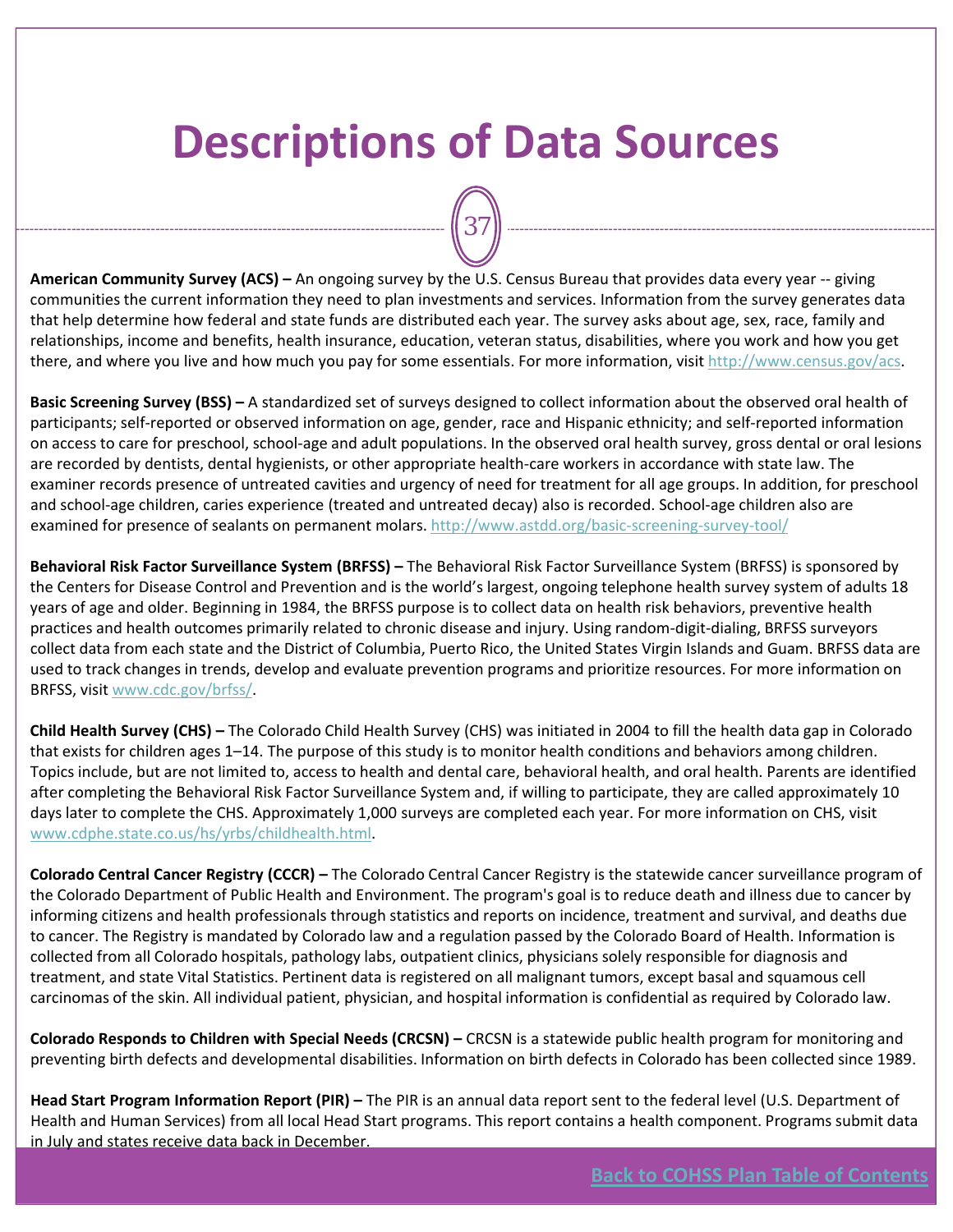### **Descriptions of Data Sources**

**Medicaid data –** Medicaid is a state‐administered program intended to provide health care and health‐related services to low‐ income or disabled individuals. CDPHE has an annual memorandum of understanding with Colorado Department of Health Care Policy and Financing and receives data specified in the memorandum annually.

38

**Medical Expenditures Panel Survey (MEPS) –** MEPS, which began in 1996, is a set of large‐scale surveys of families and individuals, their medical providers (doctors, hospitals, pharmacies, etc.), and employers across the United States. MEPS collects data on the specific health services that Americans use, how frequently they use them, the cost of these services, and how they are paid for, as well as data on the cost, scope, and breadth of health insurance held by and available to U.S. workers. There are two components to MEPS, the household component and the insurance component.

**Pregnancy Risk Assessment Monitoring System (PRAMS) –** The Pregnancy Risk Assessment Monitoring System (PRAMS) is a surveillance project of the Centers for Disease Control and Prevention. The goal of the PRAMS is to improve the health of mothers and infants by reducing adverse outcomes such as low birth weight, infant mortality and morbidity, and maternal morbidity. PRAMS provides state‐specific data for planning and assessing health programs and for describing maternal experiences that might contribute to maternal and infant health. State-specific, population-based data are collected by mail regarding maternal attitudes and behaviors before, during and shortly after pregnancy. Women are sampled using data from each state's birth certificate file. For more information on PRAMS, visit [www.cdc.gov/PRAMS/index.htm](http://www.cdc.gov/PRAMS/index.htm).

**Sealant Efficiency Assessment for Locals and States (SEALS) –** SEALS software helps states and communities evaluate the effectiveness and efficiency of their school dental sealant programs. The Excel‐based software automates the capture, storage, and analysis of data on the oral health status of participating children; the types and numbers of services delivered at school events, and the costs and logistics of events, e.g., personnel, equipment, materials, and travel.

**Tobacco Attitudes and Behaviors Survey (TABS) –** TABS is a survey that assesses the attitudes, behaviors, and beliefs of adults related to tobacco initiation, cessation, and secondhand smoke exposure. A similar survey is administered to adolescents. Both TABS surveys are coordinated by Colorado's Amendment 35 Program Evaluation Group.

**U. S. Census –** The U.S. Census is the leading source of quality data about the nation's people and economy. A federal agency under the U.S. Department of Commerce, the U.S. Census Bureau conducts the decennial census of the United States.

**Vital Records –** A division within the Colorado Department of Public Health and Environment that provides registration and certification of the vital events that occur in Colorado. These events include births, deaths, and fetal deaths. The division also provides statistical information on a wide range of categories relating to these events.

**Water Fluoridation Reporting System (WFRS) –** WFRS provides state oral health program staff a tool for monitoring the quality of the water fluoridation program in their state. Data is used by state oral health program staff to recognize excellent work in water fluoridation and to identify opportunities for continuous improvement in the water fluoridation program.

**Youth Risk Behavior Surveillance System (YRBS) –** The Youth Risk Behavior Surveillance System (YRBSS) is a national school‐ based survey supported by the Centers for Disease Control and Prevention. The goal of the YRBSS is to monitor priority healthrisk behaviors and health outcomes that contribute to death, disability and social problems among high school‐aged adolescents. Started in 1991, the YRBSS is conducted every two years in select public and private schools across the United States. For more information on the YRBSS, visit www.cdc.gov/HealthyYouth/yrbs/index.htm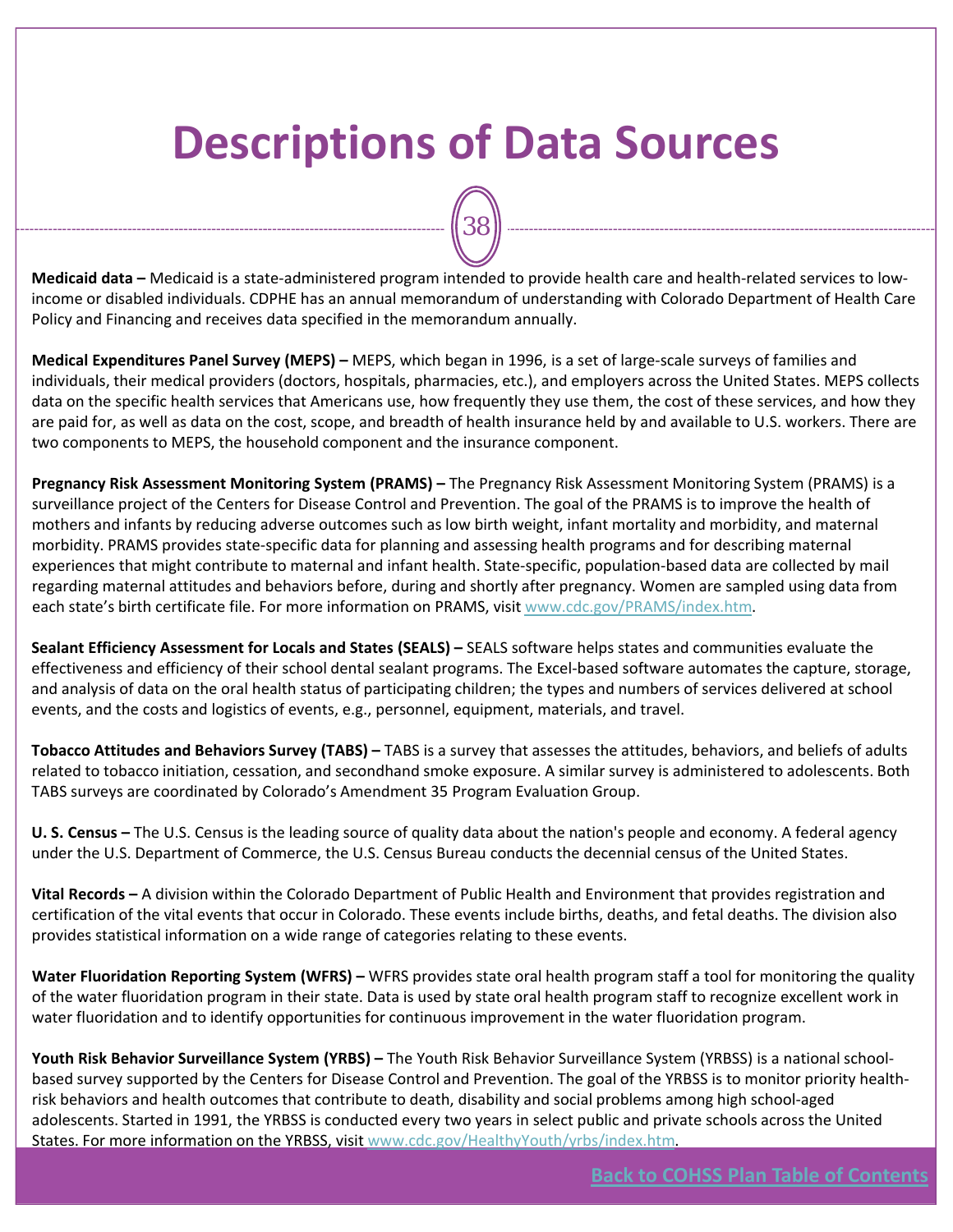### **Glossary of Terms**

39

<span id="page-38-0"></span>**Association of State and Territorial Dental Directors (ASTDD) –** The ASTDD membership consists of the chief dental public health officers (state dental directors) of the state health departments or equivalent agencies and the U. S. territories.

**ASTDD Synopses –** In 1994, the Association of State and Territorial Dental Directors (ASTDD) originated the annual *Synopses of Dental Programs* as a way to share information among dental directors and partners. The *Synopses* describe program activities and successes and the challenges that programs faced during the previous year. States and territories respond to an annual questionnaire to provide data for the *Synopses*.

**Caries –** Tooth decay or "cavities"

**Fluoride –** A mineral that helps strengthen tooth enamel making teeth less susceptible to decay. Fluoride is ingested through food or water, is available in most toothpaste, or can be applied as a gel or liquid to the surface of teeth by a health professional.

**Health Insurance Portability and Accountability Act (HIPAA) –** A federal law passed in 1996 to promote standardization and efficiency in the health‐care industry and to enforce privacy and security of protected health information.

**Healthy People 2020** – Healthy People 2020 provides a framework for prevention for the nation. It is a statement of national health objectives designed to identify the most significant preventable threats to health and to establish national goals to reduce these threats.

**Hygienist –** A licensed, auxiliary dental professional who is both an oral health educator and clinician who uses preventive, therapeutic and educational methods to control oral disease

**Maternal and Child Health (MCH) –** A term that encompasses the broad range of health issues affecting women during pregnancy and infants and children.

**Metadata** – Information about the data; metadata describes various attributes of the data and is used to facilitate the understanding, use, and management of data. Also referred to as a "data dictionary."

**Protected Health Information (PHI)** – Protected health information (PHI) under HIPAA includes any individually identifiable health information. Identifiable refers not only to data that is explicitly linked to a particular individual, but also to health information with data items that reasonably could be expected to allow individual identification.

**Sealants –** A thin resin that is applied to the biting surfaces of teeth to prevent decay

**95% confidence interval** – refers to the range of values within which the true estimate lies with a specified degree (95%) of assurance; this range is influenced by the size of the sample.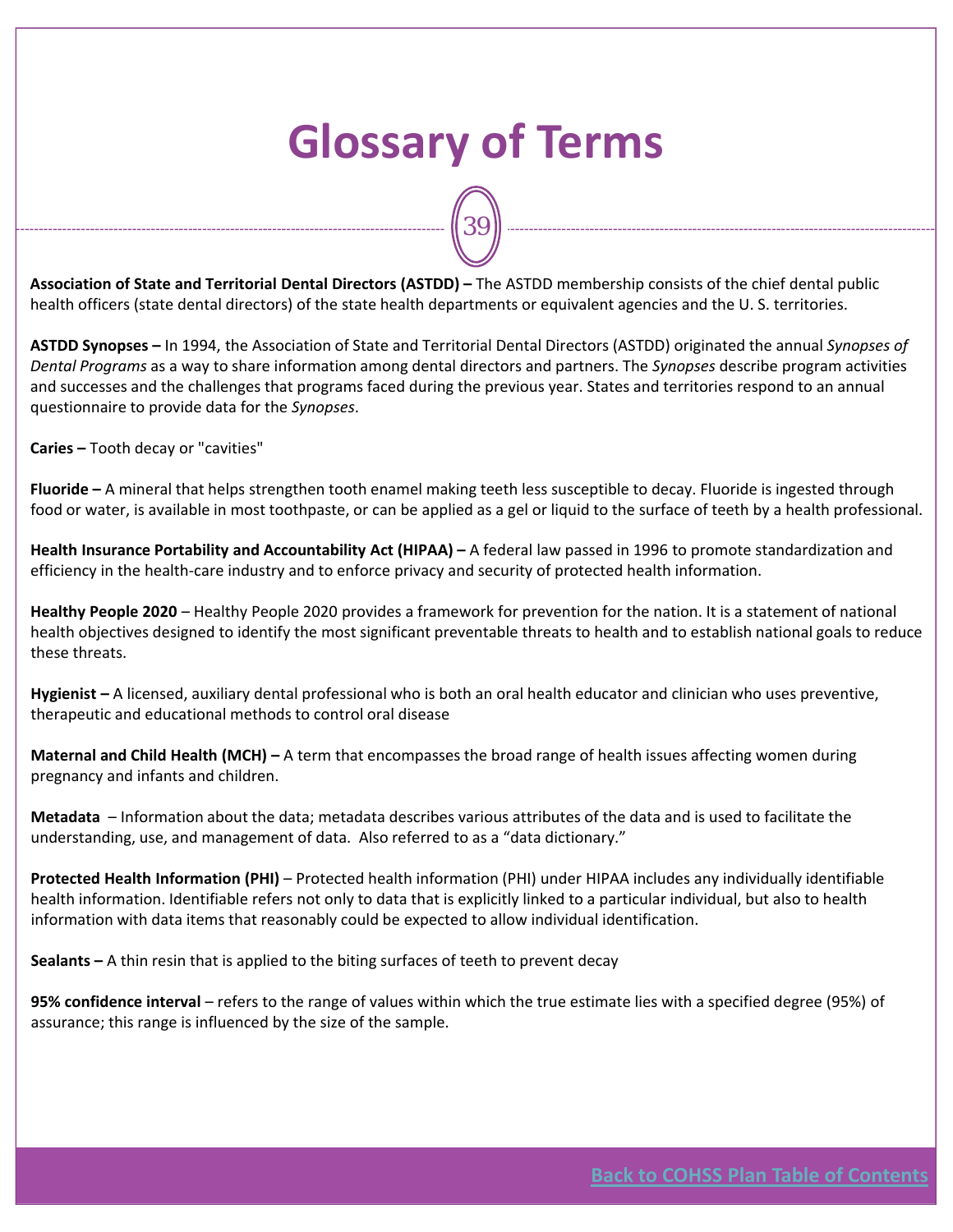# <span id="page-39-0"></span>**Appendix 1**

**LIST O F COHSS INDICATORS B Y CATEGORY**

 $40\,$ 

**Back to COHSS Plan Table of [Contents](#page-1-0)**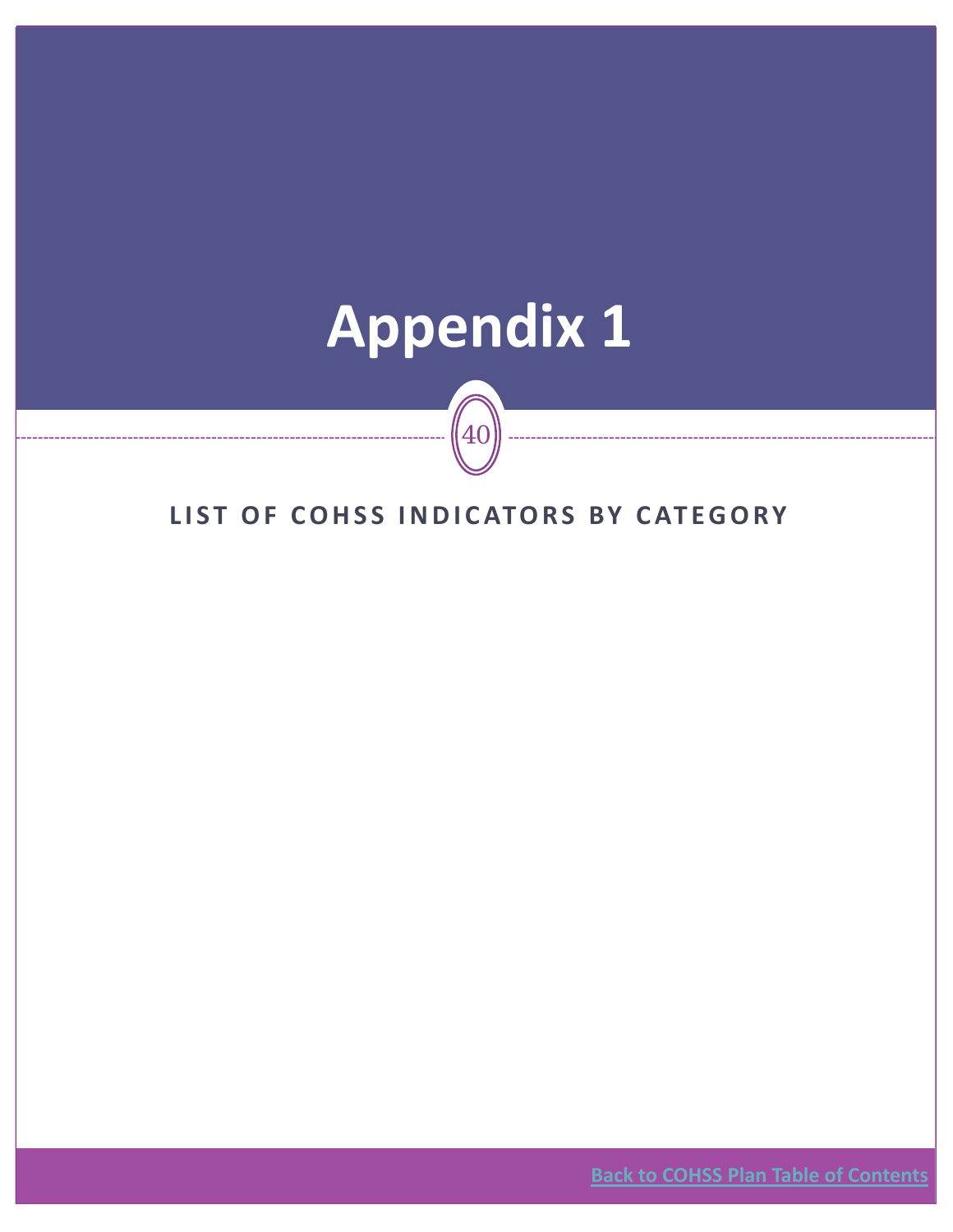41

#### **ORAL HEALTH STATUS**

- Percent of children aged 1-14 years with fair or poor condition of teeth
- Percent of adults aged 18+ years who lost any teeth due to decay or periodontal disease
- Percent of adults aged 18+ years who lost 6+ teeth due to decay or periodontal disease
- Percent of adults aged 18+ years who lost all teeth due to decay or periodontal disease
- Percent of kindergarten children with caries experience (untreated decay + fillings)
- Percent of kindergarten children with untreated caries
- Percent of 3rd grade children with Caries experience (untreated decay + fillings)
- Percent of 3rd grade children with untreated caries
- Percent of 3rd grade children with two or more quadrants with untreated decay
- Percent of children aged 1-14 years with pain, cavities, broken or missing fillings, teeth pulled because of cavities, or bleeding gums as main problem with teeth
- Number of diagnosed oral cavity and pharynx cancers among persons of all ages
- Age-adjusted incidence rate of oral cavity and pharynx cancer among persons of all ages
- Percent of diagnosed, staged oral cavity and pharynx cancers with detection at in‐situ or localized stage
- 5-year relative survival rate by stage for oral cavity and pharynx cancer among persons of all ages
- Number of deaths of oral cavity and pharynx cancer among persons of all ages
- Age-adjusted mortality rate of oral cavity and pharynx cancer among persons of all ages
- Count of cleft lip with or without cleft palate
- Rate of cleft lip with or without cleft palate (per 10,000 live births)
- Count of cleft palate without cleft lip
- Rate of cleft palate without cleft lip (per 10,000 live births)

#### **RISK REDUCTION**

- Population served by public water systems
- Population served by fluoridated water system
- $\bullet$  Percent of population served by public water systems that have optimally fluoridated water
- $\bullet$  Percent of public water systems in compliance with water fluoridation standards
- Percent of adults aged 18+ years with public water as main source of home water supply
- Percent of adults aged  $18+$  years with well water as main source of home water supply
- **Percent of adults aged 18+ years with bottled water as** main source of home water supply
- Number of schools eligible for sealant program
- Number of schools served by sealant program
- **•** Percent of eligible schools served by sealant program
- Number of students eligible for sealant program
- Number of students served by sealant program
- Percent of eligible students served by sealant program
- **•** Percent of 3rd grade children with one or more sealants on a permanent first molar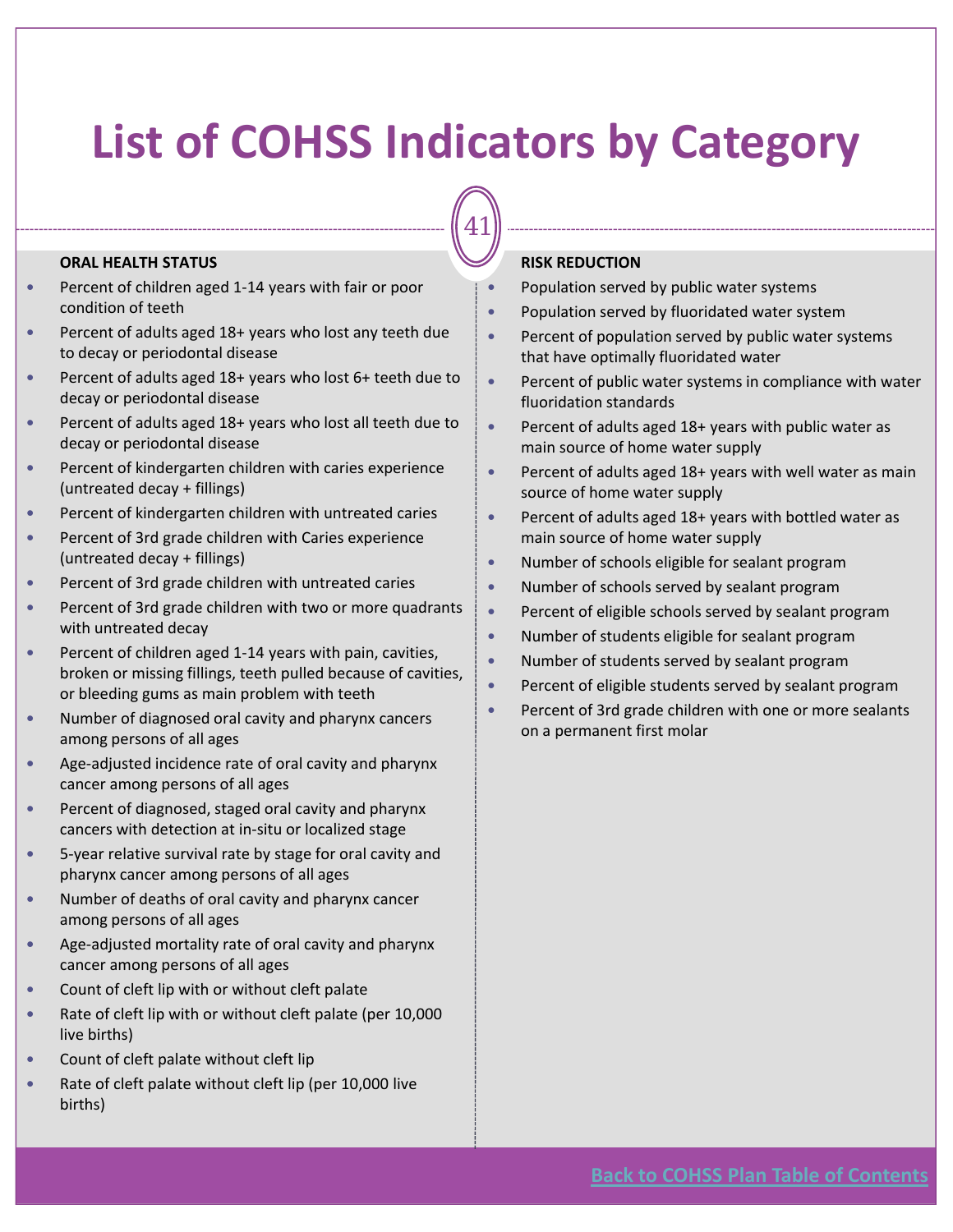42

#### **DENTAL CARE WORKFORCE/ACCESS TO DENTAL CARE**

- Number of dentists with a current, active license
- Number of dentists in state with a current, active license
- Number of dental hygienists with a current, active license
- Number of dental hygienists in state with a current, active license
- Number of counties without a dentist
- Total county population without a dentist
- Number of dental healthcare professional shortage areas (HPSA)
- Number of county dental healthcare professional shortage areas (HPSA)
- Number of facility dental healthcare professional shortage areas (HPSA)
- Number of other (non-county, non-facility) dental healthcare professional shortage areas (HPSA)
- Number of dentists actively enrolled as Medicaid providers
- Percent of dentists enrolled in Medicaid
- Number of active, Medicaid-enrolled dentists with at least one paid claim
- Number of dentists actively enrolled as Billing Providers with at least one paid claim
- Number of dentists actively enrolled as Rendering Providers with at least one paid claim
- Number of active, Medicaid-enrolled dentists with paid claims greater than \$10,000.00
- Percentage of counties in Colorado with an enrolled dentist (appearing as the billing provider) on paid claims totaling less than or equal to \$10,000.00
- Number of active, Medicaid-enrolled dentists who saw 50 or more beneficiaries age 20 and under as of September 30
- Number of counties without an enrolled billing dentist who saw 50 or more beneficiaries age 20 and under
- Number of active, Medicaid-enrolled dentists who saw 100 or more beneficiaries age 20 and under as of September 30
- $\bullet$  Number of counties in Colorado without an actively enrolled Medicaid dental provider
- Total population of counties in Colorado without an actively enrolled Medicaid dental provider
- Number of non-dental providers by county billing for fluoride varnish
- Number of dental providers by county billing for fluoride varnish
- Number of all clinics billing for fluoride varnish
- Number of community-based low-income dental clinics
- Number of tribal, state, or local agencies with service populations of 250,000 or more
- Number of agencies with a dental program
- Number of local health departments that had a dental program for education services only
- Number of local health departments that had a dental program for preventive services only
- Number of local health departments that had a dental program for preventive and restorative services
- Number of mobile dental clinic programs that had a program for education services only
- Number of mobile dental clinic programs that had a program for preventive services only
- Number of mobile dental clinic programs that had a program for preventive and restorative services
- Number of counties with current year dental loan repayment recipient
- Number of counties with dental loan repayment recipient since 2002
- Number of Medicaid patients served by dental loan repayment recipients in current year
- Number of CHP patients served by dental loan repayment recipients in current year
- Number of uninsured patients served by dental loan repayment recipients in current year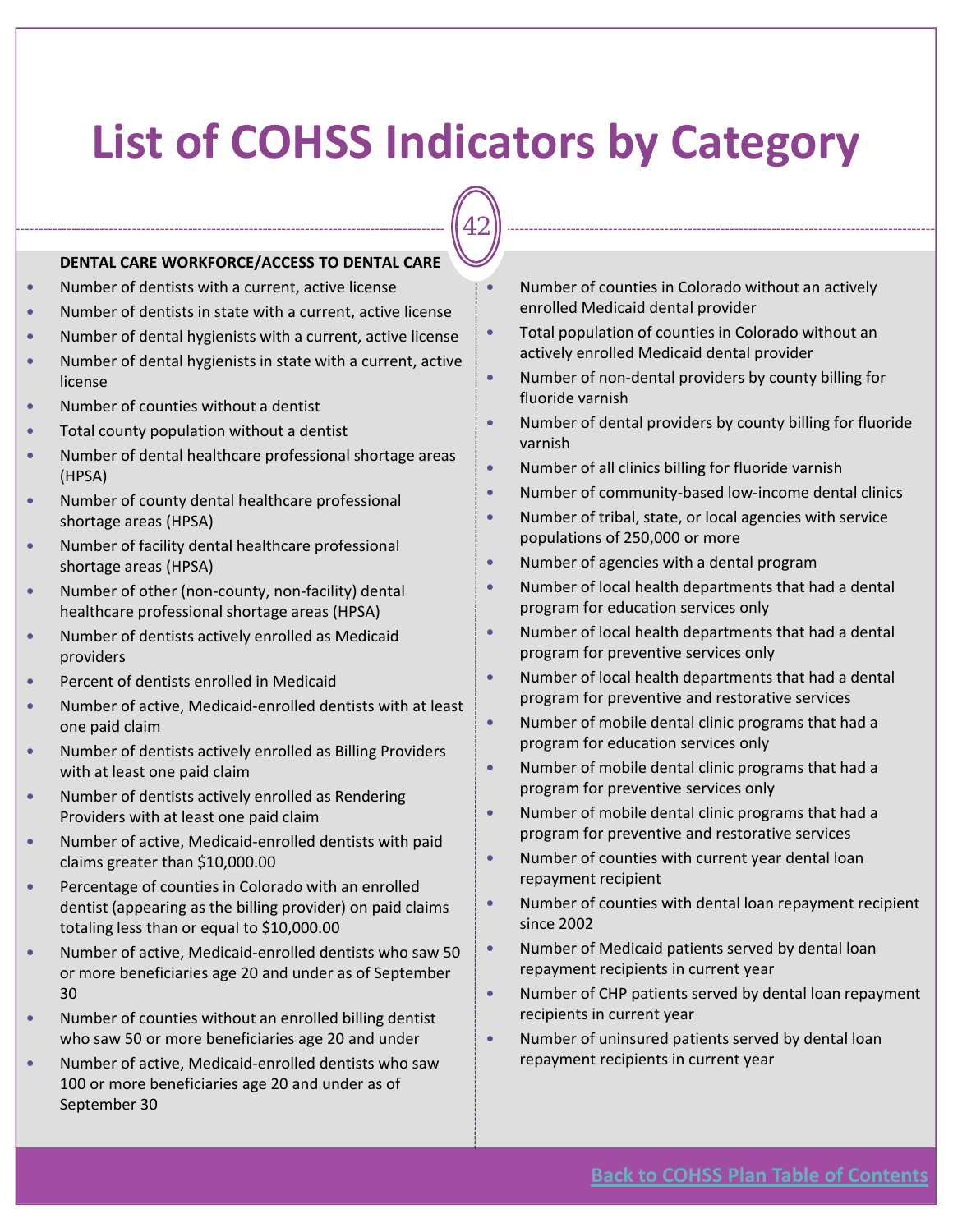43

#### **DENTAL CARE NEEDS/ACCESS/UTILIZATION**

- Percent of children enrolled in Head Start who had an ongoing source of continuous, accessible dental care (dental home) in the past 12 months
- Percent of children aged 1-14 years who have a regular source of dental care
- Percent of adults aged 18+ years with dental care insurance
- Percent of children enrolled in Head Start preschool programs, including those enrolled in Medicaid or State CHIP, and examined in the past 12 months who need dental treatment
- Percent of kindergarten children with urgent need for dental care
- Percent of children aged 1-14 years who needed but did not get dental care in past 12 months
- Percent of 3rd grade children with urgent need for dental care
- Percent of women who gave birth who needed to see a dentist for a problem during pregnancy
- Percent of children enrolled in Head Start preschool programs, including those enrolled in Medicaid or State CHIP, and examined and in need dental treatment who have received or are receiving treatment
- **•** Percent of women who gave birth who needed to see a dentist for a problem during pregnancy who went to a dentist during pregnancy
- Number of children enrolled in Early Head Start and Migrant Programs who received professional dental examination(s) in the past 12 months
- Percent of children enrolled in Head Start preschool programs, including those enrolled in Medicaid or State CHIP, who have completed a professional dental examination in the past 12 months
- Percent of children enrolled in Head Start preschool programs, including those enrolled in Medicaid or State CHIP, and examined in the past 12 months who have received preventive dental care
- Percent of children aged 1-5 years who first went to the dentist before age 1 years
- Percent of children aged 2-6 years who first went to the dentist before age 2 years
- Percent of children aged 1-14 years who saw a dentist for preventive care at least once in the past 12 months
- Percent of children age 18 or younger on Medicaid who received dental services in the past year
- Percent of children age 18 or younger on Medicaid who had a preventive dental visit in the past year
- Percent of children age 18 or younger on Medicaid who received a dental treatment service in the past year
- Number of children enrolled in Medicaid receiving fluoride varnish
- Percent of women who gave birth who last had teeth cleaned within the past 2 years
- Percent of women who gave birth who last had teeth cleaned within the past year
- Percent of women who gave birth who went to a dentist during pregnancy
- Percent of women who gave birth who last had teeth cleaned during or after pregnancy
- Percent of pregnant women served by Early Head Start who received dental examinations and/or treatment in the past 12 months
- Percent of adults aged 18+ years who never visited the dentist for any reason
- Percent of adults aged 18+ years who visited the dentist for any reason more than 5 years ago
- Percent of adults aged 18+ years who visited the dentist for any reason in the past year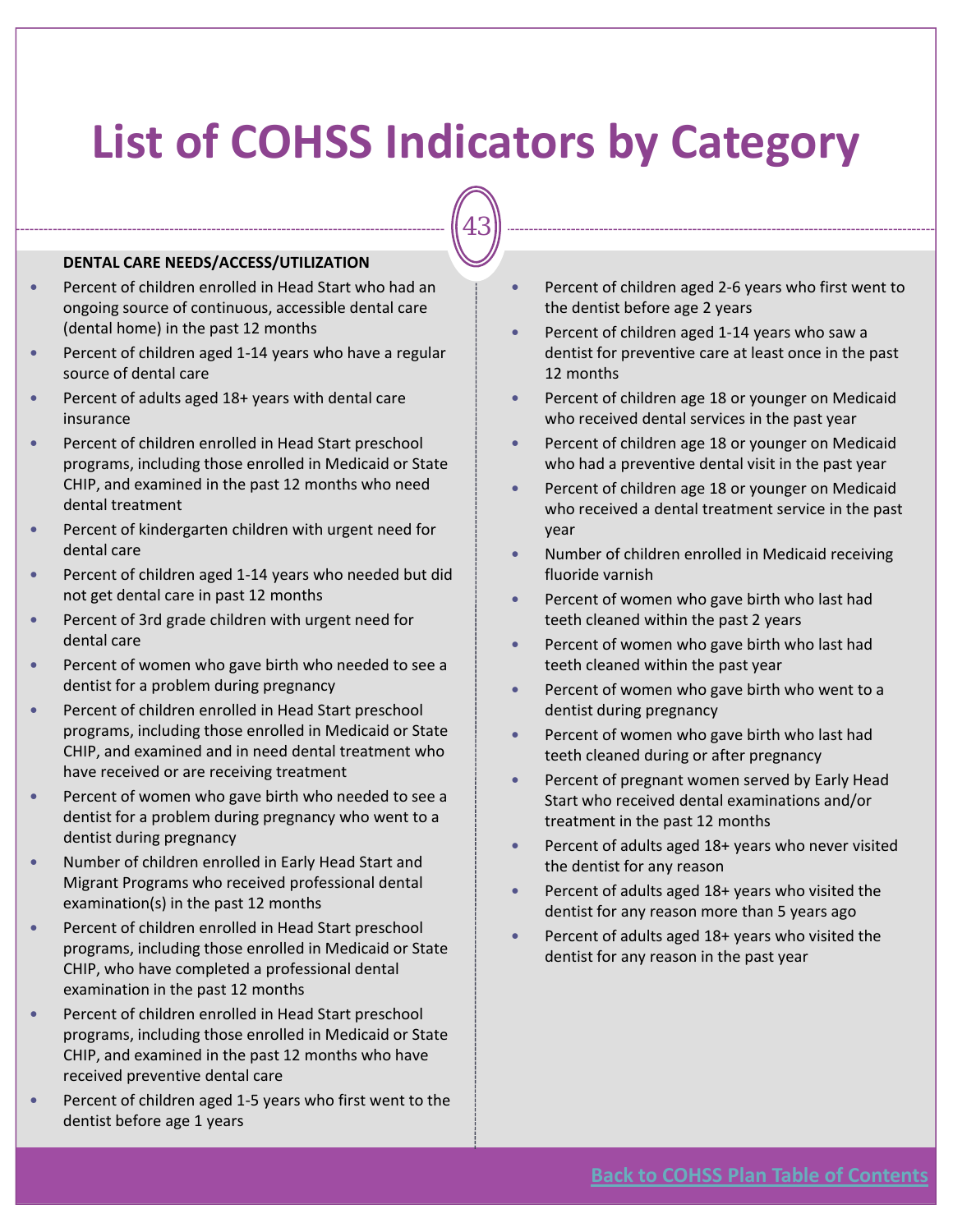44

#### **ORAL HEALTH PROMOTION**

- Number of children enrolled in Early Head Start and Migrant Programs who received dental screening as part of the series of well‐baby examinations
- Percent of adults aged 18+ years who have children aged 1‐14 years and whose health care provider told them how to prevent cavities
- Percent of adults aged 18+ years who have children aged 1‐14 years and whose health care provider applied fluoride to child's teeth
- Percent of adults aged  $18+$  years who have children aged 1‐14 years and whose health care provider helped identify strategy to improve child's teeth
- Percent of adults aged 18+ years who have children aged 1‐14 years and whose health care provider referred child to dentist
- Percent of women who gave birth who had dental or other HCW talk with them about how to care for teeth and gums during pregnancy
- Percent of adults aged 18+ years who had their doctor or dentist check for oral cancer in past year

#### **SUPPORT OF DENTAL CARE SERVICES IN SCHOOLS**

- Percent of adults aged 18+ years who have children aged 1‐14 years and support schools providing oral health or dental care education
- Percent of adults aged 18+ years who have children aged 1‐14 years and support schools providing oral health or dental care services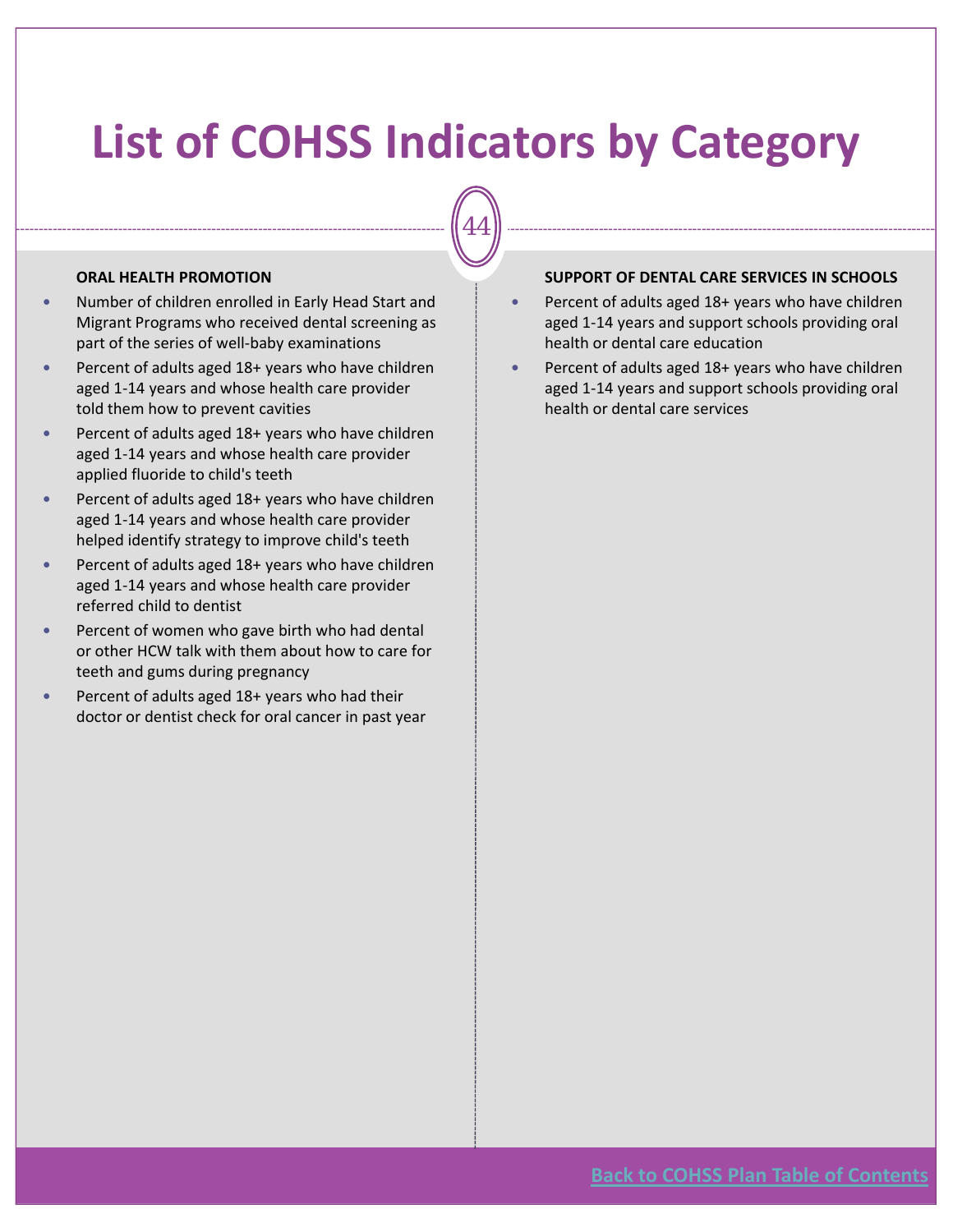45

#### **POPULATION DESCRIPTION**

- Total population (Number)
- $\bullet$  Percent of population by sex
- Percent of population by race/ethnicity
- Percent of population by county
- Population aged 0-4 years
- Percent of population aged 0-4 years
- Population aged 5-17 years
- Percent of population aged 5-17 years
- Population aged 18-24 years
- Percent of population aged 18-24 years
- Population aged 25-44 years
- Percent of population aged 25-44 years
- Population aged 45-64 years
- Percent of population aged 45-64 years
- Population aged 65+ years
- Percent of population aged 65+ years
- Population childbearing age females (aged 15-44 years)
- Percent of population childbearing age females (aged 15-44 years)
- Population change over time
- School enrollment number of children (public and private) enrolled in schools
- School enrollment percent of children (public and private) enrolled in schools
- Number of children enrolled in licensed day care facility
- y Median household income (\$)
- Percent federal poverty level (categorized)
- Percent of households headed by a single adult
- Percent of children <5 years old below federal poverty level
- Percent of children 5-17 years old below federal poverty level
- Percent of children <18 years old below federal poverty level
- Number of children aged <18 years in families earning <125% FPL
- Percent of children aged <18 years in families earning <125% FPL
- Number of children under 19 at or below 200% FPL
- Percent of children aged <19 years at or below 200% FPL
- Number of children aged <19 years at or below 200% FPL without insurance
- Percent of children aged <19 years at or below 200% FPL without insurance
- Number of children eligible for SCHIP
- Number of children enrolled in Title XXI SCHIP for at least 29 days
- Number of children eligible but not enrolled in SCHIP (CHP+)
- Percent of children eligible but not enrolled in SCHIP (CHP+)
- Number of children eligible for Medicaid
- Number of children enrolled in Title XIX Medicaid for at least 29 days
- Number of children eligible but not enrolled in Medicaid
- **•** Percent of children eligible but not enrolled in Medicaid
- Number of working-age adults (19-64 years) eligible but not enrolled in Medicaid
- Percent of working-age adults (19-64 years) eligible but not enrolled in Medicaid
- Number uninsured
- Percent uninsured
- **•** Percent with food stamps households with children <18
- Percent with food stamps households with adults 60+
- Receipt of food stamps in the past 12 months by poverty status in past 12 months for households
- Percent eligible for free and reduced-cost school lunch (K-12)
- Percent of children on free/reduced-cost school lunch program (K‐12)
- Number of children on free school lunch program  $(K-12)$
- Number of children on reduced school lunch program (K-12)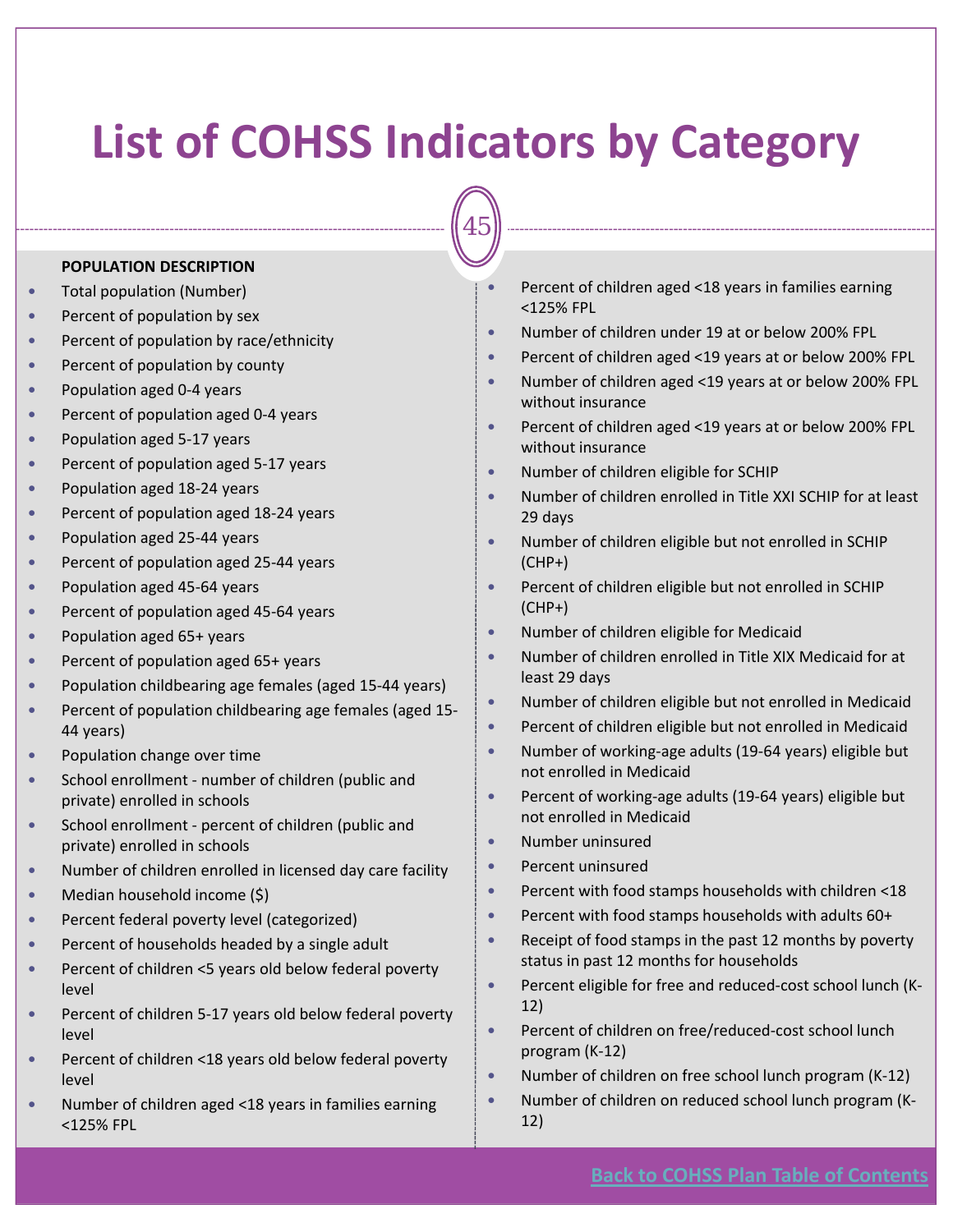46

#### **POPULATION DESCRIPTION continued**

- Number of children on free (paid) school lunch program (K‐12)
- Number of children who received school lunch program (K‐12)
- Number of children enrolled in either home-based or site‐based federally funded Head Start program
- Number of home-based or site-based federally funded Head Start program facilities
- Unemployment rates
- Percent of firms owned by minorities
- Percent of firms owned by women
- Educational attainment of adults => 25 years old
- High school drop out rates
- High school completion rates
- Percentage of 3rd grade students proficient in reading
- Percentage of 3rd grade students proficient in math
- Percentage of 10th grade students proficient in reading
- Percentage of 10th grade students proficient in math
- Gross rent as a percentage of household income in the past 12 months
- Mortgage status by selected monthly owner costs as a percentage of household income in the past 12 months
- Tenure (including owner-occupied and renter occupied)
- Median home value
- Number of families with only female parent in residence and children aged <18 years
- Group living quarters by type (nursing homes, jails, prisons, dormitories, etc.)
- Number of households in which no member 14 years and over (1) speaks only English or (2) speaks a non‐English language and speaks English "very well"
- Percent of households in which no member 14 years and over (1) speaks only English or (2) speaks a non‐English language and speaks English "very well"
- Adult violent crime arrest rates
- Juvenile violent crime arrest rates
- Adult property crime arrest rates

Juvenile property crime arrest rates

- Percent of parents who feel child is usually or always safe in community/neighborhood
- Number of liquor stores per 10,000 people in a county (NAICS code: 445310)
- Number of homes tested for radon
- $\bullet$  Of homes tested, the percent with radon above 4 piC/L
- Number and percent of houses built before 1950 (risk for lead‐based paint exposure)
- Average annual concentration of Arsenic, Nitrates, Disinfection Byproducts (HAA5 and TTHM), Radium 226&228, Uranium, Atrazine, DEHP by number and percent of community water systems
- Rates of potential populations exposed to regulated drinking water contaminant
- Number of fish advisories posted for mercury
- Average annual PM 2.5 concentration
- Number of days with above standard PM 2.5 concentration
- **•** Percent of days with above standard PM 2.5 concentration
- Number of ozone days above standard
- Number of ozone person days above standard
- Social support in the neighborhood
- Percent of adults 18+ who volunteered in the past 12 months more than 40 hours
- Percent of youth and adult users of public library in past 12 months
- Number of religious organizations per county population
- Number of non-profits/5013c per county population
- Percent of females in county government offices
- Percent of ethnic minorities in county government offices
- $\bullet$  Percent of racial minorities in county government offices
- **•** Percent of registered voters in previous election cycle
- **•** Percent of active registered voters in previous election cycle
- Per capita spending on public health
- **•** Percent of population with internet access at home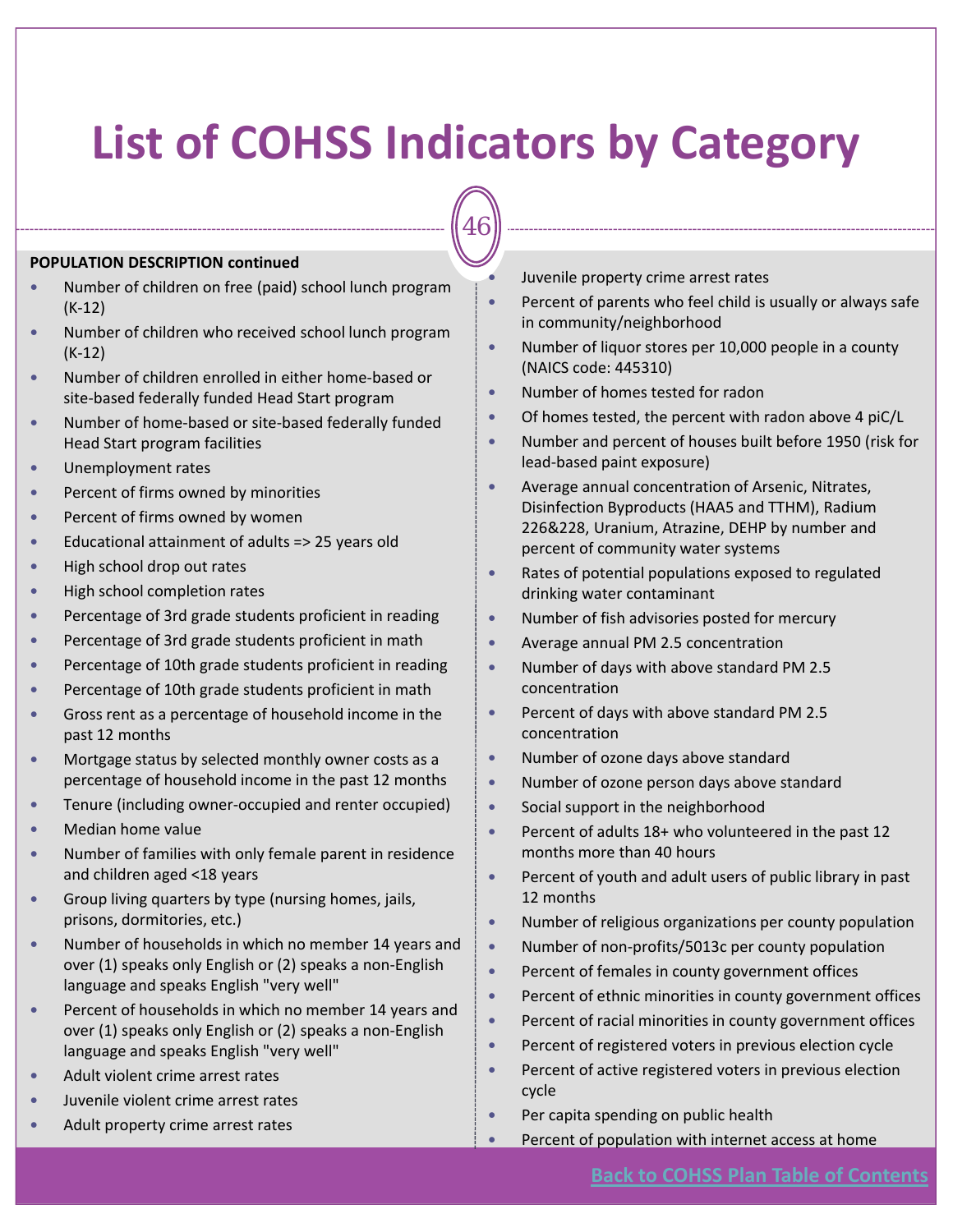# <span id="page-46-0"></span>**Appendix 2**

**LIST O F COHSS INDICATORS B Y AGE GROUP**

47

**Back to COHSS Plan Table of [Contents](#page-1-0)**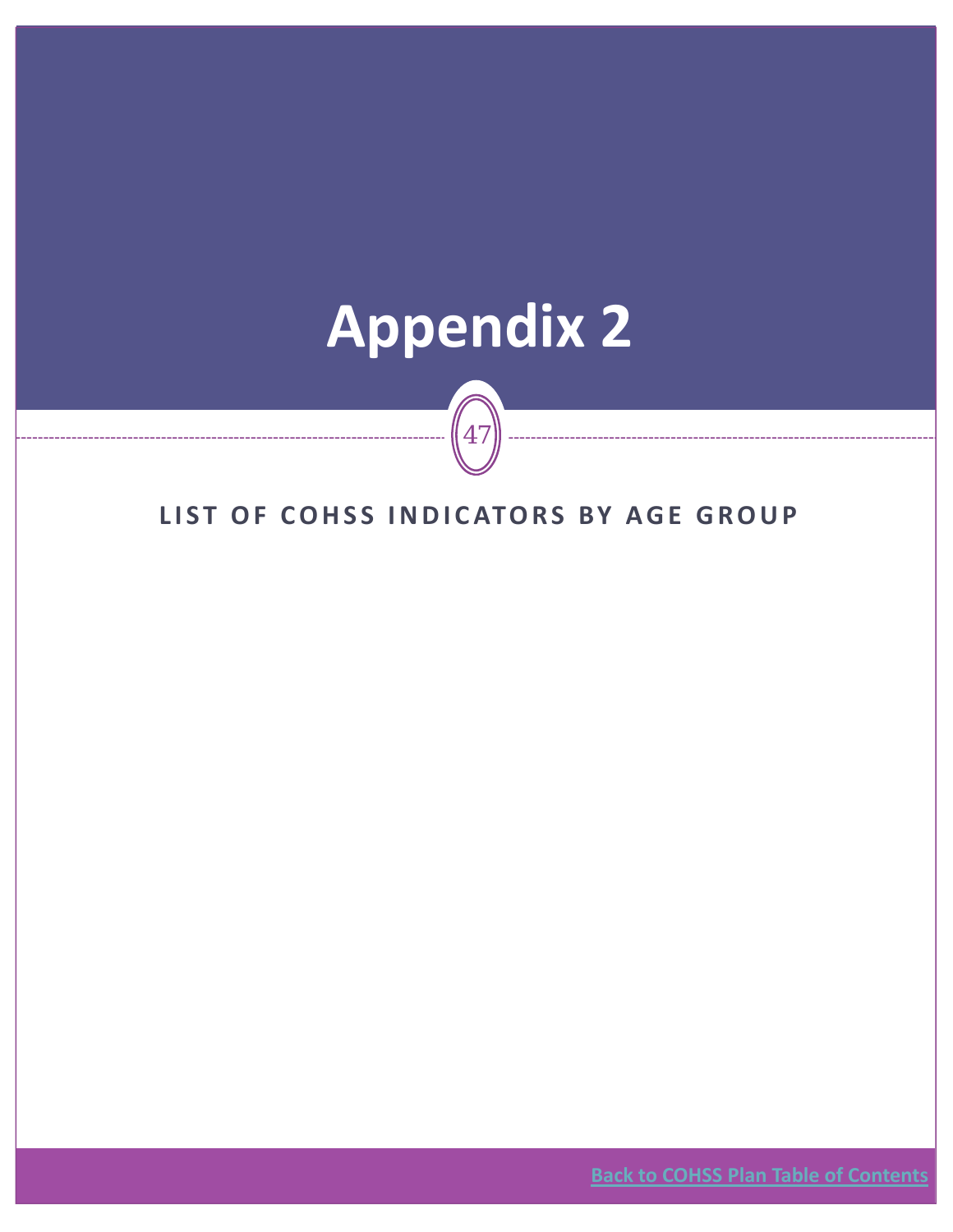## **List of COHSS Indicators by Age Group Early Childhood**

48

| Category                                     | <b>Indicator</b>                                                                                                                                                                                                |
|----------------------------------------------|-----------------------------------------------------------------------------------------------------------------------------------------------------------------------------------------------------------------|
| oral health status/dental caries             | Percent of kindergarten children with caries experience (untreated decay + fillings)                                                                                                                            |
| oral health status/dental caries             | Percent of kindergarten children with untreated caries                                                                                                                                                          |
| oral health status/cleft lip and palate      | Count of cleft lip with or without cleft palate                                                                                                                                                                 |
| oral health status/cleft lip and palate      | Rate of cleft lip with or without cleft palate (per 10,000 live births)                                                                                                                                         |
| oral health status/cleft lip and palate      | Count of cleft palate without cleft lip                                                                                                                                                                         |
| oral health status/cleft lip and palate      | Rate of cleft palate without cleft lip (per 10,000 live births)                                                                                                                                                 |
| access to dental care                        | Percent of children enrolled in Head Start who had an ongoing source of continuous,<br>accessible dental care (dental home) in the past 12 months                                                               |
| dental care needs                            | Percent of kindergarten children with urgent need for dental care                                                                                                                                               |
| dental care needs                            | Percent of children enrolled in Head Start preschool programs, including those<br>enrolled in Medicaid or State CHIP, and examined in the past 12 months who need<br>dental treatment                           |
| dental care needs/dental care<br>utilization | Percent of children enrolled in Head Start preschool programs, including those<br>enrolled in Medicaid or State CHIP, and examined and in need dental treatment who<br>have received or are receiving treatment |
| dental care utilization                      | Percent of children aged 1-5 years who first went to the dentist before age 1 years                                                                                                                             |
| dental care utilization                      | Percent of children aged 2-6 years who first went to the dentist before age 2 years                                                                                                                             |
| dental care utilization                      | Number of children enrolled in Early Head Start and Migrant Programs who received<br>professional dental examination(s) in the past 12 months                                                                   |
| dental care utilization                      | Percent of children enrolled in Head Start preschool programs, including those<br>enrolled in Medicaid or State CHIP, who have completed a professional dental<br>examination in the past 12 months             |
| dental care utilization                      | Percent of children enrolled in Head Start preschool programs, including those<br>enrolled in Medicaid or State CHIP, and examined in the past 12 months who have<br>received preventive dental care            |
| dental care utilization                      | Percent of pregnant women served by Early Head Start who received dental<br>examinations and/or treatment in the past 12 months                                                                                 |
| oral health promotion                        | Number of children enrolled in Early Head Start and Migrant Programs who received<br>dental screening as part of the series of well-baby examinations                                                           |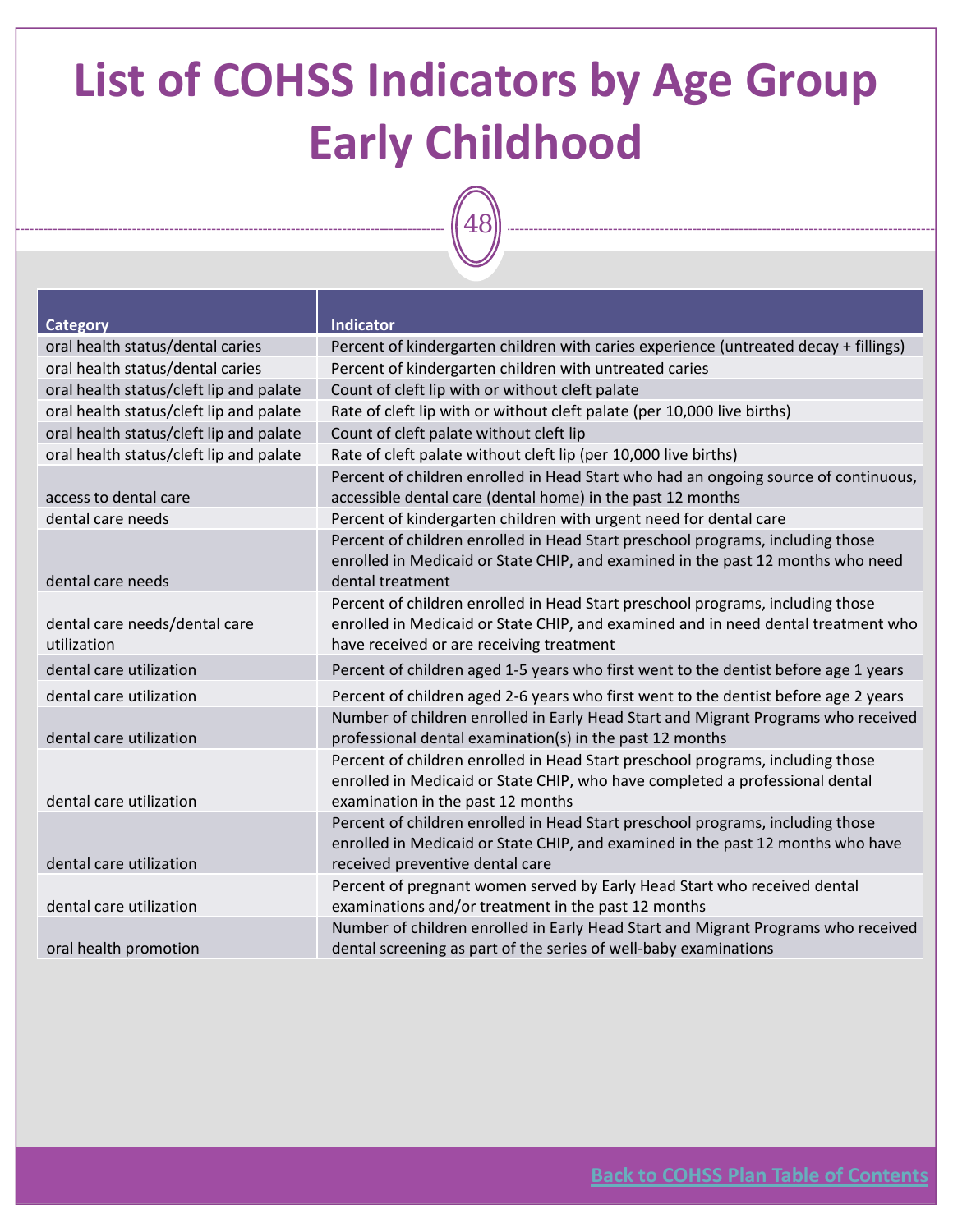# **List of COHSS Indicators by Age Group Children Aged 1‐14 years**

49

| <b>Category</b>                     | <b>Indicator</b>                                                                                                                                                      |
|-------------------------------------|-----------------------------------------------------------------------------------------------------------------------------------------------------------------------|
| oral health status/general          | Percent of children aged 1-14 years with fair or poor condition of teeth                                                                                              |
| oral health status/dental<br>caries | Percent of children aged 1-14 years with pain, cavities, broken or missing fillings, teeth pulled<br>because of cavities, or bleeding gums as main problem with teeth |
| access to dental care               | Percent of children aged 1-14 years who have a regular source of dental care                                                                                          |
| dental care needs                   | Percent of children aged 1-14 years who needed but did not get dental care in past 12<br>months                                                                       |
| dental care utilization             | Percent of children aged 1-14 years who saw a dentist for preventive care at least once in the<br>past 12 months                                                      |
| oral health promotion               | Percent of adults aged 18+ years who have children aged 1-14 years and whose health care<br>provider told them how to prevent cavities                                |
| oral health promotion               | Percent of adults aged 18+ years who have children aged 1-14 years and whose health care<br>provider applied fluoride to child's teeth                                |
| oral health promotion               | Percent of adults aged 18+ years who have children aged 1-14 years and whose health care<br>provider helped identify strategy to improve child's teeth                |
| oral health promotion               | Percent of adults aged 18+ years who have children aged 1-14 years and whose health care<br>provider referred child to dentist                                        |
| support of dental care<br>services  | Percent of adults aged 18+ years who have children aged 1-14 years and support schools<br>providing oral health or dental care education                              |
| support of dental care<br>services  | Percent of adults aged 18+ years who have children aged 1-14 years and support schools<br>providing oral health or dental care services                               |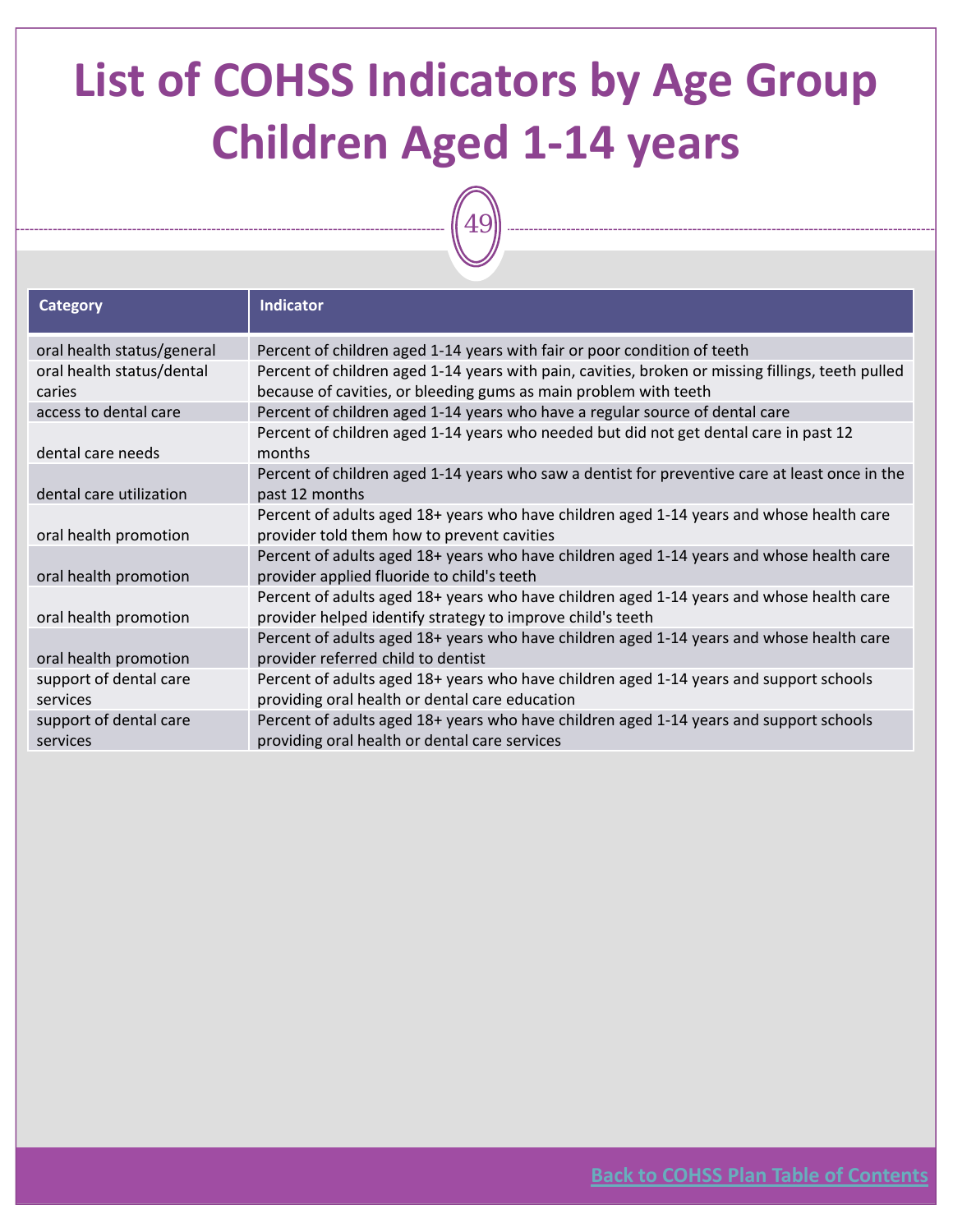### **List of COHSS Indicators by Age Group Low‐income, School‐aged, and 3rd Grade Children**

# 50

#### Low‐income Children

| <b>Category</b>         | <b>Indicator</b>                                                                                              |
|-------------------------|---------------------------------------------------------------------------------------------------------------|
| dental care utilization | Percent of children age 18 or younger on Medicaid who received dental services in the past year               |
| dental care utilization | Percent of children age 18 or younger on Medicaid who had a preventive dental visit in the past<br>vear       |
| dental care utilization | Percent of children age 18 or younger on Medicaid who received a dental treatment service in<br>the past year |
| dental care utilization | Number of children enrolled in Medicaid receiving fluoride varnish                                            |

#### School‐aged Children

| <b>Category</b>         | Indicator                                              |
|-------------------------|--------------------------------------------------------|
| risk reduction/sealants | Number of schools eligible for sealant program         |
| risk reduction/sealants | Number of schools served by sealant program            |
| risk reduction/sealants | Percent of eligible schools served by sealant program  |
| risk reduction/sealants | Number of students eligible for sealant program        |
| risk reduction/sealants | Number of students served by sealant program           |
| risk reduction/sealants | Percent of eligible students served by sealant program |

#### 3rd Grade Children

| <b>Category</b>                  | <b>Indicator</b>                                                                   |
|----------------------------------|------------------------------------------------------------------------------------|
| oral health status/dental caries | Percent of 3rd grade children with Caries experience (untreated decay + fillings)  |
| oral health status/dental caries | Percent of 3rd grade children with untreated caries                                |
| oral health status/dental caries | Percent of 3rd grade children with two or more quadrants with untreated decay      |
| risk reduction/sealants          | Percent of 3rd grade children with one or more sealants on a permanent first molar |
| dental care needs                | Percent of 3rd grade children with urgent need for dental care                     |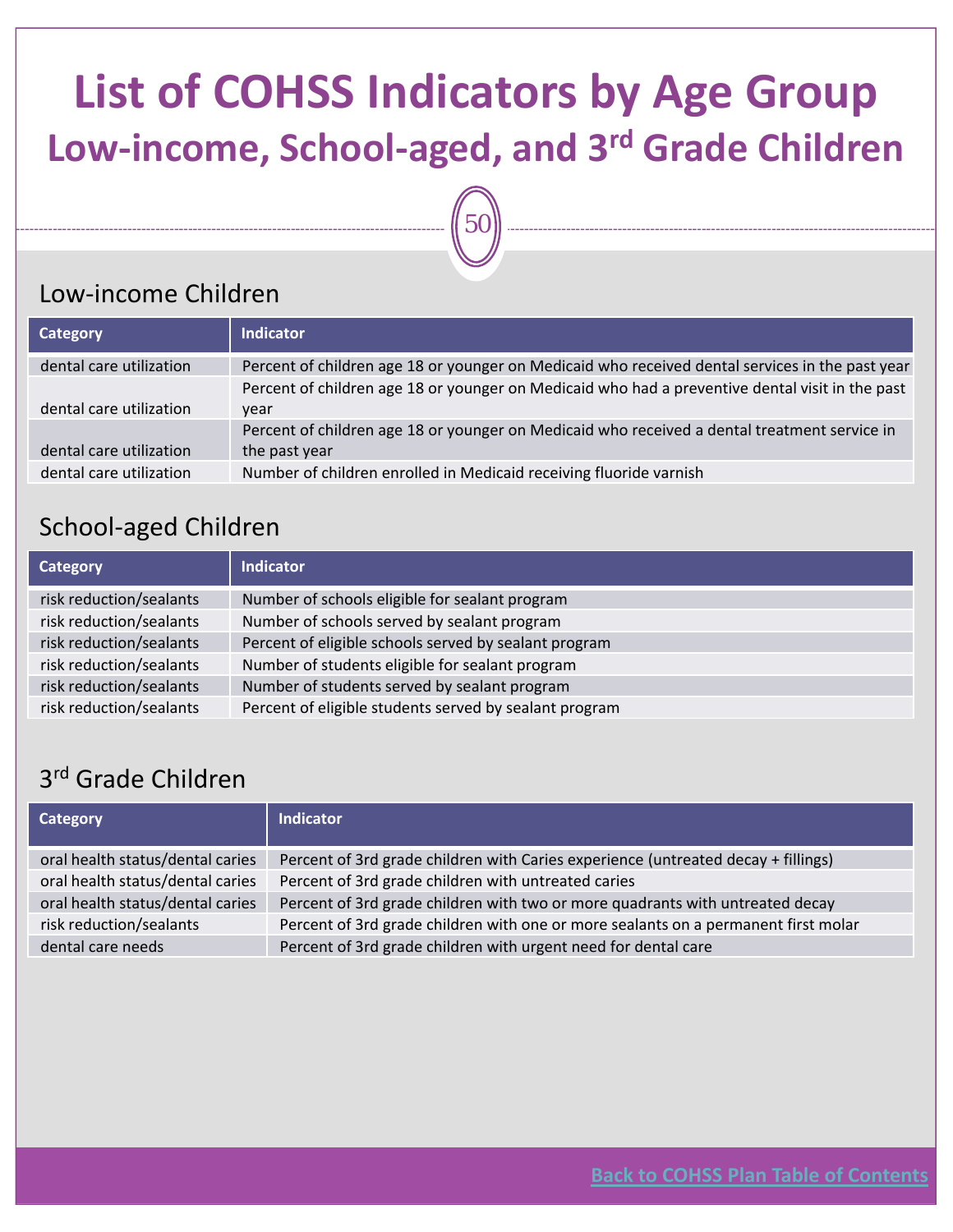# **List of COHSS Indicators by Age Group Pregnant Women**

51

| <b>Category</b>                           | <b>Indicator</b>                                                                |
|-------------------------------------------|---------------------------------------------------------------------------------|
|                                           | Percent of women who gave birth who needed to see a dentist for a problem       |
| dental care needs                         | during pregnancy                                                                |
|                                           | Percent of women who gave birth who needed to see a dentist for a problem       |
| dental care needs/dental care utilization | during pregnancy who went to a dentist during pregnancy                         |
|                                           | Percent of women who gave birth who last had teeth cleaned within the past 2    |
| dental care utilization                   | <b>vears</b>                                                                    |
| dental care utilization                   | Percent of women who gave birth who last had teeth cleaned within the past year |
| dental care utilization                   | Percent of women who gave birth who went to a dentist during pregnancy          |
|                                           | Percent of women who gave birth who last had teeth cleaned during or after      |
| dental care utilization                   | pregnancy                                                                       |
|                                           | Percent of women who gave birth who had dental or other HCW talk with them      |
| oral health promotion                     | about how to care for teeth and gums during pregnancy                           |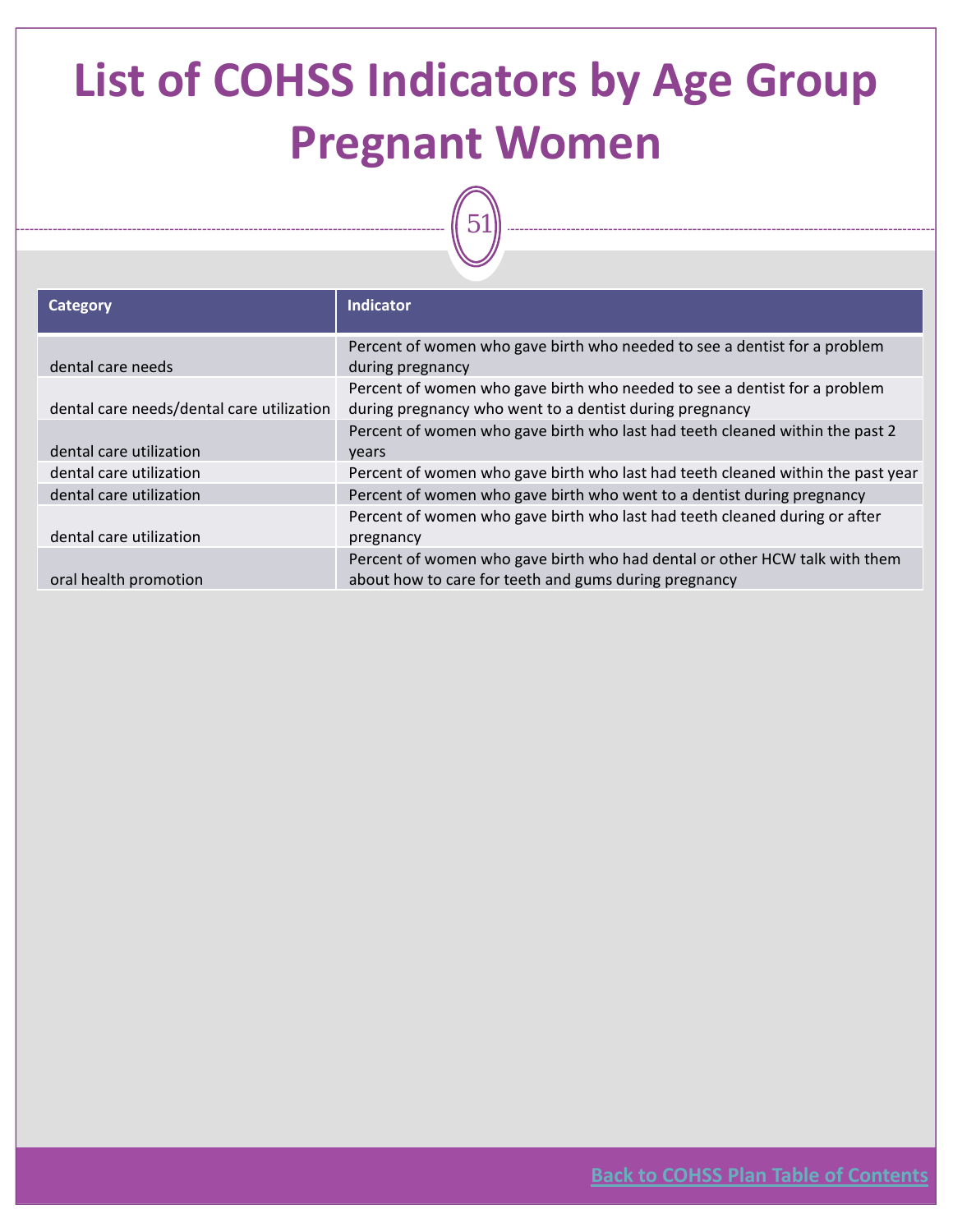## **List of COHSS Indicators by Age Group Adults and Older adults**

52

| <b>Category</b>            | <b>Indicator</b>                                                                               |
|----------------------------|------------------------------------------------------------------------------------------------|
| oral health status/general | Percent of adults aged 18+ years who lost any teeth due to decay or periodontal disease        |
| oral health status/general | Percent of adults aged 18+ years who lost 6+ teeth due to decay or periodontal disease         |
| oral health status/general | Percent of adults aged 18+ years who lost all teeth due to decay or periodontal disease        |
| risk reduction/fluorides   | Percent of adults aged 18+ years with public water as main source of home water supply         |
| risk reduction/fluorides   | Percent of adults aged 18+ years with well water as main source of home water supply           |
| risk reduction/fluorides   | Percent of adults aged 18+ years with bottled water as main source of home water supply        |
| access to dental care      | Percent of adults aged 18+ years with dental care insurance                                    |
| dental care utilization    | Percent of adults aged 18+ years who never visited the dentist for any reason                  |
|                            | Percent of adults aged 18+ years who visited the dentist for any reason more than 5 years      |
| dental care utilization    | ago                                                                                            |
| dental care utilization    | Percent of adults aged 18+ years who visited the dentist for any reason in the past year       |
|                            | Percent of adults aged 18+ years who had their doctor or dentist check for oral cancer in past |
| oral health promotion      | year                                                                                           |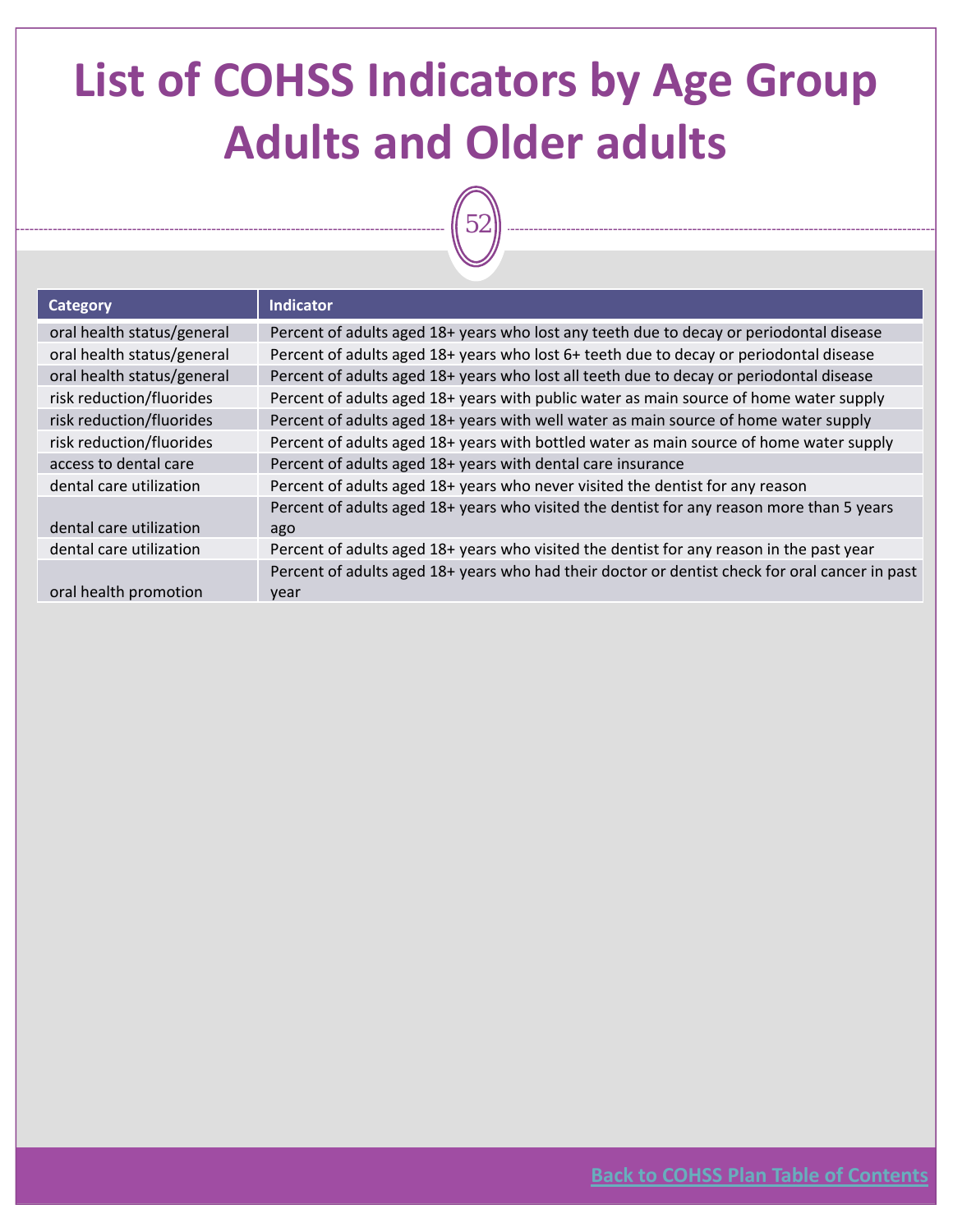## **List of COHSS Indicators by Age Group Population**

 $\sqrt{\phantom{a}}$ 

| <b>Category</b>                                 | <b>Indicator</b>                                                                                    |
|-------------------------------------------------|-----------------------------------------------------------------------------------------------------|
| oral health status/cancer                       | Number of diagnosed oral cavity and pharynx cancers among persons of all ages                       |
| oral health status/cancer                       | Age-adjusted incidence rate of oral cavity and pharynx cancer among persons of all ages             |
|                                                 | Percent of diagnosed, staged oral cavity and pharynx cancers with detection at in-situ or localized |
| oral health status/cancer                       | stage                                                                                               |
| oral health status/cancer                       | 5-year relative survival rate by stage for oral cavity and pharynx cancer among persons of all ages |
| oral health status/cancer                       | Number of deaths of oral cavity and pharynx cancer among persons of all ages                        |
| oral health status/cancer                       | Age-adjusted mortality rate of oral cavity and pharynx cancer among persons of all ages             |
| risk reduction/fluorides                        | Population served by public water systems                                                           |
| risk reduction/fluorides                        | Population served by fluoridated water system                                                       |
| risk reduction/fluorides                        | Percent of population served by public water systems that have optimally fluoridated water          |
| risk reduction/fluorides                        | Percent of public water systems in compliance with water fluoridation standards                     |
| dental care workforce/                          |                                                                                                     |
| access to dental care                           | Number of dental healthcare professional shortage areas (HPSA)                                      |
| dental care workforce/                          |                                                                                                     |
| access to dental care                           | Number of county dental healthcare professional shortage areas (HPSA)                               |
| dental care workforce/                          |                                                                                                     |
| access to dental care                           | Number of facility dental healthcare professional shortage areas (HPSA)                             |
| dental care workforce/                          |                                                                                                     |
| access to dental care                           | Number of other (non-county, non-facility) dental healthcare professional shortage areas (HPSA)     |
| dental care workforce/                          |                                                                                                     |
| access to dental care                           | Number of counties with current year dental loan repayment recipient                                |
| dental care workforce/                          |                                                                                                     |
| access to dental care                           | Number of counties with dental loan repayment recipient since 2002                                  |
| dental care workforce/<br>access to dental care | Number of Medicaid patients served by dental loan repayment recipients in current year              |
| dental care workforce/                          |                                                                                                     |
| access to dental care                           | Number of CHP patients served by dental loan repayment recipients in current year                   |
| dental care workforce/                          |                                                                                                     |
| access to dental care                           | Number of uninsured patients served by dental loan repayment recipients in current year             |
| dental care workforce/                          |                                                                                                     |
| access to dental care                           | Number of dentists with a current, active license                                                   |
| dental care workforce/                          |                                                                                                     |
| access to dental care                           | Number of dentists in state with a current, active license                                          |
| dental care workforce/                          |                                                                                                     |
| access to dental care                           | Number of dental hygienists with a current, active license                                          |
| dental care workforce/                          |                                                                                                     |
| access to dental care                           | Number of dental hygienists in state with a current, active license                                 |
| dental care workforce/                          |                                                                                                     |
| access to dental care                           | Number of counties without a dentist                                                                |
| dental care workforce/                          |                                                                                                     |
| access to dental care                           | Total county population without a dentist                                                           |